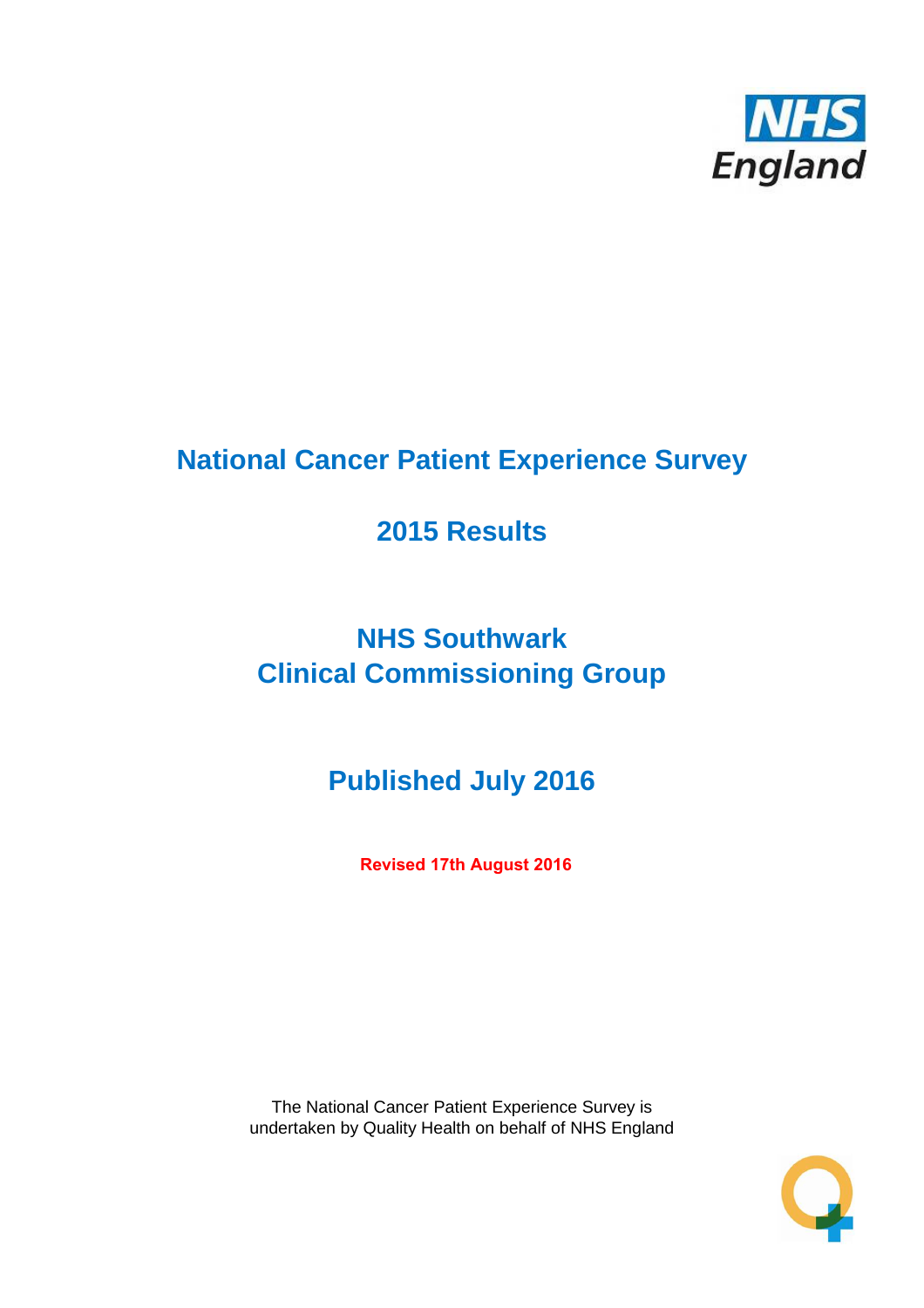#### **Report Revisions**

| <b>Report Name:</b>     | National Cancer Patient Experience Survey 2015 Results                                                                                                                                               |  |  |  |  |  |
|-------------------------|------------------------------------------------------------------------------------------------------------------------------------------------------------------------------------------------------|--|--|--|--|--|
| CCG Name:               | <b>NHS Southwark CCG</b>                                                                                                                                                                             |  |  |  |  |  |
| Date of revision:       | 17/08/2016                                                                                                                                                                                           |  |  |  |  |  |
| Reason for revision(s): | Further quality assurance conducted on published data as a result of a query<br>from a Trust. Errors found affecting a small proportion of the Tumour Group<br>data for a number of Trusts and CCGs. |  |  |  |  |  |
|                         | The errors occurred when data was exported incorrectly for some tumour<br>types in selected CCGs and Trusts.                                                                                         |  |  |  |  |  |
|                         | Revisions affect Tumour Group tables only. All other scores (Unadjusted, Case<br>Mix Adjusted and Expected Range) reported for 'All Cancers' unaffected by<br>these revisions.                       |  |  |  |  |  |

| Detail of revisions made                    |      |          |                               |          |                    |                  |  |  |  |  |
|---------------------------------------------|------|----------|-------------------------------|----------|--------------------|------------------|--|--|--|--|
| <b>Report Section</b>                       | Page | Question | Column<br><b>Tumour Group</b> |          | Incorrect<br>Score | Revised<br>Score |  |  |  |  |
| Comparisons by tumour<br>group for this CCG | 32   | Q44      | Prostate                      | This CCG | $\ast$             | n.a.             |  |  |  |  |
| Comparisons by tumour<br>group for this CCG | 32   | Q44      | Sarcoma                       | This CCG | 100%               | $\ast$           |  |  |  |  |
| Comparisons by tumour<br>group for this CCG | 32   | Q45      | Prostate                      | This CCG | $\ast$             | n.a.             |  |  |  |  |
| Comparisons by tumour<br>group for this CCG | 32   | Q45      | Sarcoma                       | This CCG | n.a.               | $\ast$           |  |  |  |  |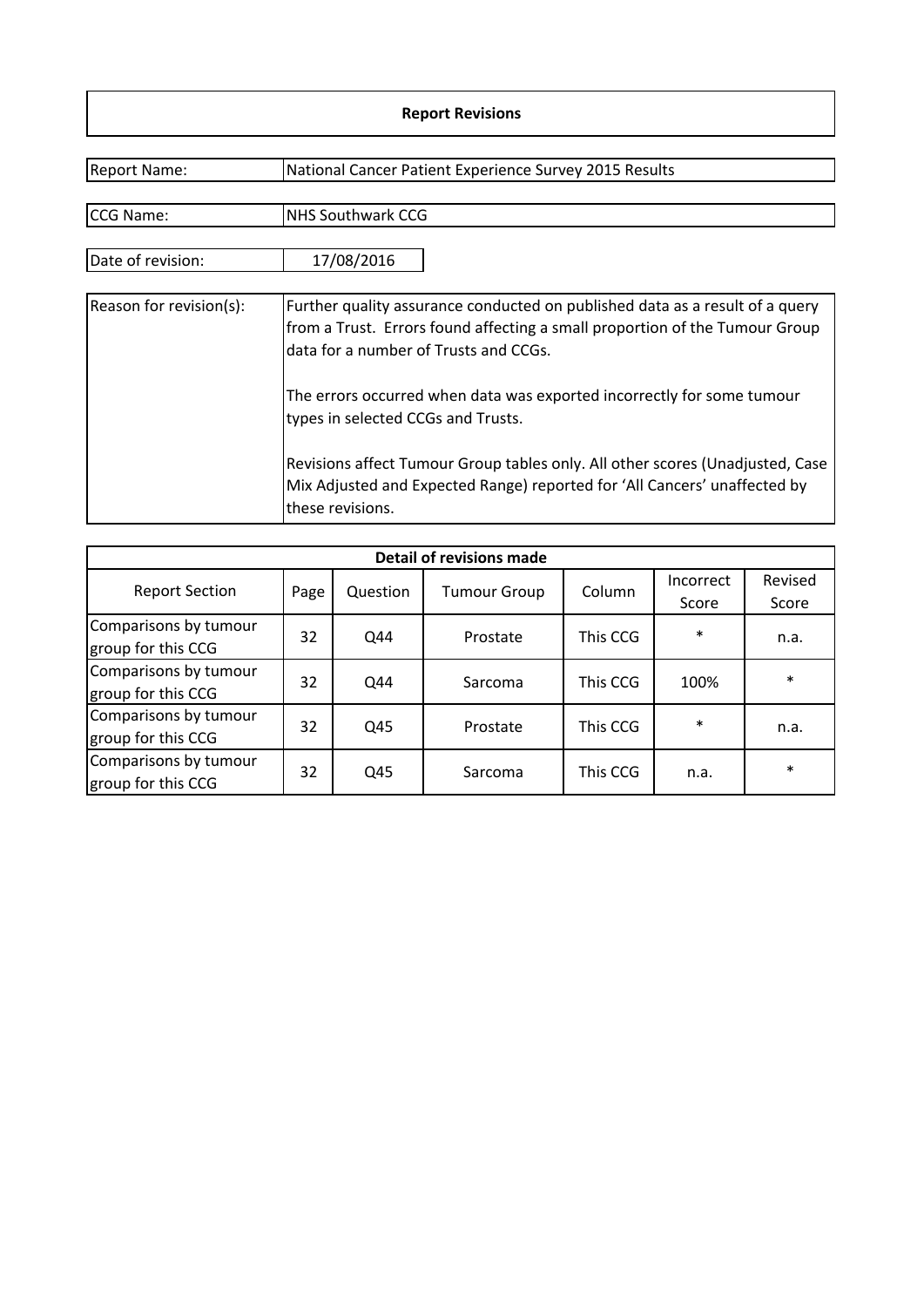#### **Introduction**

The National Cancer Patient Experience Survey 2015 is the fifth iteration of the survey first undertaken in 2010. It has been designed to monitor national progress on cancer care; to provide information to drive local quality improvements; to assist commissioners and providers of cancer care; and to inform the work of the various charities and stakeholder groups supporting cancer patients.

The survey was overseen by a national Cancer Patient Experience Advisory Group. This Advisory Group set the principles and objectives of the survey programme and guided questionnaire development.

The survey was commissioned and managed by NHS England. The survey provider, Quality Health, is responsible for designing, running and analysing the survey.

Full national results and other reports are available at www.ncpes.co.uk

Further details on the survey methodology and changes to the 2015 survey can be found in the Annex. Note that a number of significant changes were made to the 2015 survey so caution should be taken in directly comparing data from the 2015 survey to the findings of the previous CPES surveys. No comparisons with previous surveys are presented in this report.

#### **This report**

The report shows how this CCG scored for each question in the survey, compared with national results. It is aimed at helping individual CCGs to understand their performance and identify areas for local improvement.

Note that responses for questions with 1-20 respondents have been suppressed. This is to protect patient confidentiality and because uncertainty around the result is too great.

#### **Data tables**

The data tables presented in this report show the following for each question:

- **Column 1** shows the number of respondents to this question
- **Column 2** shows the unadjusted 2015 score for this CCG
- **Column 3** shows the case-mix adjusted 2015 score for this CCG
- **Column 4** shows the lower limit of the expected range of scores for this CCG (the top of the pale blue section on the Comparability chart - see below)
- **Column 5** shows the upper limit of the expected range of scores for this CCG (the bottom of the dark blue section on the Comparability chart - see below)
- **Column 6** shows the National Average score for this question.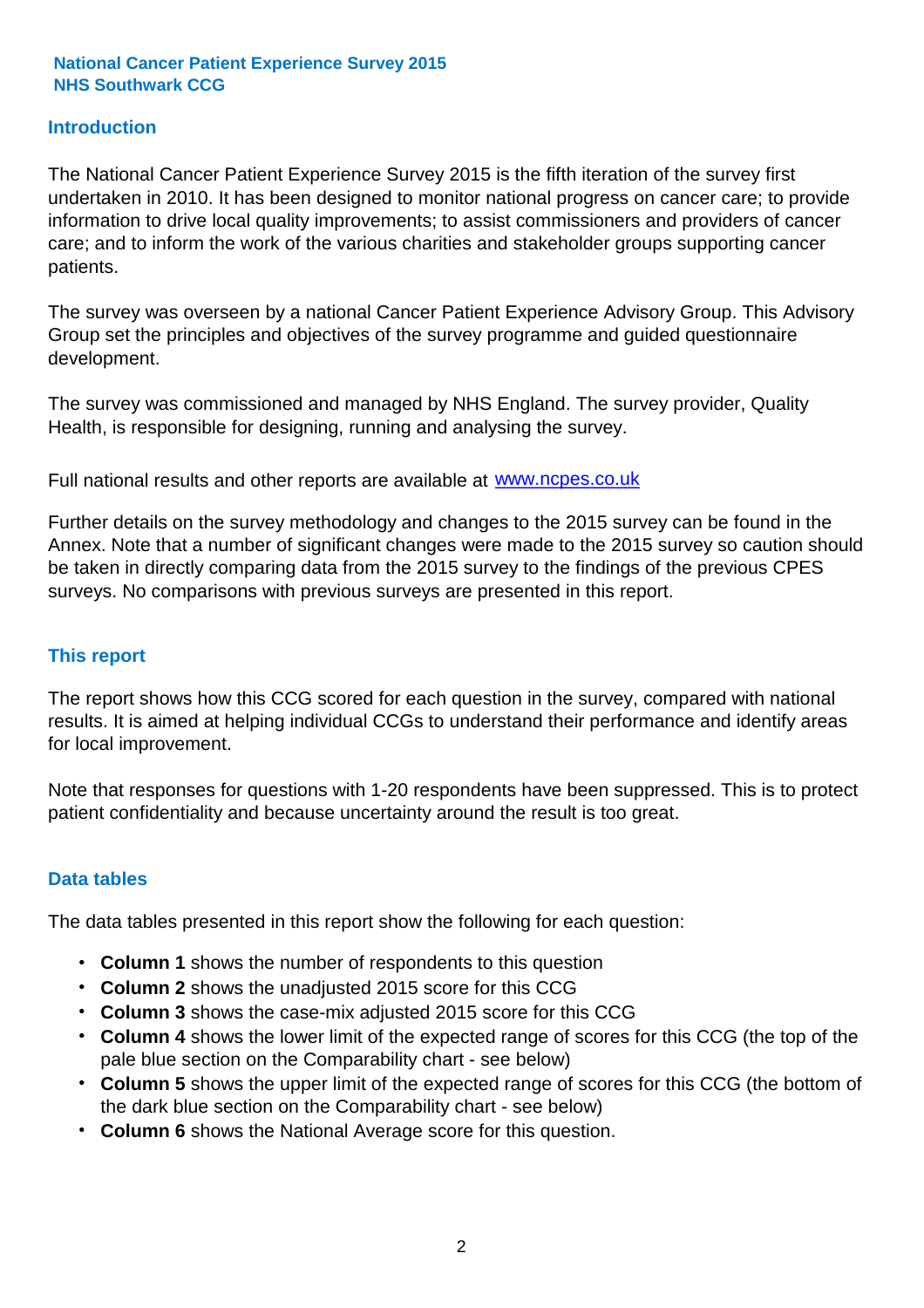Results for individual response options are presented in the detailed data tables **WWW.ncpes.co.uk** Confidence Intervals for unadjusted and case-mix adjusted data are provided in these tables.

Expected ranges and 95% Confidence Intervals highlight the uncertainty around the results. The size of the expected ranges and confidence intervals will be different for each question, and depends on the number of respondents and the range of their responses.

For further details on case-mix adjustment and the scoring methodology used, please refer to the Annex.

#### **Comparability charts**

For the 2015 survey, we have adopted the CQC standard for reporting comparative performance, based on calculation of "expected ranges". This means that CCGs will be flagged as outliers only if there is statistical evidence that their scores deviate (positively or negatively) from the range of scores that would be expected for CCGs of the same size.

The Comparability charts in this report show a bar with these expected ranges (in grey), higher than expected (in dark blue), and lower than expected (in pale blue). A black dot represents the actual score of this CCG.

The same colour convention has been used in Column 3 of the Data tables.

For further details on expected ranges, please refer to the technical document at **www.ncpes.co.uk** 

#### **Tumour group tables**

The final set of tables in this report show the scores for each question for each of the 13 tumour groups, with a comparative national score for that tumour group.

These breakdowns are intended as additional information for CCGs to understand the differences between the experiences of patients with different types of cancer. The numbers are generally relatively small and may not be statistically significant. They should therefore be treated with some caution.

#### **Notes on specific questions**

Question 5 in the survey has not been scored. However, the unscored data is useful and has been published alongside the other results in this report. This question asked respondents to "tick all that apply". The results show all of the responses given including where respondents chose two or more options.

Questions used to direct respondents to different parts of the survey (questions 4, 17, 24, 27, 40, 43, 46) and other demographic and information questions are not reported.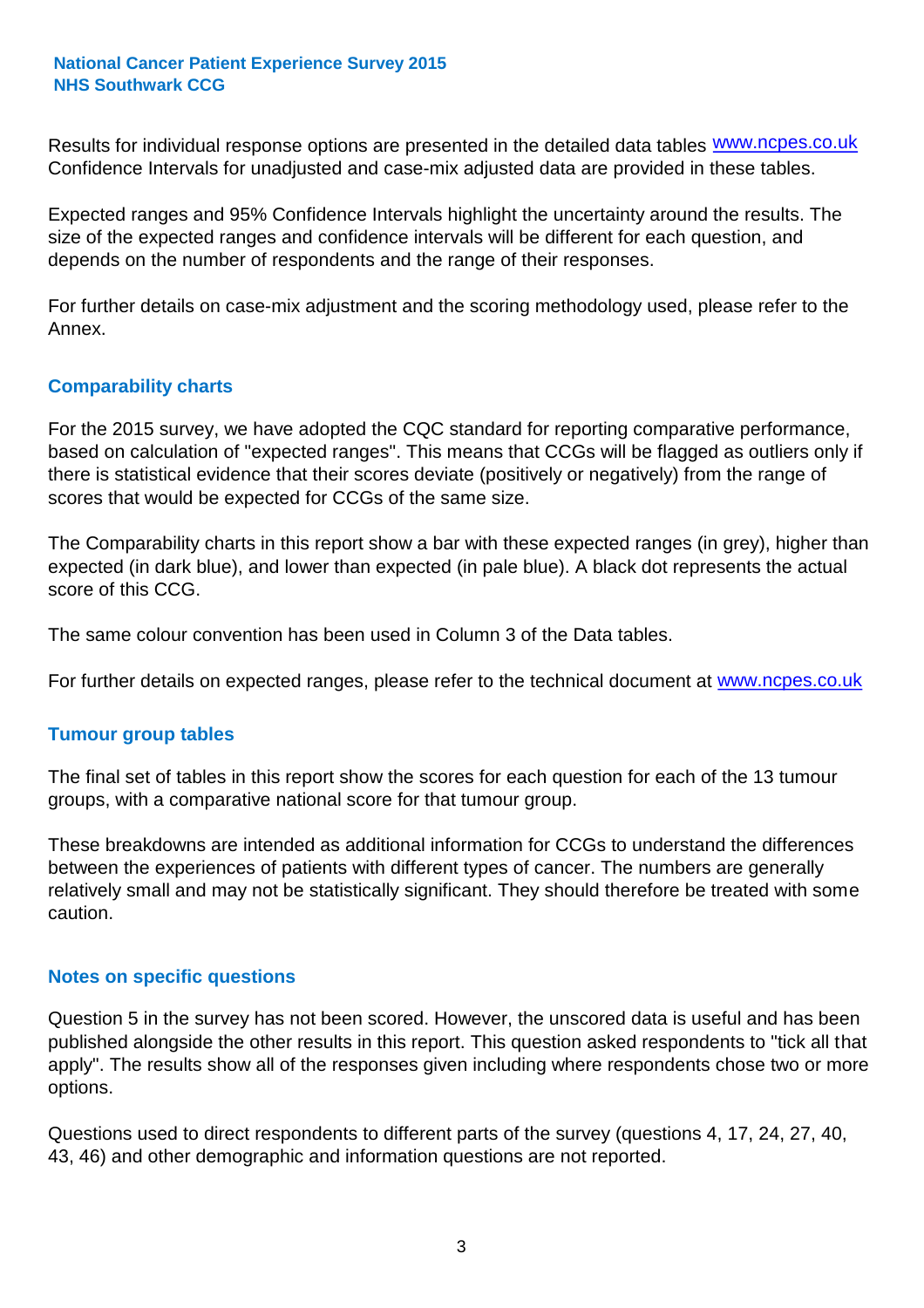#### **How to use the data**

Unadjusted data should be used to see the actual responses from patients relating to the CCG.

Case-mix adjusted data, together with expected ranges, should be used to understand whether the results are significantly higher or lower than national results.

Case-mix adjusted data, together with (case-mix adjusted) Confidence Intervals (presented in the detailed data tables **www.ncpes.co.uk**), should be used to understand whether the results are significantly higher or lower than the results for another CCG.

#### **Response rates**

Numbers of respondents by tumour group, age and gender can be found in the Annex.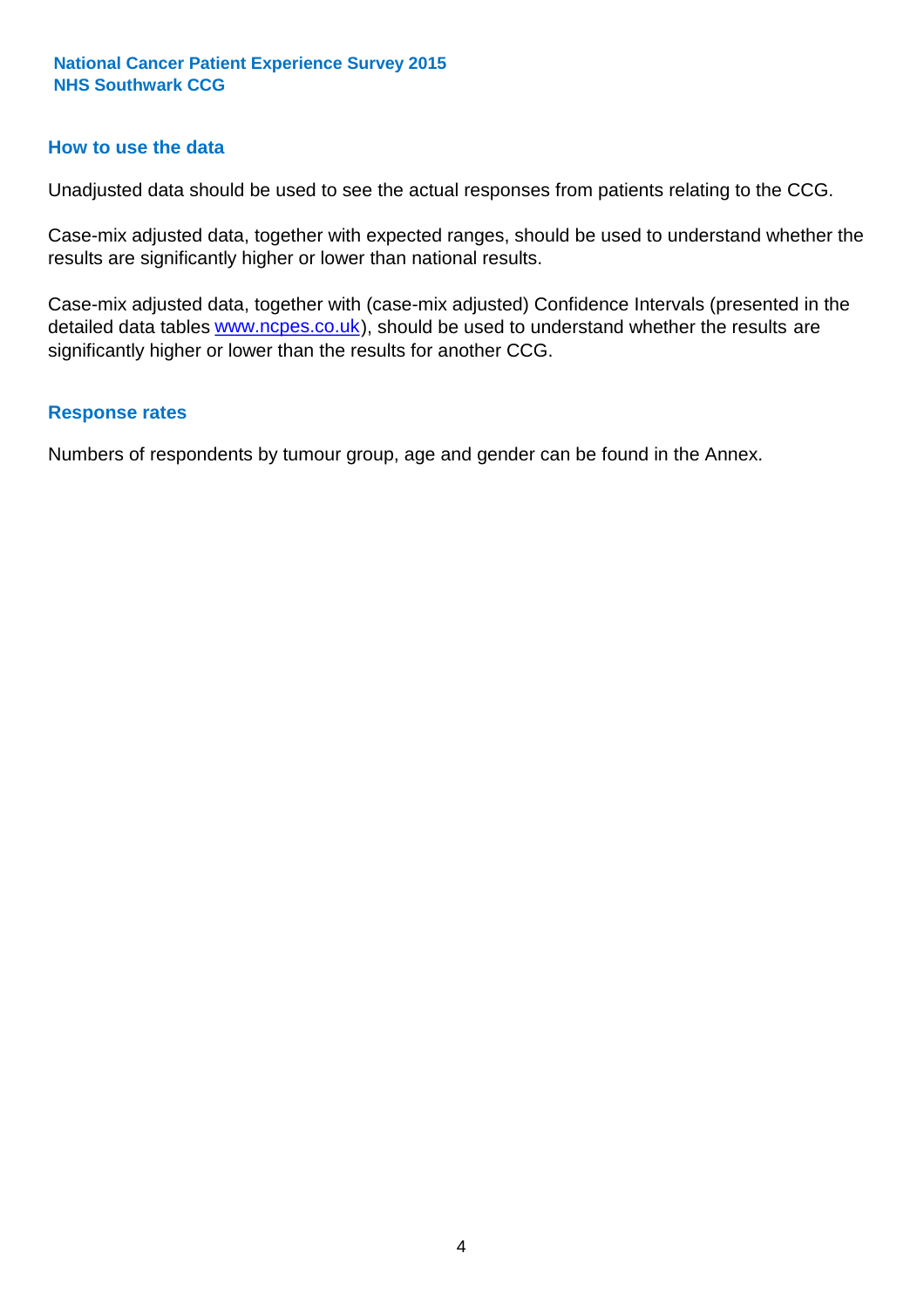#### **Executive Summary**

average rating of 8.5. Asked to rate their care on a scale of zero (very poor) to 10 (very good), respondents gave an

The following questions are included in phase 1 of the Cancer Dashboard developed by Public Health England and NHS England\*:

- **72%** of respondents said that they were definitely involved as much as they wanted to be in decisions about their care and treatment
- **89%** of respondents said that they were given the name of a Clinical Nurse Specialist who would support them through their treatment
- when asked how easy or difficult it had been to contact their Clinical Nurse Specialist 85% of respondents said that it had been 'quite easy' or 'very easy'
- **83%** of respondents said that, overall, they were always treated with dignity and respect they were in hospital
- **96%** of respondents said that hospital staff told them who to contact if they were worried about their condition or treatment after they left hospital
- **56%** of respondents said that they thought the GPs and nurses at their general practice definitely did everything they could to support them while they were having cancer treatment.

Detailed results for these and other questions are set out in the sections that follow.

#### www.cancerdata.nhs.uk/dashboard

The questions were selected in discussion with the national Cancer Patient Experience Advisory Group and reflect four key patient experience domains: provision of information; involvement in decisions; care transition; interpersonal relations, respect and dignity. The figures presented above are all case-mix adjusted.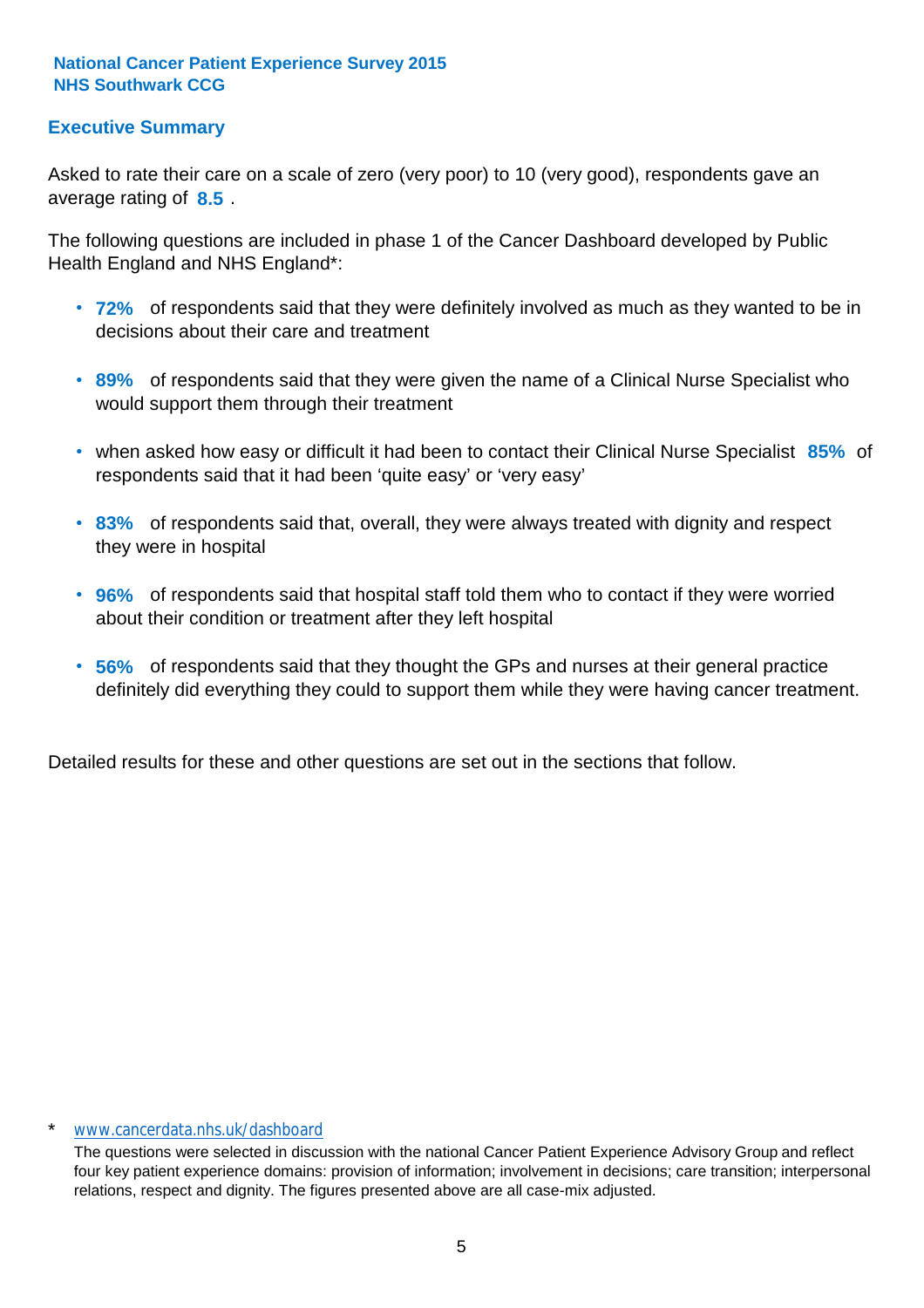## **Questions which scored outside expected range**

|                                     |                                                                                            |                                             | 2015 Case-mix Adjusted             |                                     |                                       |                              |  |  |  |  |
|-------------------------------------|--------------------------------------------------------------------------------------------|---------------------------------------------|------------------------------------|-------------------------------------|---------------------------------------|------------------------------|--|--|--|--|
| Question                            |                                                                                            | for this<br>respondents<br>Number of<br>CCG | Percentage for<br>this CCG<br>2015 | Lower limit of<br>expected<br>range | Upper limit<br>expected<br>range<br>õ | National<br>Average<br>Score |  |  |  |  |
| Finding out what was wrong with you |                                                                                            |                                             |                                    |                                     |                                       |                              |  |  |  |  |
| Q8                                  | Patient told they could bring a family member or friend when<br>first told they had cancer | 154                                         | 72%                                | 72%                                 | 85%                                   | 79%                          |  |  |  |  |
| Hospital care as an inpatient       |                                                                                            |                                             |                                    |                                     |                                       |                              |  |  |  |  |
| Q30                                 | Patient's family or someone close definitely had opportunity to<br>talk to doctor          | 93                                          | 63%                                | 63%                                 | 81%                                   | 72%                          |  |  |  |  |
| Q <sub>33</sub>                     | All staff asked patient what name they preferred to be called by                           | 113                                         | 54%                                | 55%                                 | 78%                                   | 67%                          |  |  |  |  |
|                                     | Hospital care as a day patient / outpatient                                                |                                             |                                    |                                     |                                       |                              |  |  |  |  |
| Q47                                 | Beforehand patient had all information needed about<br>chemotherapy treatment              | 108                                         | 77%                                | 77%                                 | 91%                                   | 84%                          |  |  |  |  |
|                                     | Your overall NHS care                                                                      |                                             |                                    |                                     |                                       |                              |  |  |  |  |
| Q54                                 | Hospital and community staff always worked well together                                   | 180                                         | 52%                                | 53%                                 | 68%                                   | 61%                          |  |  |  |  |
| Q58                                 | Taking part in cancer research discussed with patient                                      | 170                                         | 40%                                | 20%                                 | 37%                                   | 28%                          |  |  |  |  |
| Q59                                 | Patient's average rating of care scored from very poor to very<br>good                     | 182                                         | 8.5                                | 8.5                                 | 8.9                                   | 8.7                          |  |  |  |  |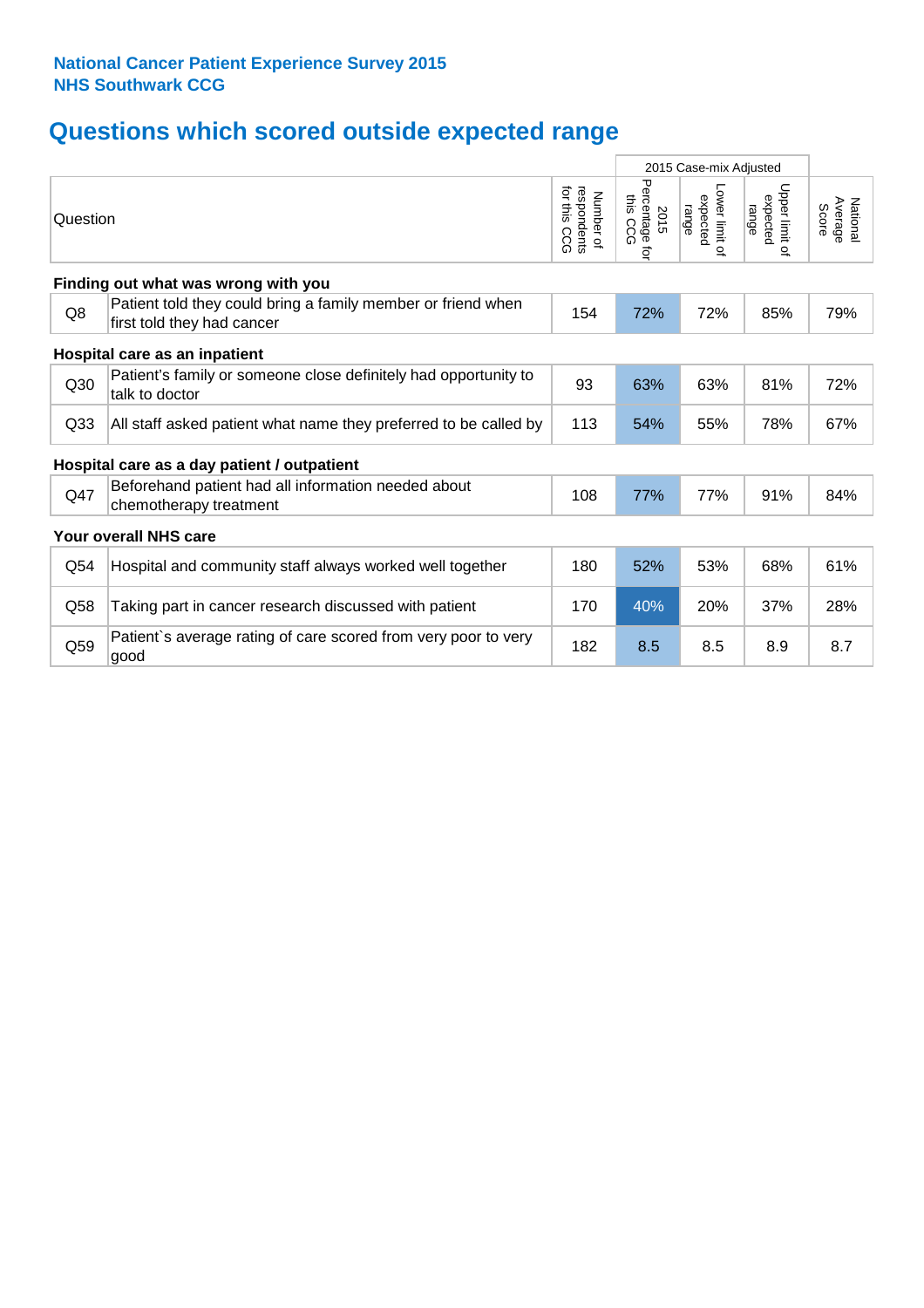### **CCG results**

#### **Seeing your GP**



|    |                                                                |                          |                             |               | 2015 Case-mix Adjusted     |                            |                           |
|----|----------------------------------------------------------------|--------------------------|-----------------------------|---------------|----------------------------|----------------------------|---------------------------|
|    | Question                                                       | respondents<br>Number of | 2015<br>Unadjusted<br>Score | 2015<br>Score | Expected<br>range<br>lower | Expected<br>range<br>nbber | National Average<br>Score |
| Q1 | Saw GP once / twice before being told had to go to<br>hospital | 130                      | 71%                         | 72%           | 68%                        | 83%                        | 76%                       |
| Q2 | Patient thought they were seen as soon as necessary            | 188                      | 77%                         | 79%           | 77%                        | 88%                        | 82%                       |

|    |                                                                             |                                                       | No.     |
|----|-----------------------------------------------------------------------------|-------------------------------------------------------|---------|
|    |                                                                             | Yes                                                   | $\star$ |
| Q5 | Beforehand, did you have all the<br>information you needed about your test? | No, I would have liked more written information       |         |
|    |                                                                             | No, I would have liked more <b>verbal</b> information |         |
|    |                                                                             | I did not need / want any information                 | $\star$ |
|    |                                                                             | Don't know / can't remember                           | $\star$ |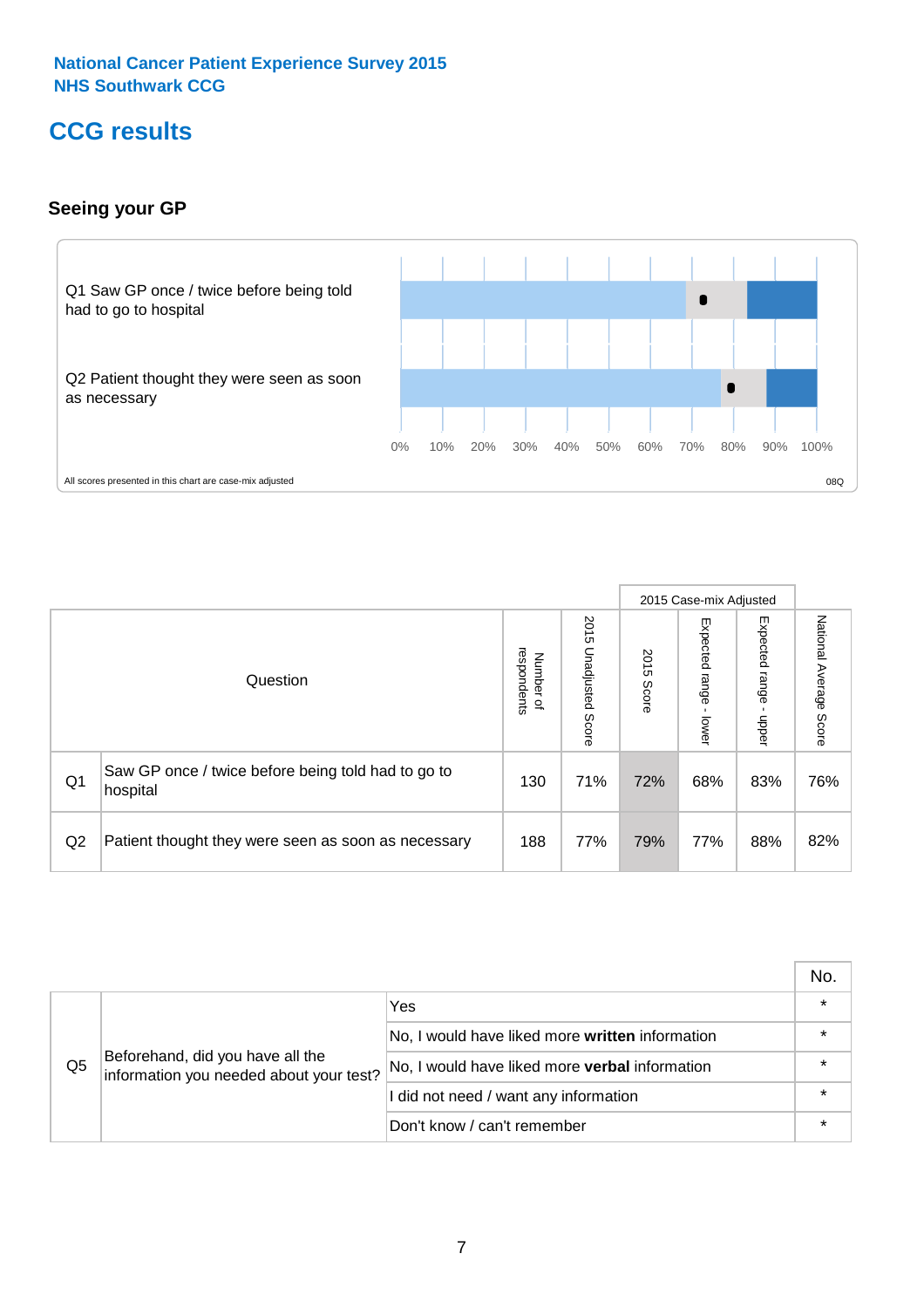#### **Diagnostic tests**



|                |                                                                       |                                   |                             |               | 2015 Case-mix Adjusted  |                              |                           |
|----------------|-----------------------------------------------------------------------|-----------------------------------|-----------------------------|---------------|-------------------------|------------------------------|---------------------------|
|                | Question                                                              | respondents<br>Number<br>$\Omega$ | 2015<br>Unadjusted<br>Score | 2015<br>Score | Expected range<br>lower | Expected<br>l range<br>nbber | National Average<br>Score |
| Q <sub>6</sub> | The length of time waiting for the test to be done was<br>about right | 166                               | 84%                         | 86%           | 81%                     | 92%                          | 87%                       |
| Q7             | Given complete explanation of test results in<br>understandable way   | 168                               | 68%                         | 73%           | 73%                     | 85%                          | 79%                       |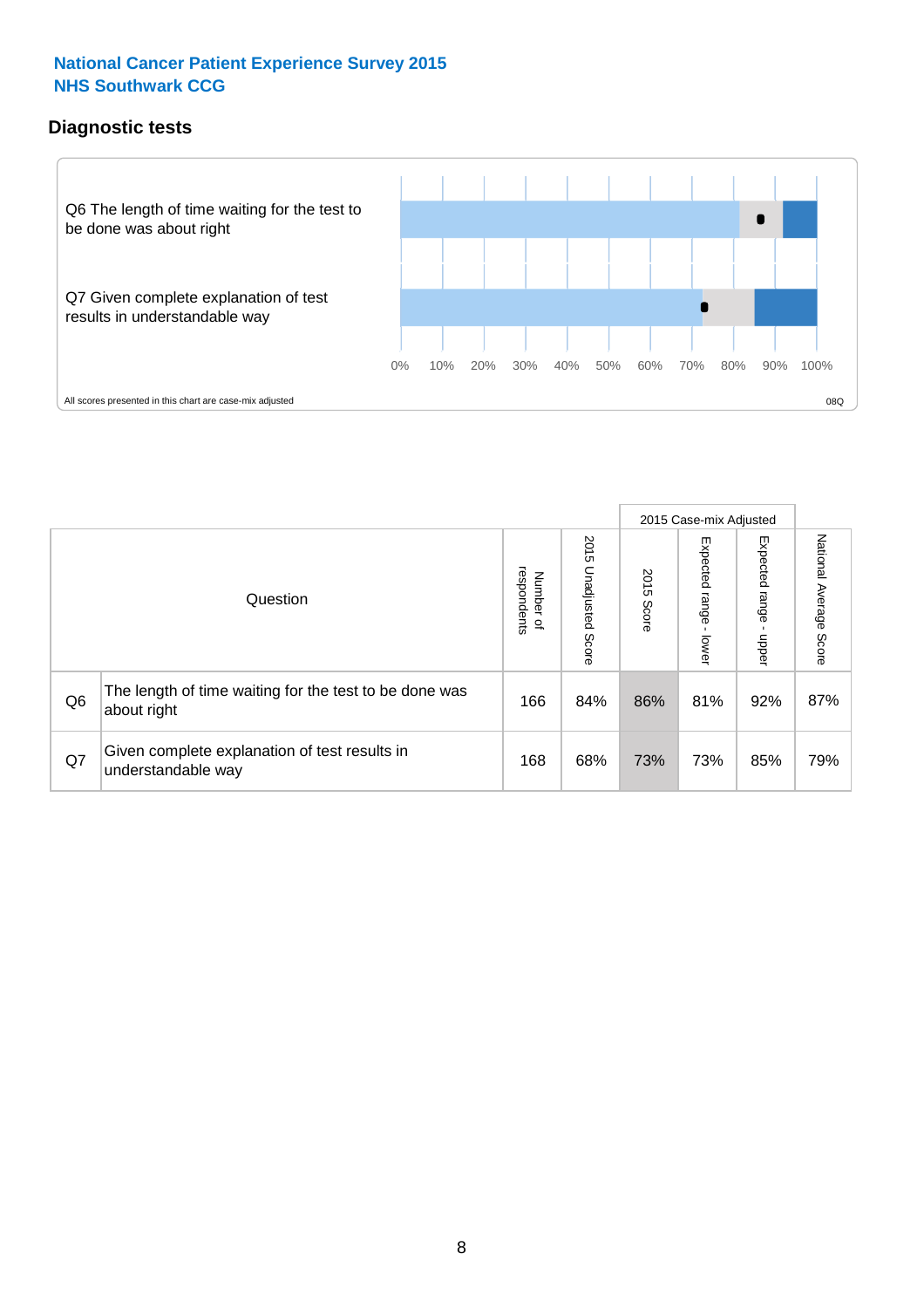#### **Finding out what was wrong with you**



|     |                                                                                            |                          |                       |            | 2015 Case-mix Adjusted |                           |                        |
|-----|--------------------------------------------------------------------------------------------|--------------------------|-----------------------|------------|------------------------|---------------------------|------------------------|
|     | Question                                                                                   | respondents<br>Number of | 2015 Unadjusted Score | 2015 Score | Expected range - lower | Expected range -<br>nbber | National Average Score |
| Q8  | Patient told they could bring a family member or friend<br>when first told they had cancer | 154                      | 73%                   | 72%        | 72%                    | 85%                       | 79%                    |
| Q9  | Patient felt they were told sensitively that they had cancer                               | 188                      | 84%                   | 83%        | 79%                    | 89%                       | 84%                    |
| Q10 | Patient completely understood the explanation of what<br>was wrong                         | 184                      | 69%                   | 71%        | 67%                    | 79%                       | 73%                    |
| Q11 | Patient given easy to understand written information<br>about the type of cancer they had  | 166                      | 68%                   | 71%        | 65%                    | 79%                       | 72%                    |
|     |                                                                                            |                          |                       |            |                        |                           |                        |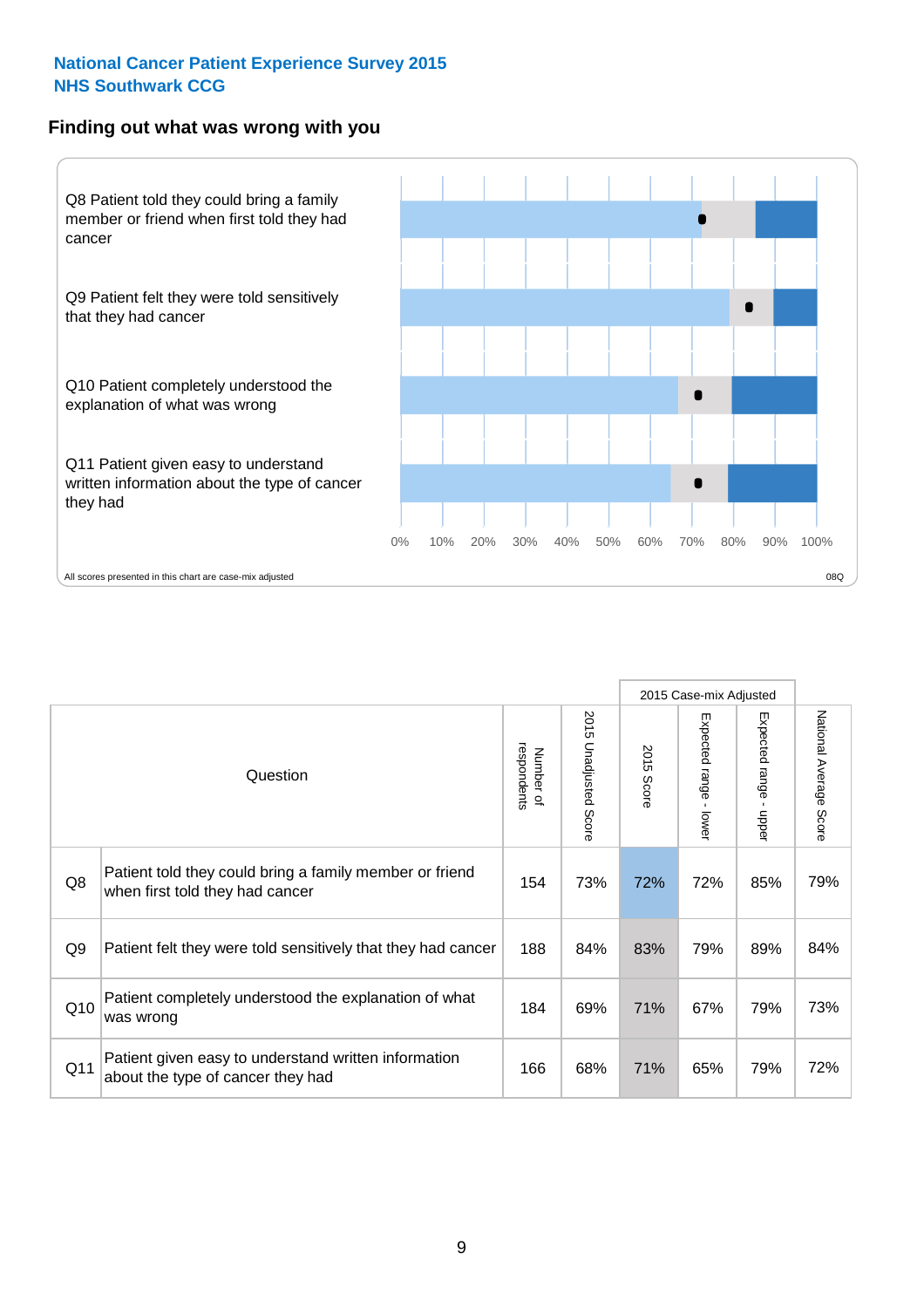#### **Finding out what was wrong with you**



|          |                                                                                         |                          |                          |            | 2015 Case-mix Adjusted                  |                           |                        |
|----------|-----------------------------------------------------------------------------------------|--------------------------|--------------------------|------------|-----------------------------------------|---------------------------|------------------------|
| Question |                                                                                         | respondents<br>Number of | 2015<br>Unadjusted Score | 2015 Score | Expected range<br>$\mathbf{r}$<br>lower | Expected range -<br>nbber | National Average Score |
| Q12      | Patient felt that treatment options were completely<br>explained                        | 162                      | 78%                      | 79%        | 77%                                     | 88%                       | 83%                    |
| Q13      | Possible side effects explained in an understandable way                                | 183                      | 71%                      | 71%        | 66%                                     | 79%                       | 73%                    |
| Q14      | Patient given practical advice and support in dealing with<br>side effects of treatment | 178                      | 62%                      | 63%        | 59%                                     | 73%                       | 66%                    |
| Q15      | Patient definitely told about side effects that could affect<br>them in the future      | 177                      | 57%                      | 56%        | 47%                                     | 62%                       | 54%                    |
| Q16      | Patient definitely involved in decisions about care and<br>treatment                    | 181                      | 68%                      | 72%        | 72%                                     | 84%                       | 78%                    |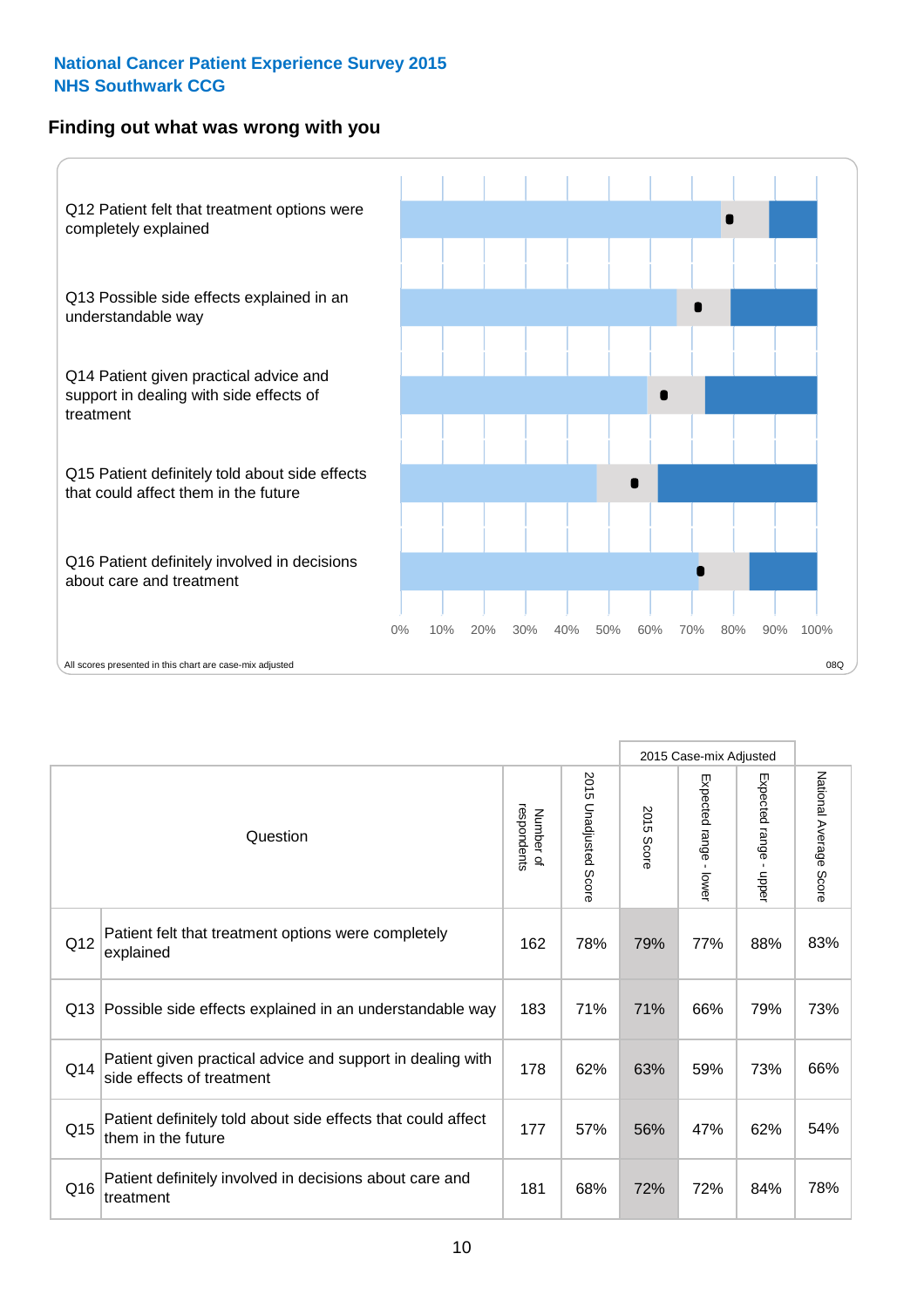#### **Clinical Nurse Specialist**



|     |                                                                                     |                          |                       |               | 2015 Case-mix Adjusted  |                         |                        |
|-----|-------------------------------------------------------------------------------------|--------------------------|-----------------------|---------------|-------------------------|-------------------------|------------------------|
|     | Question                                                                            | respondents<br>Number of | 2015 Unadjusted Score | 2015<br>Score | Expected range<br>lower | Expected range<br>nbber | National Average Score |
| Q17 | Patient given the name of the CNS who would support<br>them through their treatment | 176                      | 90%                   | 89%           | 86%                     | 94%                     | 90%                    |
|     | Q18 Patient found it easy to contact their CNS                                      | 148                      | 84%                   | 85%           | 81%                     | 93%                     | 87%                    |
| Q19 | Get understandable answers to important questions all or<br>most of the time        | 139                      | 83%                   | 87%           | 83%                     | 94%                     | 89%                    |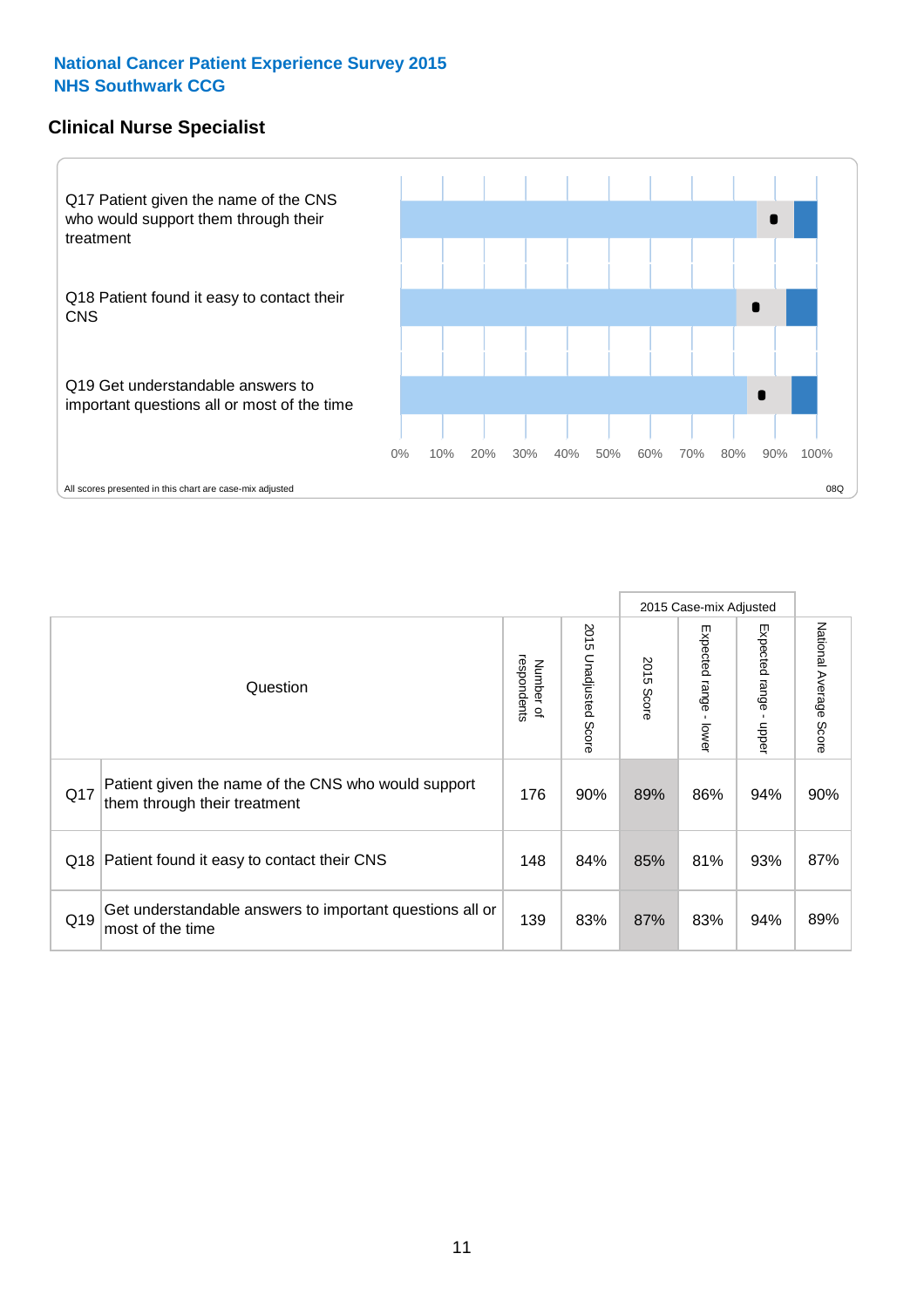#### **Support for people with cancer**



|                 |                                                                                            |                          |                                 |                      | 2015 Case-mix Adjusted                  |                                           |                        |
|-----------------|--------------------------------------------------------------------------------------------|--------------------------|---------------------------------|----------------------|-----------------------------------------|-------------------------------------------|------------------------|
|                 | Question                                                                                   | respondents<br>Number of | 2015<br><b>Unadjusted Score</b> | 2015<br><b>Score</b> | Expected range<br>$\mathbf{I}$<br>lower | Expected range<br>$\blacksquare$<br>nbber | National Average Score |
| Q20             | Hospital staff gave information about support groups                                       | 154                      | 85%                             | 86%                  | 77%                                     | 89%                                       | 83%                    |
| Q21             | Hospital staff gave information about impact cancer could<br>have on day to day activities | 140                      | 76%                             | 77%                  | 74%                                     | 87%                                       | 81%                    |
| Q22             | Hospital staff gave information on getting financial help                                  | 123                      | 53%                             | 51%                  | 46%                                     | 64%                                       | 55%                    |
| Q <sub>23</sub> | Hospital staff told patient they could get free prescriptions                              | 109                      | 76%                             | 79%                  | 73%                                     | 88%                                       | 80%                    |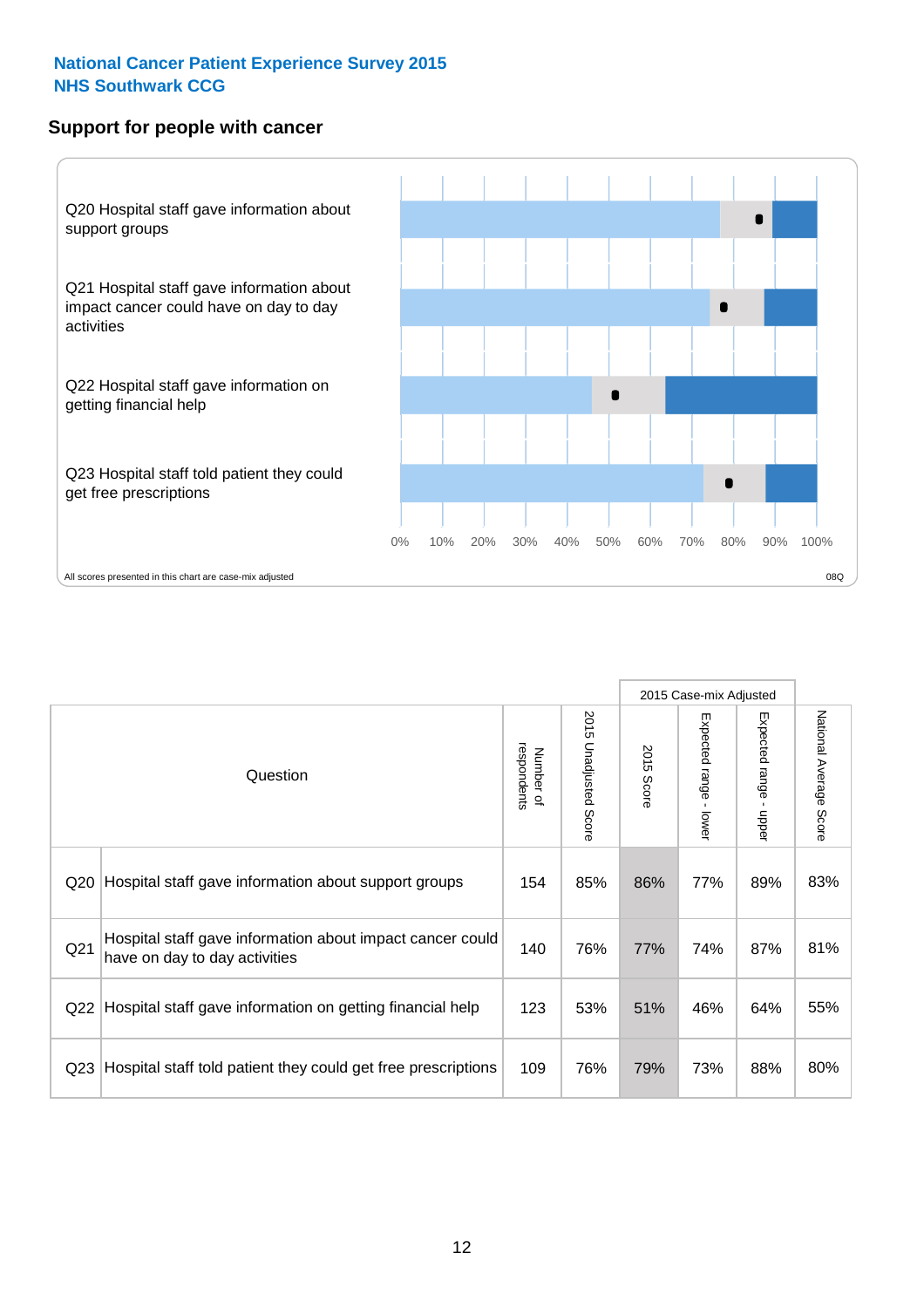#### **Operations**



|     |                                                                 |                                         |                             | 2015 Case-mix Adjusted |                            |                           |                              |
|-----|-----------------------------------------------------------------|-----------------------------------------|-----------------------------|------------------------|----------------------------|---------------------------|------------------------------|
|     | Question                                                        | respondents<br>Number<br>$\overline{a}$ | 2015<br>Unadjusted<br>Score | 2015<br>Score          | Expected<br>range<br>lower | Expected<br>range<br>ddoe | National<br>Average<br>Score |
| Q26 | Staff explained how operation had gone in<br>understandable way | 107                                     | 76%                         | 78%                    | 70%                        | 85%                       | 78%                          |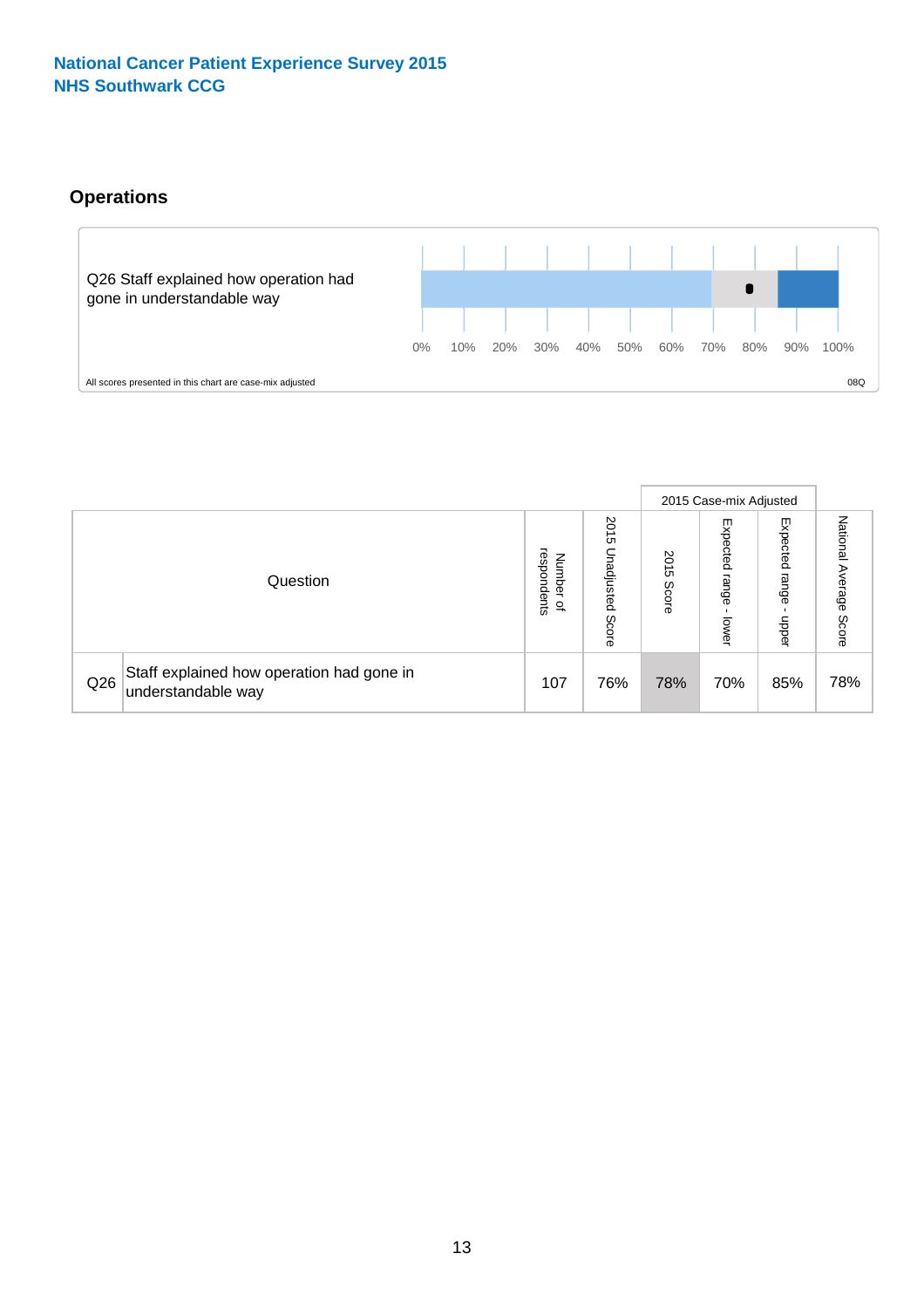#### **Hospital care as an inpatient (Part 1 of 3)**



All scores presented in this chart are case-mix adjusted  $08Q$ 

|                 |                                                                                           |                          |                                 |               | 2015 Case-mix Adjusted                  |                           |                        |
|-----------------|-------------------------------------------------------------------------------------------|--------------------------|---------------------------------|---------------|-----------------------------------------|---------------------------|------------------------|
|                 | Question                                                                                  | respondents<br>Number of | 2015<br><b>Unadjusted Score</b> | 2015<br>Score | Expected range<br>$\mathbf{r}$<br>lower | Expected range<br>- nbber | National Average Score |
| Q28             | Groups of doctors or nurses did not talk in front of patient<br>as if they were not there | 113                      | 70%                             | 75%           | 74%                                     | 88%                       | 81%                    |
| Q29             | Patient had confidence and trust in all doctors treating<br>them                          | 115                      | 83%                             | 85%           | 77%                                     | 91%                       | 84%                    |
| Q30             | Patient's family or someone close definitely had<br>opportunity to talk to doctor         | 93                       | 62%                             | 63%           | 63%                                     | 81%                       | 72%                    |
| Q <sub>31</sub> | Patient had confidence and trust in all ward nurses                                       | 113                      | 69%                             | 69%           | 64%                                     | 81%                       | 72%                    |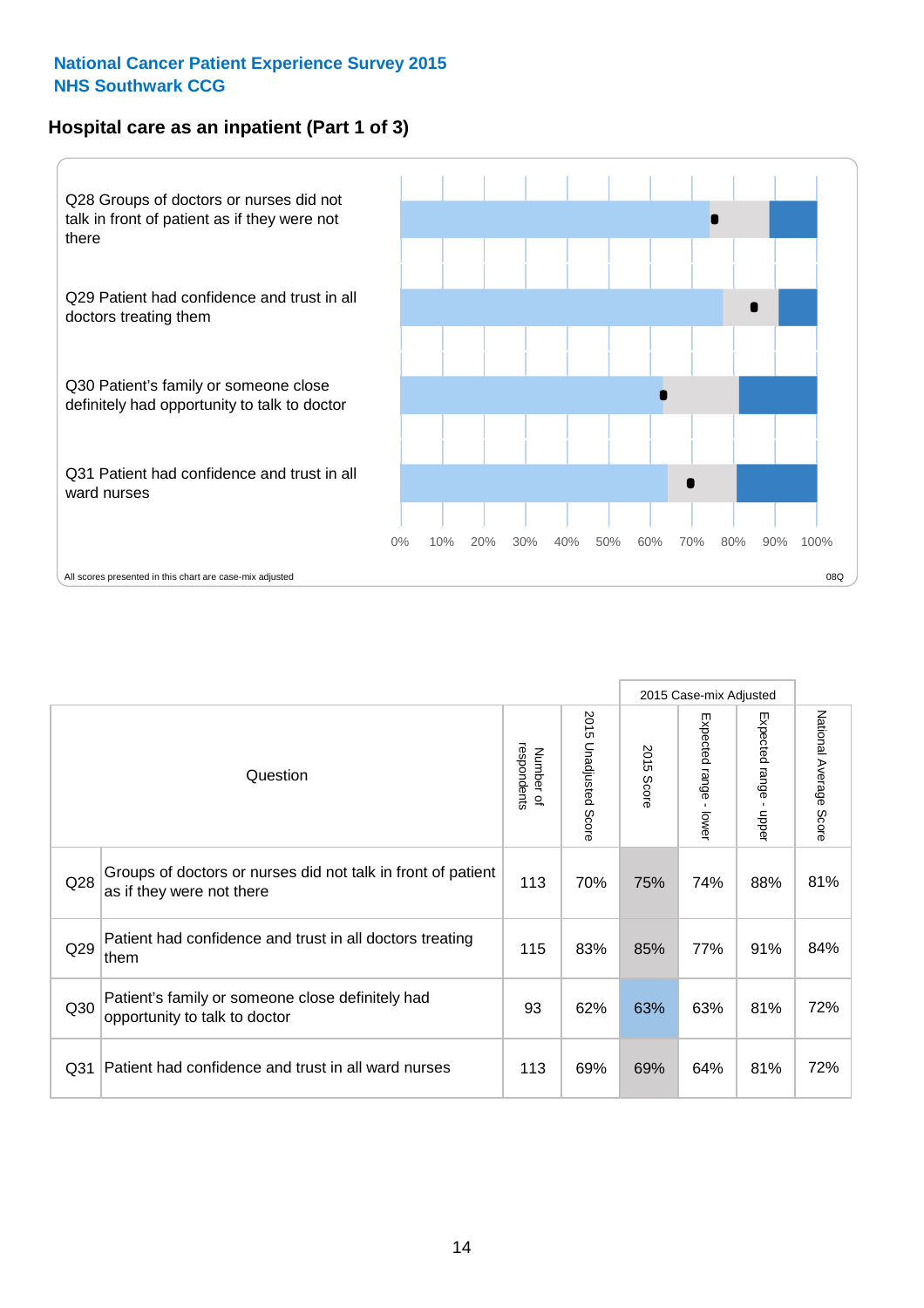#### **Hospital care as an inpatient (Part 2 of 3)**



| Question                                                                               | respondents<br>Number of | 2015<br><b>Unadjusted Score</b> | 2015<br>Score | Expected range - lower | Expected range<br>$\blacksquare$<br>nbber | National Average Score |
|----------------------------------------------------------------------------------------|--------------------------|---------------------------------|---------------|------------------------|-------------------------------------------|------------------------|
| Always / nearly always enough nurses on duty                                           | 112                      | 68%                             | 70%           | 57%                    | 75%                                       | 66%                    |
| All staff asked patient what name they preferred to be<br>Q <sub>33</sub><br>called by |                          | 53%                             | 54%           | 55%                    | 78%                                       | 67%                    |
| Always given enough privacy when discussing condition<br>or treatment                  | 115                      | 77%                             | 80%           | 78%                    | 91%                                       | 85%                    |
| Patient was able to discuss worries or fears with staff<br>during visit                | 92                       | 49%                             | 49%           | 42%                    | 62%                                       | 52%                    |
|                                                                                        | Q32                      | 113                             |               |                        |                                           | 2015 Case-mix Adjusted |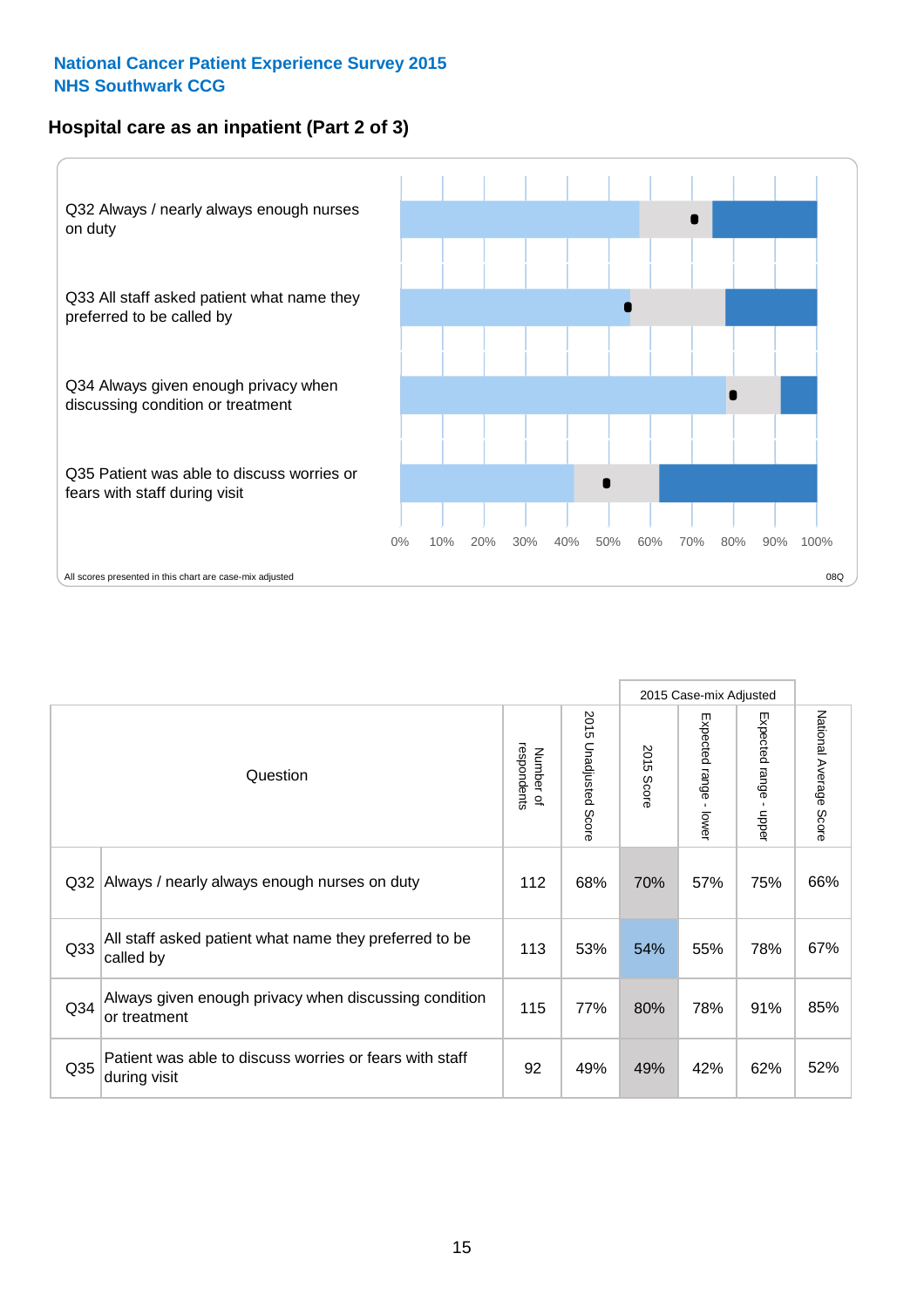#### **Hospital care as an inpatient (Part 3 of 3)**



|                                                                                            |                                                               |                          |                                 |               | 2015 Case-mix Adjusted                    |                           |                        |
|--------------------------------------------------------------------------------------------|---------------------------------------------------------------|--------------------------|---------------------------------|---------------|-------------------------------------------|---------------------------|------------------------|
|                                                                                            | Question                                                      | Number of<br>respondents | 2015<br><b>Unadjusted Score</b> | 2015<br>Score | Expected range<br>$\blacksquare$<br>lower | Expected range -<br>nbber | National Average Score |
| Q36                                                                                        | Hospital staff definitely did everything to help control pain | 102                      | 75%                             | 79%           | 77%                                       | 91%                       | 84%                    |
| Always treated with respect and dignity by staff<br>Q <sub>37</sub>                        |                                                               | 114                      | 81%                             | 83%           | 81%                                       | 94%                       | 87%                    |
| Given clear written information about what should / should<br>Q38<br>not do post discharge |                                                               | 101                      | 89%                             | 89%           | 77%                                       | 92%                       | 84%                    |
| Q39                                                                                        | Staff told patient who to contact if worried post discharge   | 110                      | 95%                             | 96%           | 89%                                       | 98%                       | 94%                    |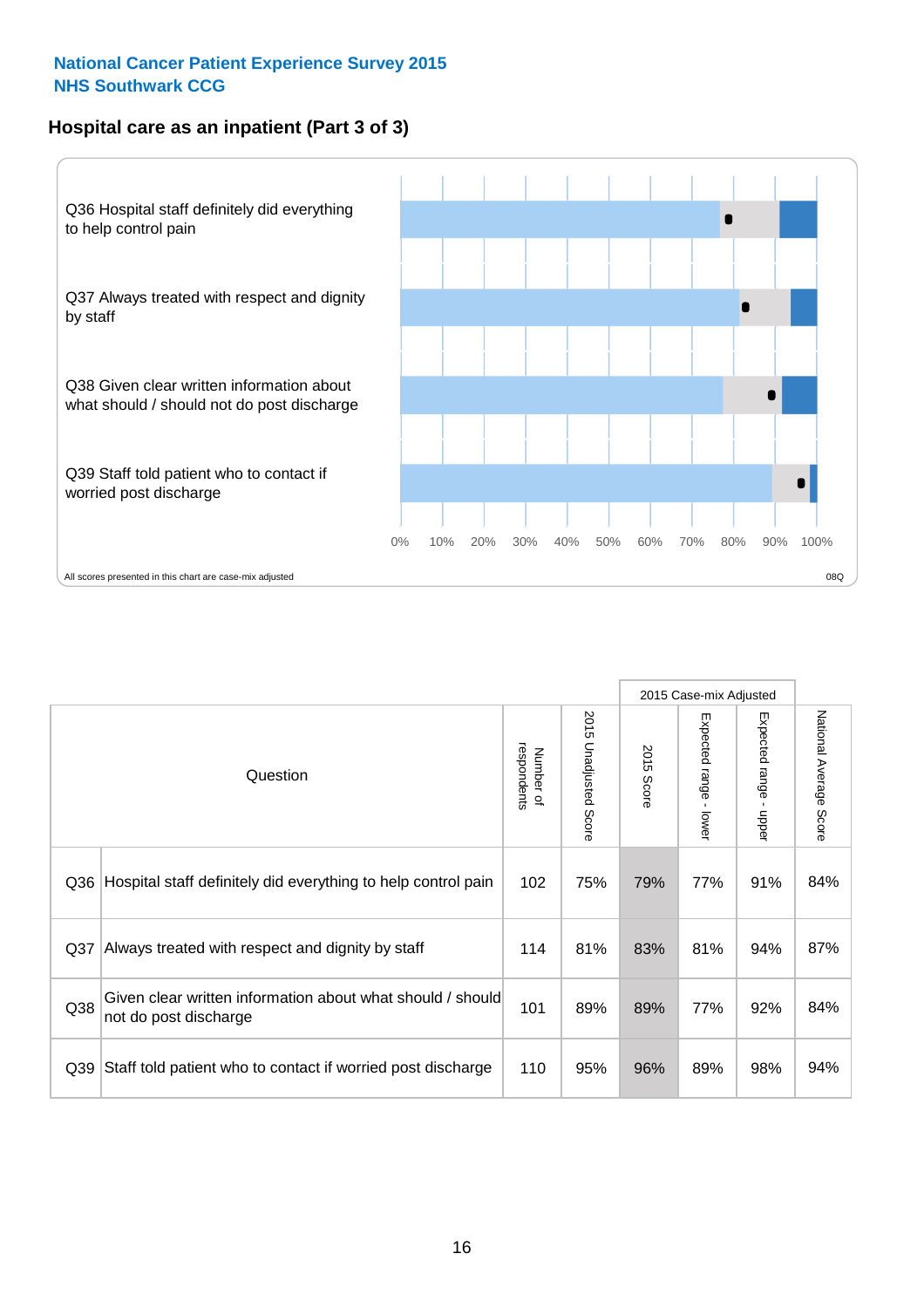#### **Hospital care as a day patient / outpatient (Part 1 of 2)**



|     |                                                                                    |                          |                                 |                      | 2015 Case-mix Adjusted                  |                                         |                        |
|-----|------------------------------------------------------------------------------------|--------------------------|---------------------------------|----------------------|-----------------------------------------|-----------------------------------------|------------------------|
|     | Question                                                                           | respondents<br>Number of | 2015<br><b>Unadjusted Score</b> | 2015<br><b>Score</b> | Expected range<br>$\mathbf{r}$<br>lower | Expected range<br>$\mathbf{I}$<br>nbber | National Average Score |
| Q41 | Patient was able to discuss worries or fears with staff<br>during visit            | 141                      | 62%                             | 65%                  | 62%                                     | 78%                                     | 70%                    |
| Q42 | Doctor had the right notes and other documentation with<br>them                    | 160                      | 93%                             | 93%                  | 92%                                     | 99%                                     | 96%                    |
| Q44 | Beforehand patient had all information needed about<br>radiotherapy treatment      | 52                       | 77%                             | 77%                  | 77%                                     | 95%                                     | 86%                    |
| Q45 | Patient given understandable information about whether<br>radiotherapy was working | 52                       | 56%                             | 56%                  | 46%                                     | 73%                                     | 60%                    |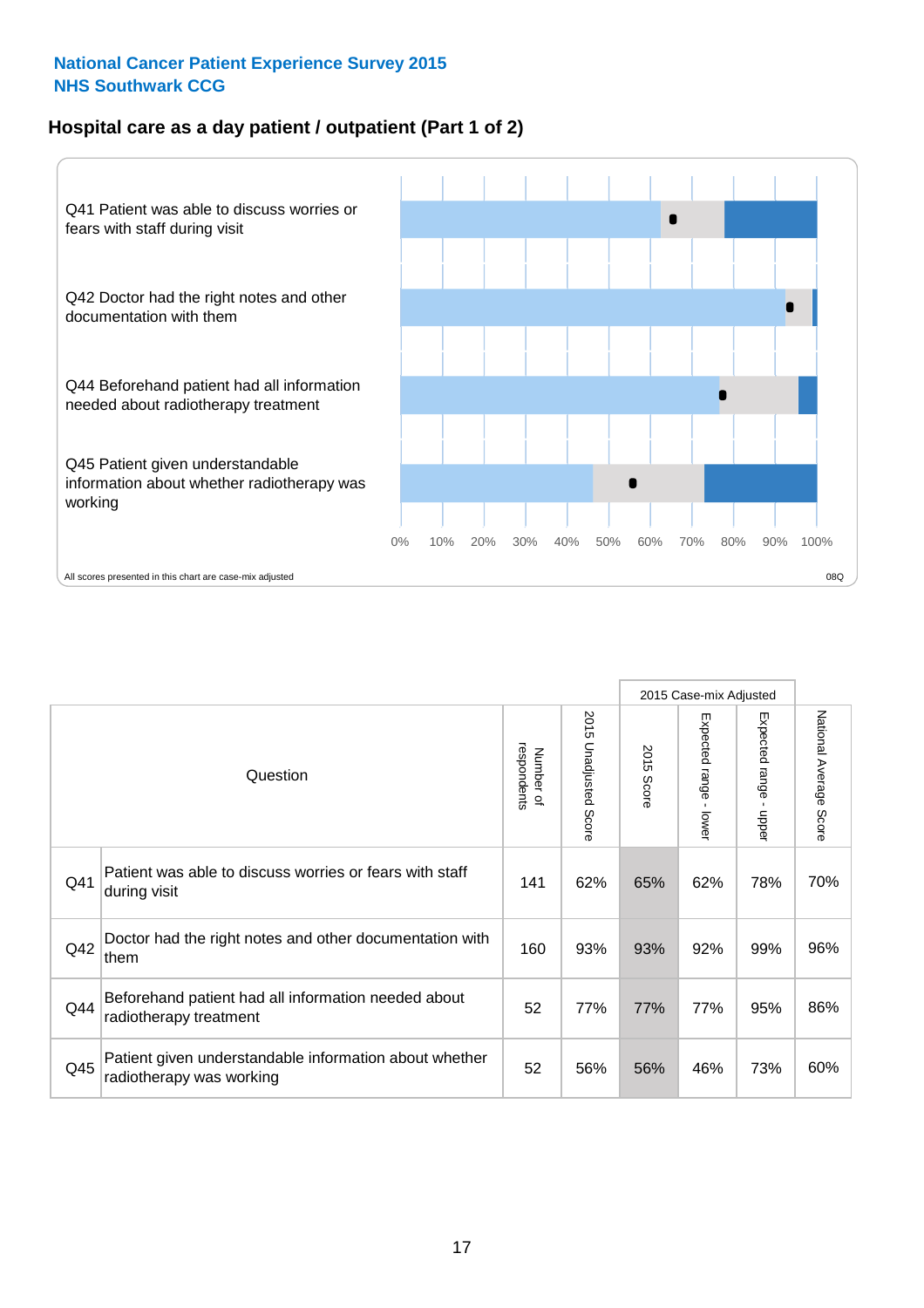#### **Hospital care as a day patient / outpatient (Part 2 of 2)**



|          |                                                                                    |                                       |                             | 2015 Case-mix Adjusted |                              |                         |                           |
|----------|------------------------------------------------------------------------------------|---------------------------------------|-----------------------------|------------------------|------------------------------|-------------------------|---------------------------|
| Question |                                                                                    | respondents<br>Number<br>$\mathbf{Q}$ | 2015<br>Unadjusted<br>Score | 2015<br>Score          | Expected<br>I range<br>lower | Expected range<br>doper | National Average<br>Score |
| Q47      | Beforehand patient had all information needed about<br>chemotherapy treatment      | 108                                   | 76%                         | 77%                    | 77%                          | 91%                     | 84%                       |
| Q48      | Patient given understandable information about whether<br>chemotherapy was working | 104                                   | 59%                         | 61%                    | 59%                          | 77%                     | 68%                       |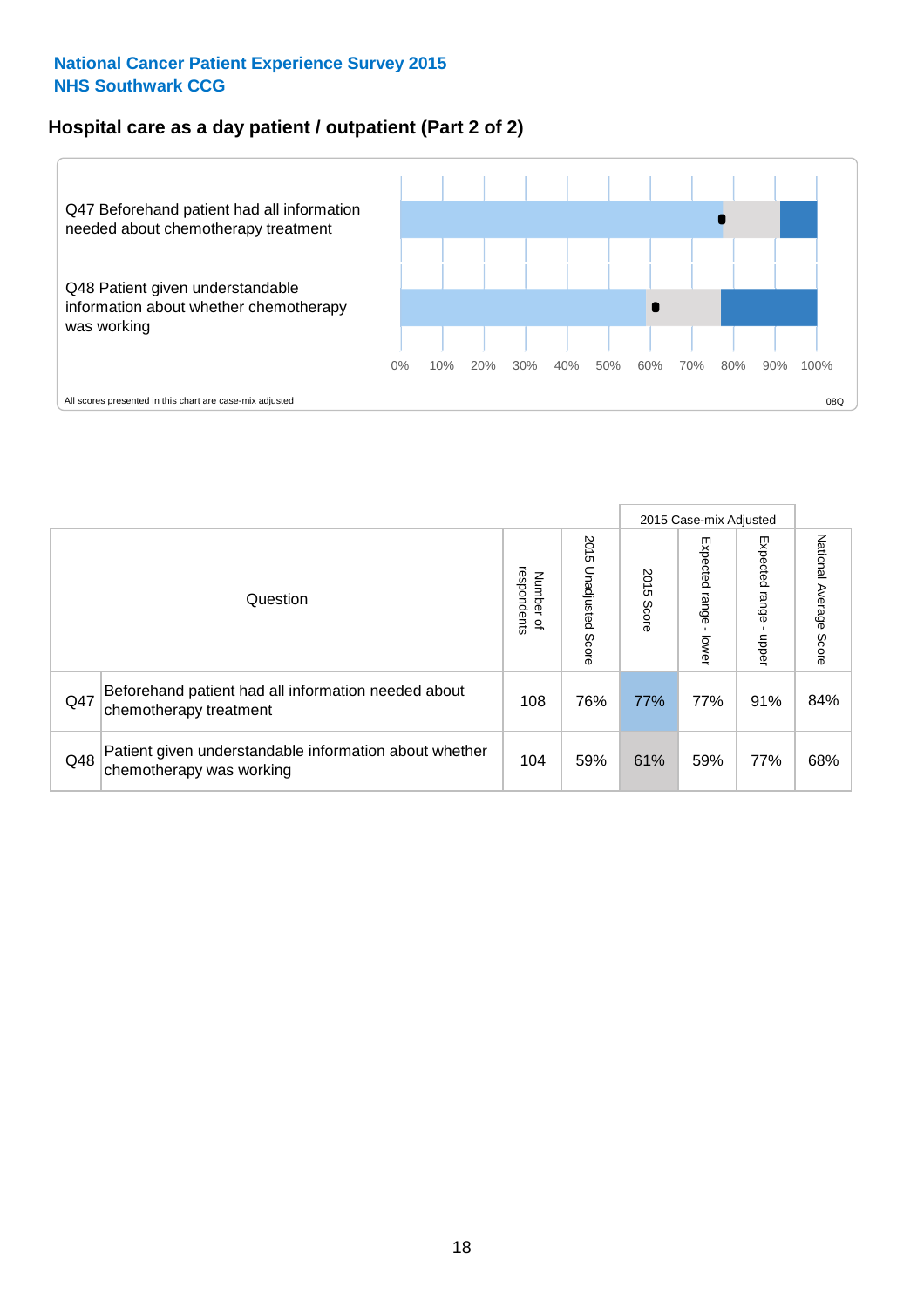#### **Home care and support**



2015 Case-mix Adjusted 2015 Unadjusted Score Expected range - upper National Average Score 2015 Unadjusted Score Expected range - lower National Average Score Expected range - lower Expected range - upper Number of<br>respondents 2015 Score respondents 2015 Score Number of Question Hospital staff gave family or someone close all the  $Q49$  information needed to help with care at home  $Q49$  |  $53\%$  |  $55\%$  |  $50\%$  |  $65\%$  |  $58\%$ Patient definitely given enough support from health or  $\frac{1050}{\text{social services during treatment}}$  109  $\begin{vmatrix} 109 & 50\% & 53\% & 43\% \end{vmatrix}$  64% 54% Patient definitely given enough support from health or  $\frac{1}{20}$  39% 43% 33% 56% 45%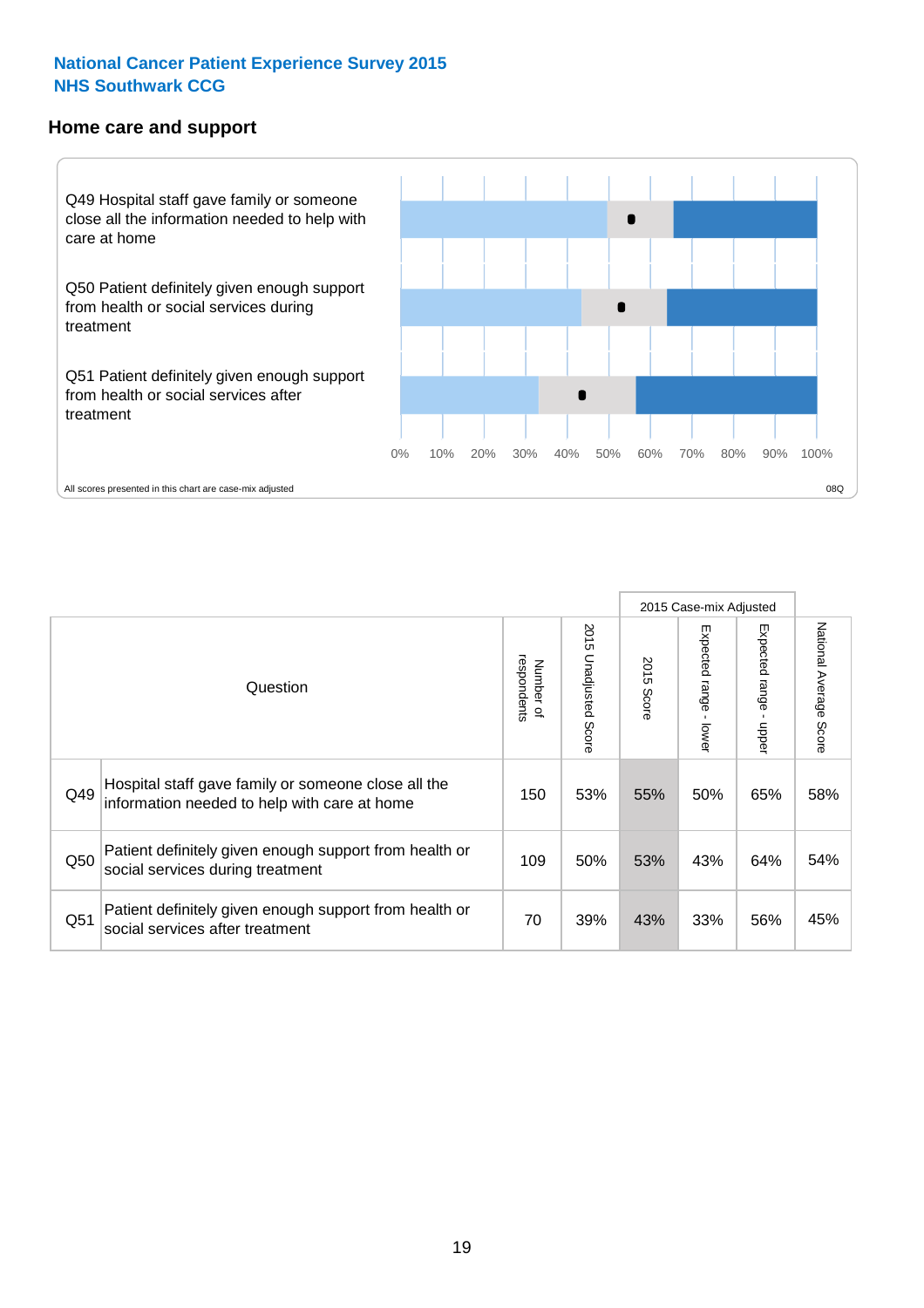#### **Care from your general practice**



|          |                                                                           |                                       |                             | 2015 Case-mix Adjusted |                                    |                            |                           |
|----------|---------------------------------------------------------------------------|---------------------------------------|-----------------------------|------------------------|------------------------------------|----------------------------|---------------------------|
| Question |                                                                           | respondents<br>Number<br>$\mathbf{Q}$ | 2015<br>Unadjusted<br>Score | 2015<br>Score          | Expected<br><b>Irange</b><br>lower | Expected<br>range<br>doper | National Average<br>Score |
| Q52      | GP given enough information about patient's condition<br>and treatment    | 165                                   | 94%                         | 96%                    | 92%                                | 99%                        | 95%                       |
| Q53      | Practice staff definitely did everything they could to<br>support patient | 141                                   | 53%                         | 56%                    | 55%                                | 71%                        | 63%                       |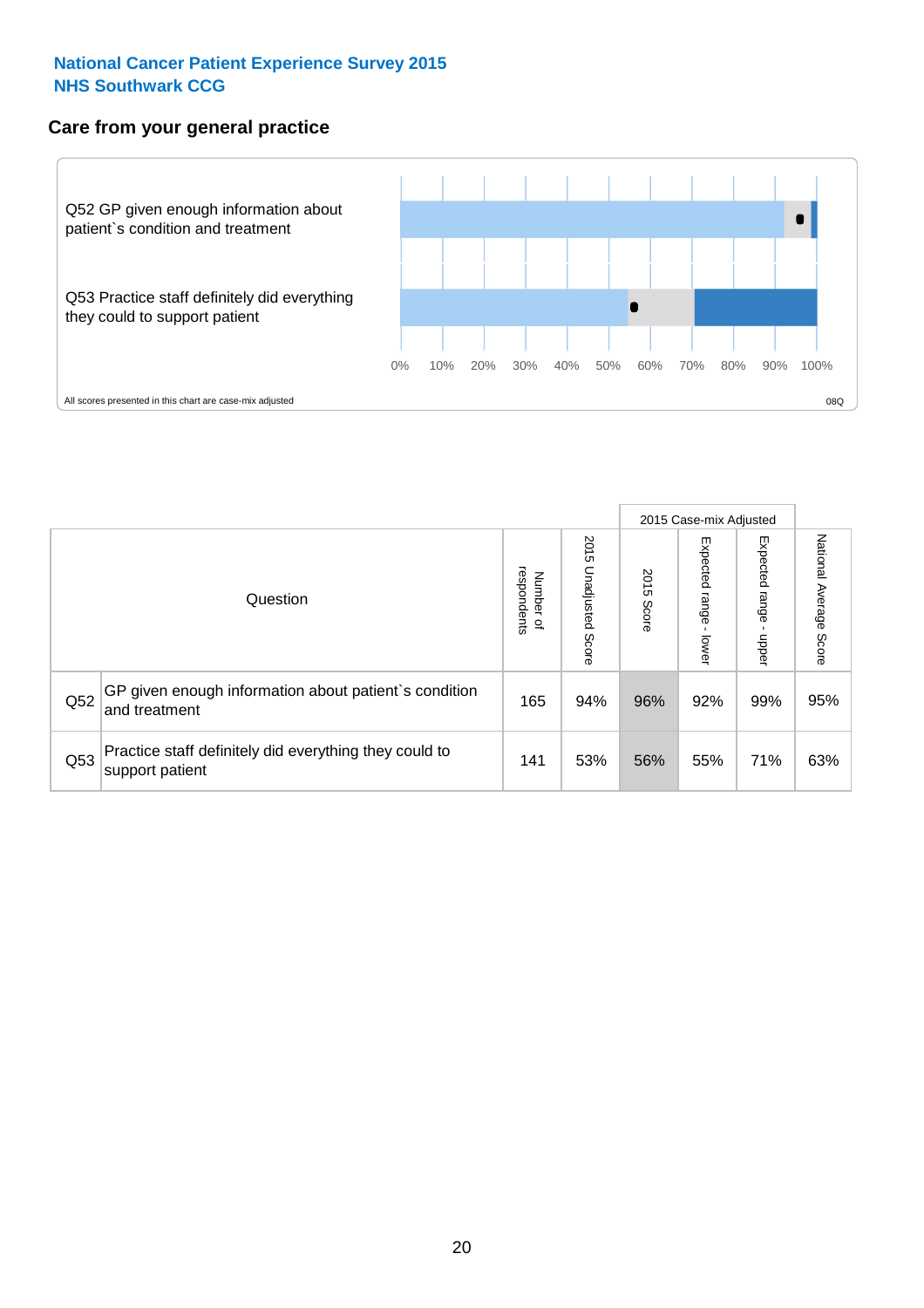#### **Your overall NHS care (Part 1 of 2)**



|                                                                       |                                                                    |                          |                       | 2015 Case-mix Adjusted |                                           |                                           |                        |
|-----------------------------------------------------------------------|--------------------------------------------------------------------|--------------------------|-----------------------|------------------------|-------------------------------------------|-------------------------------------------|------------------------|
|                                                                       | Question                                                           | respondents<br>Number of | 2015 Unadjusted Score | 2015<br><b>Score</b>   | Expected range<br>$\blacksquare$<br>lower | Expected range<br>$\blacksquare$<br>nbber | National Average Score |
|                                                                       | Hospital and community staff always worked well together<br>Q54    |                          | 50%                   | 52%                    | 53%                                       | 68%                                       | 61%                    |
| Q55                                                                   | Patient given a care plan                                          |                          | 36%                   | 32%                    | 25%                                       | 41%                                       | 33%                    |
| Overall the administration of the care was very good /<br>Q56<br>good |                                                                    | 186                      | 85%                   | 85%                    | 84%                                       | 93%                                       | 89%                    |
| Q57                                                                   | Length of time for attending clinics and appointments was<br>right | 183                      | 62%                   | 62%                    | 57%                                       | 74%                                       | 66%                    |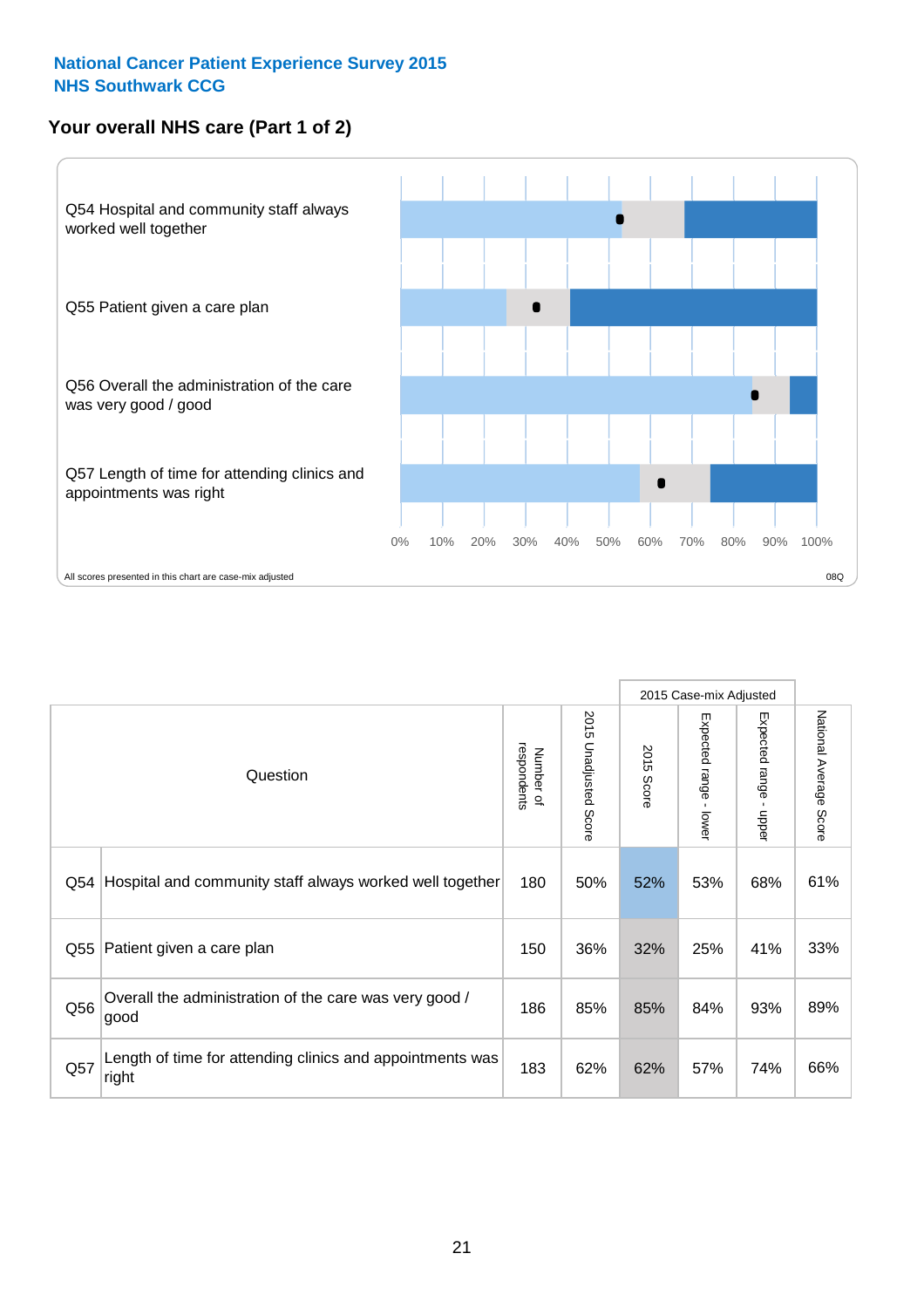#### **Your overall NHS care (Part 2 of 2)**



|          |                                                       |                                   |                             | 2015 Case-mix Adjusted |                            |                            |                        |
|----------|-------------------------------------------------------|-----------------------------------|-----------------------------|------------------------|----------------------------|----------------------------|------------------------|
| Question |                                                       | respondents<br>Number<br>$\Omega$ | 2015<br>Unadjusted<br>Score | 2015<br>Score          | Expected<br>range<br>lower | Expected<br>range<br>nbber | National Average Score |
| Q58      | Taking part in cancer research discussed with patient | 170                               | 41%                         | 40%                    | 20%                        | 37%                        | 28%                    |



|     |                                                                        |                                              |                             | 2015 Case-mix Adjusted |                                         |                                                 |                        |
|-----|------------------------------------------------------------------------|----------------------------------------------|-----------------------------|------------------------|-----------------------------------------|-------------------------------------------------|------------------------|
|     | Question                                                               | respondents<br>Number<br>$\overline{\sigma}$ | 2015<br>Unadjusted<br>Score | 2015<br>Score          | OWer<br>limit<br>range<br>٩<br>expected | Upper<br>jimit<br>range<br>$\Omega$<br>expected | National Average Score |
| Q59 | Patient's average rating of care scored from very poor to<br>very good | 182                                          | 8.3                         | 8.5                    | 8.5                                     | 8.9                                             | 8.7                    |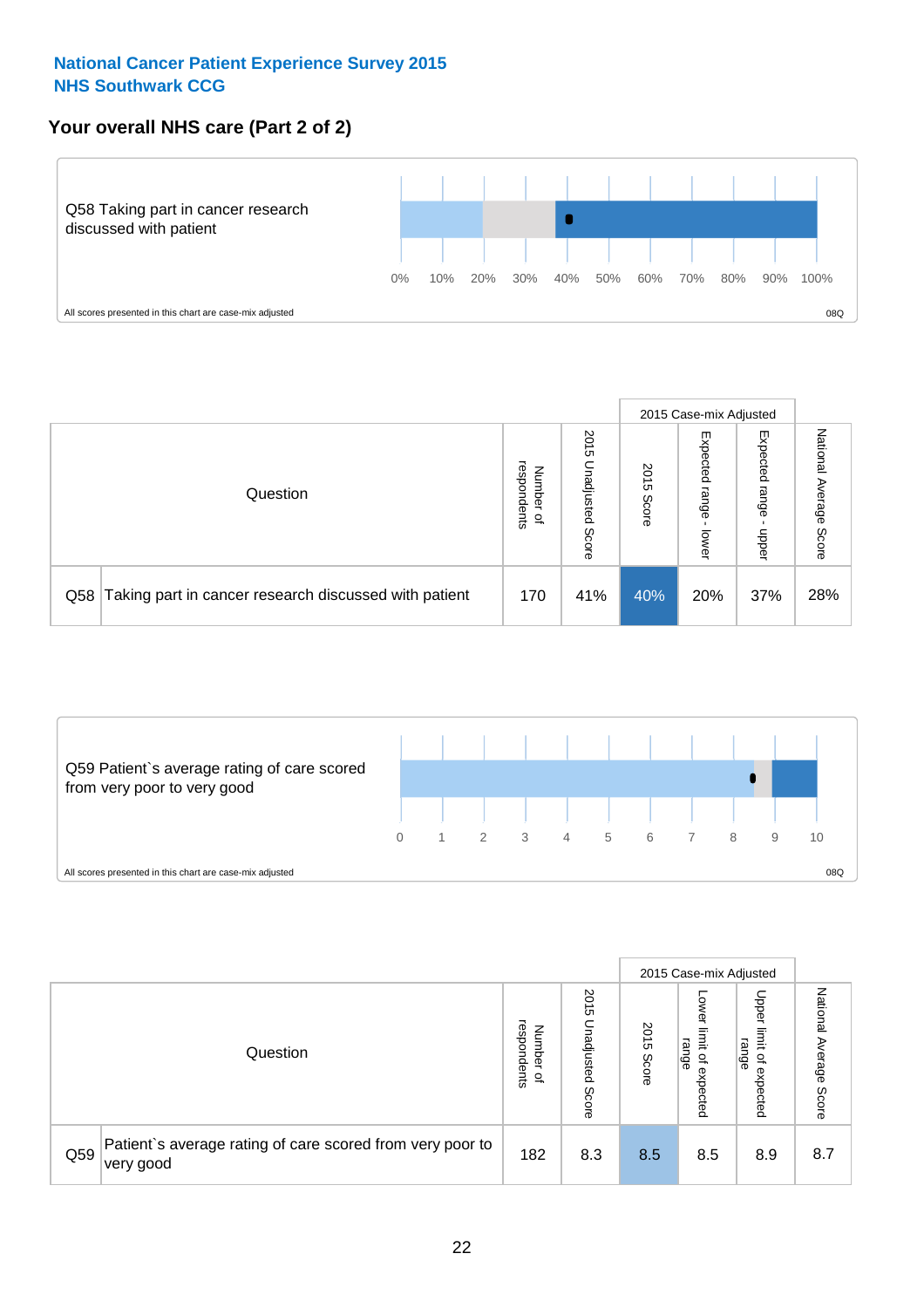### **Comparisons by tumour group for this CCG**

The following tables show the unadjusted CCG and the national percentage scores for each question broken down by tumour group. Where a cell in the table contains an asterisk this indicates that the number of patients in that group was below 21 and too small to display. Where a cell in the table contains "n.a." this indicates that there were no respondents for that tumour group.

### **Seeing your GP**

|                      | Q1. Saw GP once /<br>had to go to hospital | twice before being told | Q2. Patient thought<br>they were seen as<br>soon as necessary |                 |  |
|----------------------|--------------------------------------------|-------------------------|---------------------------------------------------------------|-----------------|--|
| <b>Cancer type</b>   | This CCG <sup>\$</sup>                     | <b>National</b>         | This CCG <sup>\$</sup>                                        | <b>National</b> |  |
| Brain / CNS          | n.a.                                       | 60%                     | $\star$                                                       | 77%             |  |
| <b>Breast</b>        | 86%                                        | 93%                     | 74%                                                           | 88%             |  |
| Colorectal / LGT     | $\star$                                    | 72%                     | 72%                                                           | 80%             |  |
| Gynaecological       | $\star$<br>75%                             |                         | $\star$                                                       | 78%             |  |
| Haematological       | $\star$                                    | 64%                     | $\star$                                                       | 80%             |  |
| <b>Head and Neck</b> | $\star$                                    | 77%                     | $\star$                                                       | 79%             |  |
| Lung                 | $\star$                                    | 69%                     | $\star$                                                       | 83%             |  |
| Prostate             | $\star$                                    | 79%                     | $\star$                                                       | 85%             |  |
| Sarcoma              | $\star$                                    | 64%                     | $\star$                                                       | 69%             |  |
| <b>Skin</b>          | $\star$                                    | 91%                     | $\star$                                                       | 87%             |  |
| <b>Upper Gastro</b>  | $\star$                                    | 70%                     | $\star$                                                       | 78%             |  |
| Urological           | $\star$                                    | 81%                     | $\star$                                                       | 84%             |  |
| Other                | $\star$                                    | 70%                     | $\star$                                                       | 78%             |  |
| <b>All Cancers</b>   | 71%                                        | 76%                     | 77%                                                           | 82%             |  |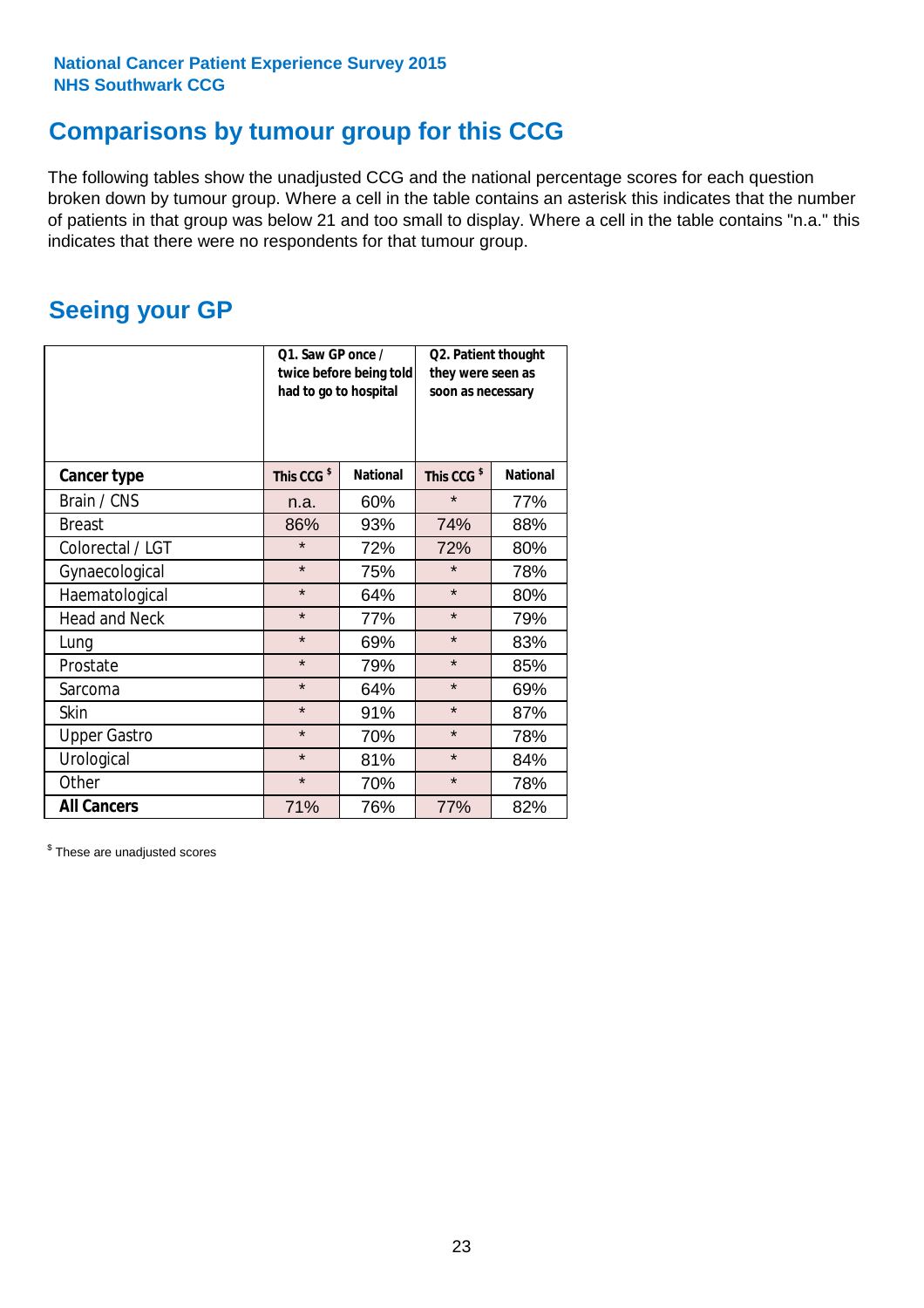### **Diagnostic tests**

|                      | be done was about<br>right | Q6. The length of time<br>waiting for the test to | Q7. Given complete<br>explanation of test<br>results in<br>understandable way |                 |  |  |
|----------------------|----------------------------|---------------------------------------------------|-------------------------------------------------------------------------------|-----------------|--|--|
| <b>Cancer type</b>   | This CCG <sup>\$</sup>     | <b>National</b>                                   | This CCG <sup>\$</sup>                                                        | <b>National</b> |  |  |
| Brain / CNS          | $\star$                    | 87%                                               | $\star$                                                                       | 69%             |  |  |
| <b>Breast</b>        | 81%                        | 90%                                               | 66%                                                                           | 82%             |  |  |
| Colorectal / LGT     | 90%                        | 86%                                               | $\star$                                                                       | 81%             |  |  |
| Gynaecological       | $\star$<br>84%             |                                                   | $\star$                                                                       | 76%             |  |  |
| Haematological       | $\star$                    | 87%                                               | $\star$                                                                       | 76%             |  |  |
| <b>Head and Neck</b> | $\star$                    | 84%                                               | $\star$                                                                       | 77%             |  |  |
| Lung                 | $\star$                    | 87%                                               | $\star$                                                                       | 78%             |  |  |
| Prostate             | $\star$                    | 85%                                               | $\star$                                                                       | 79%             |  |  |
| Sarcoma              | $\star$                    | 81%                                               | $\star$                                                                       | 77%             |  |  |
| Skin                 | $\star$                    | 89%                                               | $\star$                                                                       | 85%             |  |  |
| <b>Upper Gastro</b>  | $\star$                    | 83%                                               | $\star$                                                                       | 77%             |  |  |
| Urological           | $\star$                    | 85%                                               | $\star$                                                                       | 78%             |  |  |
| Other                | $\star$                    | 85%                                               | $\star$                                                                       | 76%             |  |  |
| <b>All Cancers</b>   | 84%                        | 87%                                               | 68%                                                                           | 79%             |  |  |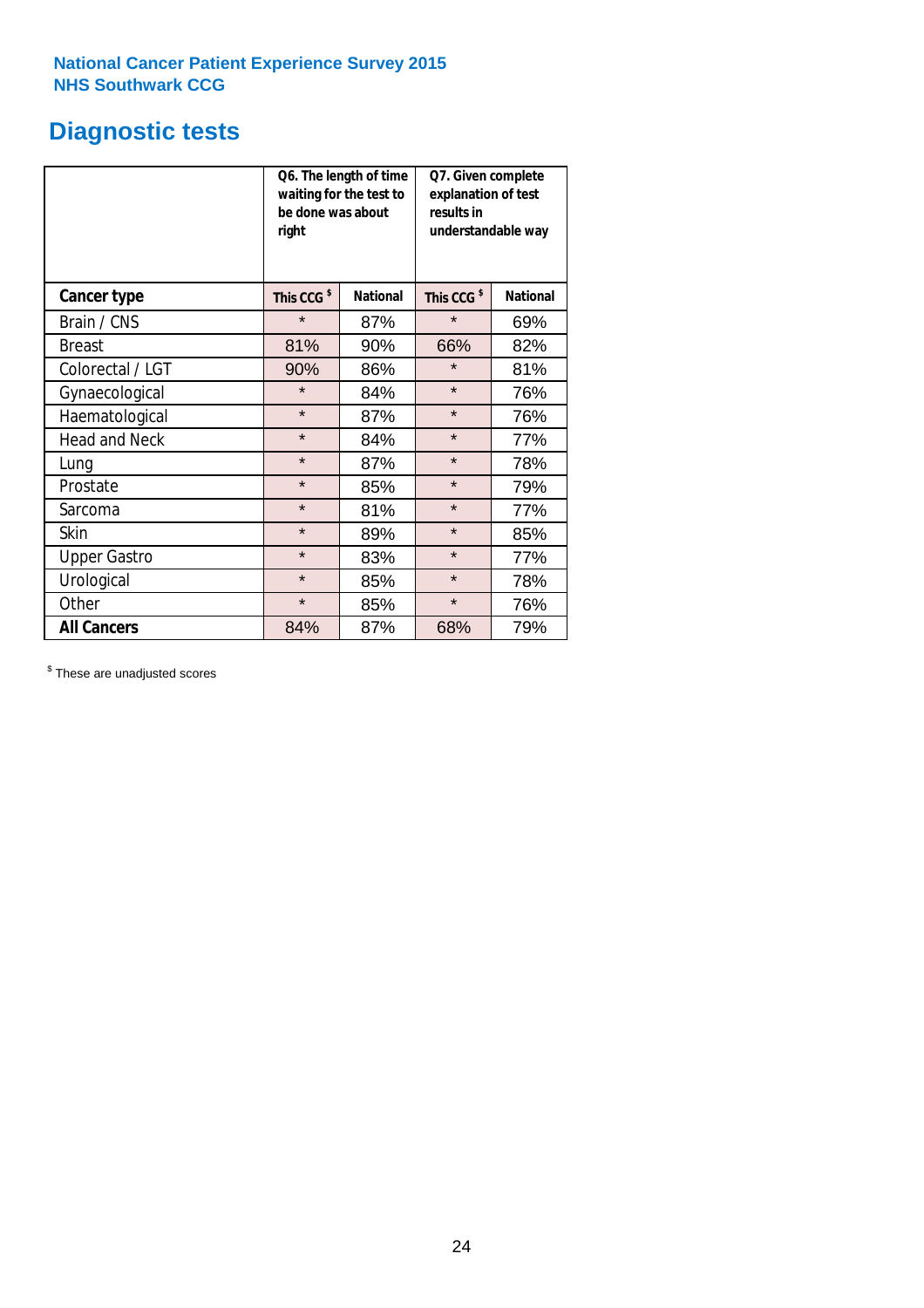### **Finding out what was wrong with you**

|                      | Q8. Patient told they<br>could bring a family<br>member or friend<br>when first told they<br>had cancer |                 | Q9. Patient felt they<br>were told sensitively<br>that they had cancer |                 | Q10. Patient<br>completely understood<br>the explanation of<br>what was wrong<br><b>National</b> |     | Q11. Patient given<br>easy to understand<br>written information<br>about the type of<br>cancer they had |                 |
|----------------------|---------------------------------------------------------------------------------------------------------|-----------------|------------------------------------------------------------------------|-----------------|--------------------------------------------------------------------------------------------------|-----|---------------------------------------------------------------------------------------------------------|-----------------|
| Cancer type          | This CCG <sup>\$</sup>                                                                                  | <b>National</b> | This CCG <sup>\$</sup>                                                 | <b>National</b> | This CCG <sup>\$</sup>                                                                           |     | This CCG <sup>\$</sup>                                                                                  | <b>National</b> |
| Brain / CNS          | $\star$                                                                                                 | 85%             | $\star$                                                                | 79%             | $\star$                                                                                          | 60% | $\star$                                                                                                 | 62%             |
| <b>Breast</b>        | 78%                                                                                                     | 83%             | 82%                                                                    | 88%             | 71%                                                                                              | 78% | 68%                                                                                                     | 76%             |
| Colorectal / LGT     | $\star$                                                                                                 | 83%             | 80%                                                                    | 85%             | 69%                                                                                              | 79% | 65%                                                                                                     | 71%             |
| Gynaecological       | $\star$                                                                                                 | 75%             | $\star$                                                                | 83%             | $\star$                                                                                          | 73% | $\star$                                                                                                 | 69%             |
| Haematological       | $\star$                                                                                                 | 75%             | $\star$                                                                | 83%             | $\star$                                                                                          | 60% | $\star$                                                                                                 | 74%             |
| <b>Head and Neck</b> | $\star$                                                                                                 | 73%             | $\star$                                                                | 85%             | $\star$                                                                                          | 75% | $\star$                                                                                                 | 61%             |
| Lung                 | $\star$                                                                                                 | 80%             | $\star$                                                                | 83%             | $\star$                                                                                          | 75% | $\star$                                                                                                 | 66%             |
| Prostate             | $\star$                                                                                                 | 80%             | $\star$                                                                | 84%             | $\star$                                                                                          | 78% | $\star$                                                                                                 | 80%             |
| Sarcoma              | $\star$                                                                                                 | 77%             | $\star$                                                                | 82%             | $\star$                                                                                          | 63% | $\star$                                                                                                 | 61%             |
| Skin                 | $\star$                                                                                                 | 71%             | $\star$                                                                | 90%             | $\star$                                                                                          | 83% | $\star$                                                                                                 | 84%             |
| <b>Upper Gastro</b>  | $\star$                                                                                                 | 79%             | $\star$                                                                | 79%             | $\star$                                                                                          | 72% | $\star$                                                                                                 | 64%             |
| Urological           | $\star$                                                                                                 | 74%             | $\star$                                                                | 82%             | $\star$                                                                                          | 76% | $\star$                                                                                                 | 71%             |
| Other                | $\star$                                                                                                 | 77%             | $\star$                                                                | 82%             | $\star$                                                                                          | 72% | $\star$                                                                                                 | 61%             |
| <b>All Cancers</b>   | 73%                                                                                                     | 79%             | 84%                                                                    | 84%             | 69%                                                                                              | 73% | 68%                                                                                                     | 72%             |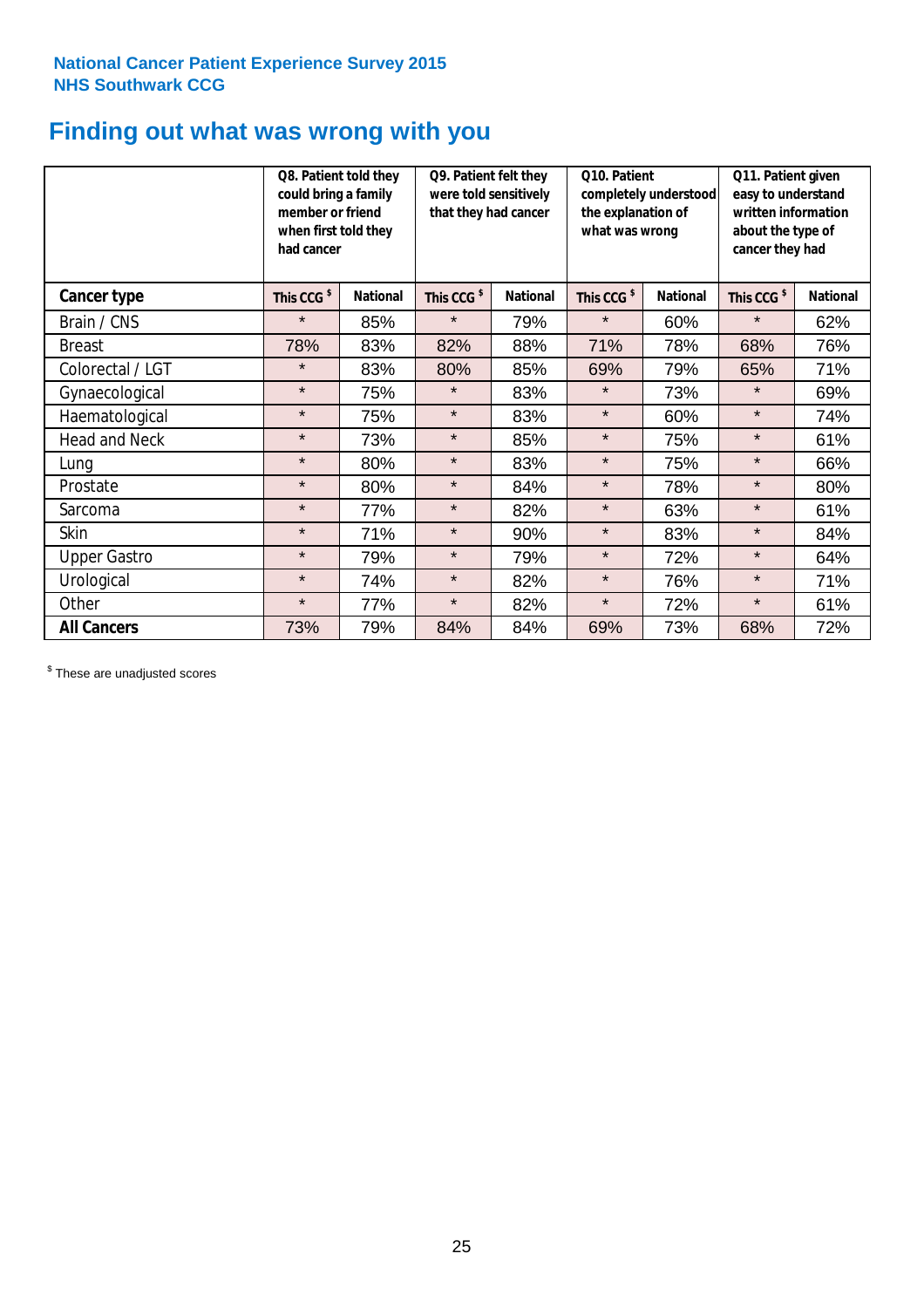## **Deciding the best treatment for you**

|                      | treatment options<br>were completely<br>explained | Q12. Patient felt that | Q13. Possible side<br>understandable way  | effects explained in an | Q14. Patient given<br>practical advice and<br>side effects of<br>treatment | support in dealing with |
|----------------------|---------------------------------------------------|------------------------|-------------------------------------------|-------------------------|----------------------------------------------------------------------------|-------------------------|
| <b>Cancer type</b>   | This CCG <sup>\$</sup>                            | <b>National</b>        | This CCG <sup>\$</sup><br><b>National</b> |                         | This CCG <sup>\$</sup>                                                     | <b>National</b>         |
| Brain / CNS          | $\star$                                           | 80%                    | $\star$                                   | 71%                     | $\star$                                                                    | 62%                     |
| <b>Breast</b>        | 76%                                               | 84%                    | 71%                                       | 76%                     | 65%                                                                        | 69%                     |
| Colorectal / LGT     | 88%                                               | 85%                    | 74%                                       | 75%                     | 56%                                                                        | 68%                     |
| Gynaecological       | $\star$                                           | 84%                    | $\star$<br>76%                            |                         | $\star$                                                                    | 68%                     |
| Haematological       | $\star$                                           | 81%                    | $\star$                                   | 69%                     |                                                                            | 65%                     |
| <b>Head and Neck</b> | $\star$                                           | 85%                    | $\star$                                   | 72%                     | $\star$                                                                    | 67%                     |
| Lung                 | $\star$                                           | 84%                    | $\star$                                   | 74%                     | $\star$                                                                    | 69%                     |
| Prostate             | $\star$                                           | 80%                    | $\star$                                   | 71%                     | $\star$                                                                    | 61%                     |
| Sarcoma              | $\star$                                           | 82%                    | $\star$                                   | 75%                     | $\star$                                                                    | 66%                     |
| Skin                 | $\star$                                           | 88%                    | $\star$                                   | 75%                     | $\star$                                                                    | 74%                     |
| <b>Upper Gastro</b>  | $\star$                                           | 83%                    | $\star$                                   | 72%                     | $\star$                                                                    | 66%                     |
| Urological           | $\star$                                           | 80%                    | $\star$<br>69%                            |                         | $\star$                                                                    | 61%                     |
| Other                | $\star$                                           | 80%                    | $\star$                                   | 72%                     | $\star$                                                                    | 64%                     |
| <b>All Cancers</b>   | 78%                                               | 83%                    | 71%                                       | 73%                     | 62%                                                                        | 66%                     |

|                      | in the future          | Q15. Patient definitely<br>told about side effects<br>that could affect them | Q16. Patient definitely<br>involved in decisions<br>about care and<br>treatment |                 |  |
|----------------------|------------------------|------------------------------------------------------------------------------|---------------------------------------------------------------------------------|-----------------|--|
| <b>Cancer type</b>   | This CCG <sup>\$</sup> | <b>National</b>                                                              | This CCG <sup>\$</sup>                                                          | <b>National</b> |  |
| Brain / CNS          | $\star$                | 56%                                                                          | $\star$                                                                         | 74%             |  |
| <b>Breast</b>        | 61%                    | 55%                                                                          | 68%                                                                             | 79%             |  |
| Colorectal / LGT     | 62%                    | 56%                                                                          | 59%                                                                             | 79%             |  |
| Gynaecological       | $\star$                | 54%                                                                          | $\star$                                                                         | 76%             |  |
| Haematological       | $\star$                | 50%                                                                          | $\star$                                                                         | 77%             |  |
| <b>Head and Neck</b> | $\star$                | 58%                                                                          | $\star$                                                                         | 76%             |  |
| Lung                 | $\star$                | 54%                                                                          | $\star$                                                                         | 78%             |  |
| Prostate             | $\star$                | 63%                                                                          | $\star$                                                                         | 79%             |  |
| Sarcoma              | $\star$                | 54%                                                                          | $\star$                                                                         | 77%             |  |
| Skin                 | $\star$                | 66%                                                                          | $\star$                                                                         | 86%             |  |
| <b>Upper Gastro</b>  | $\star$                | 53%                                                                          | $\star$                                                                         | 77%             |  |
| Urological           | $\star$                | 52%                                                                          | $\star$                                                                         | 75%             |  |
| Other                | $\star$                | 51%                                                                          | $\star$                                                                         | 75%             |  |
| <b>All Cancers</b>   | 57%                    | 54%                                                                          | 68%                                                                             | 78%             |  |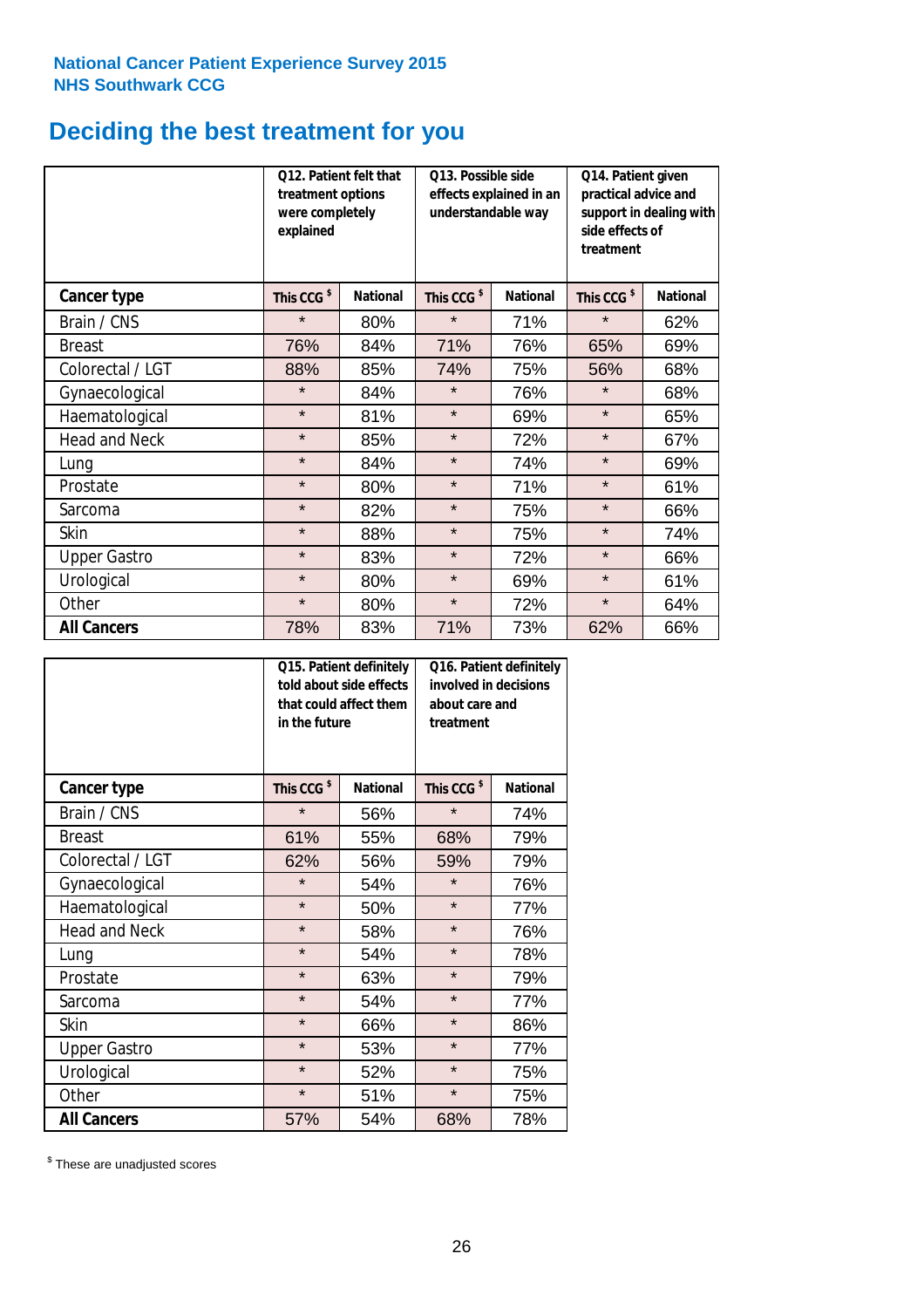### **Clinical Nurse Specialist**

|                      | would support them<br>through their<br>treatment | Q17. Patient given the<br>name of the CNS who | Q18. Patient found it<br>easy to contact their<br><b>CNS</b> |                 | <b>Q19. Get</b><br>understandable<br>answers to important<br>questions all or most<br>of the time |                 |  |
|----------------------|--------------------------------------------------|-----------------------------------------------|--------------------------------------------------------------|-----------------|---------------------------------------------------------------------------------------------------|-----------------|--|
| <b>Cancer type</b>   | This CCG <sup>\$</sup>                           | <b>National</b>                               | This CCG <sup>\$</sup>                                       | <b>National</b> | This CCG <sup>\$</sup>                                                                            | <b>National</b> |  |
| Brain / CNS          | $\star$                                          | 95%                                           | $\star$                                                      | 84%             | $\star$                                                                                           | 85%             |  |
| <b>Breast</b>        | 100%                                             | 94%                                           | 74%                                                          | 85%             | 75%                                                                                               | 88%             |  |
| Colorectal / LGT     | 88%                                              | 91%                                           | 83%                                                          | 88%             | 82%                                                                                               | 90%             |  |
| Gynaecological       | $\star$                                          | 93%                                           | $\star$                                                      | 86%             | $\star$                                                                                           | 87%             |  |
| Haematological       | $\star$                                          | 89%                                           | $\star$                                                      | 89%             | $\star$                                                                                           | 90%             |  |
| <b>Head and Neck</b> | $\star$                                          | 88%                                           | $\star$                                                      | 86%             | $\star$                                                                                           | 88%             |  |
| Lung                 | $\star$                                          | 93%                                           | $\star$                                                      | 89%             | $\star$                                                                                           | 89%             |  |
| Prostate             | $\star$                                          | 89%                                           | $\star$                                                      | 83%             | $\star$                                                                                           | 88%             |  |
| Sarcoma              | $\star$                                          | 87%                                           | $\star$                                                      | 86%             | $\star$                                                                                           | 88%             |  |
| Skin                 | $\star$                                          | 88%                                           | n.a.                                                         | 90%             | n.a.                                                                                              | 92%             |  |
| <b>Upper Gastro</b>  | $\star$                                          | 92%                                           | $\star$                                                      | 87%             | $\star$                                                                                           | 88%             |  |
| Urological           | $\star$                                          | 80%                                           | $\star$                                                      | 85%             | $\star$                                                                                           | 88%             |  |
| Other                | $\star$                                          | 86%                                           | $\star$                                                      | 86%             | $\star$                                                                                           | 87%             |  |
| <b>All Cancers</b>   | 90%                                              | 90%                                           | 84%                                                          | 87%             | 83%                                                                                               | 88%             |  |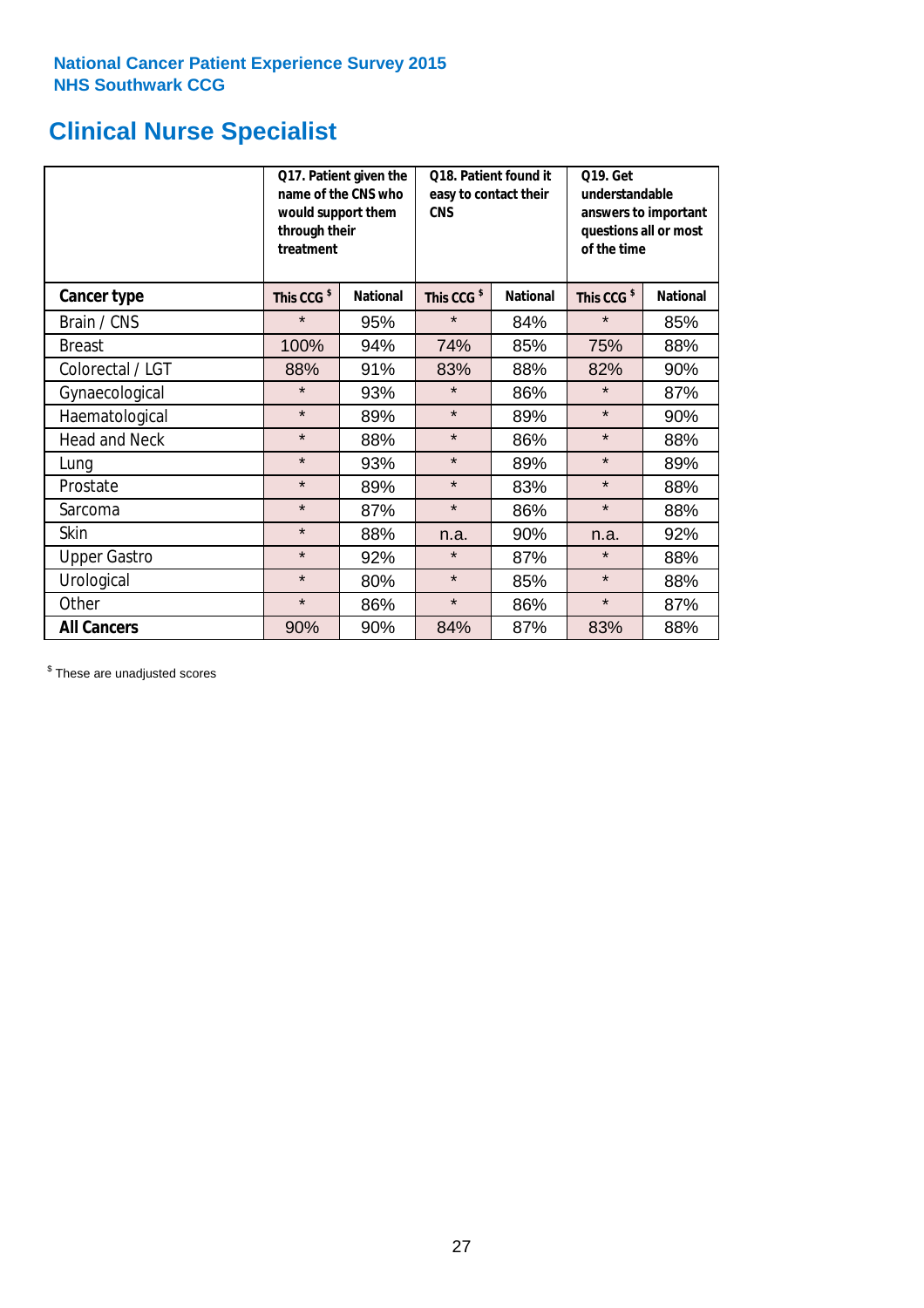### **Support for people with cancer**

|                      | Q20. Hospital staff<br>gave information | about support groups | Q21. Hospital staff<br>Q22. Hospital staff<br>gave information on<br>gave information<br>getting financial help<br>about impact cancer<br>could have on day to<br>day activities |                 | Q23. Hospital staff told<br>patient they could get<br>free prescriptions |                 |                        |                 |
|----------------------|-----------------------------------------|----------------------|----------------------------------------------------------------------------------------------------------------------------------------------------------------------------------|-----------------|--------------------------------------------------------------------------|-----------------|------------------------|-----------------|
| Cancer type          | This CCG <sup>\$</sup>                  | <b>National</b>      | This CCG <sup>\$</sup>                                                                                                                                                           | <b>National</b> | This CCG <sup>\$</sup>                                                   | <b>National</b> | This CCG <sup>\$</sup> | <b>National</b> |
| Brain / CNS          | $\star$                                 | 85%                  | $\star$                                                                                                                                                                          | 80%             | $\star$                                                                  | 72%             | $\star$                | 79%             |
| <b>Breast</b>        | 89%                                     | 88%                  | 80%                                                                                                                                                                              | 85%             | 57%                                                                      | 60%             | 73%                    | 80%             |
| Colorectal / LGT     | 86%                                     | 82%                  | 76%                                                                                                                                                                              | 82%             | $\star$                                                                  | 52%             | $\star$                | 83%             |
| Gynaecological       | $\star$                                 | 83%                  | $\star$                                                                                                                                                                          | 81%             | $\star$                                                                  | 58%             | $\star$                | 76%             |
| Haematological       | $\star$                                 | 82%                  | $\star$                                                                                                                                                                          | 82%             | $\star$                                                                  | 56%             | $\star$                | 86%             |
| <b>Head and Neck</b> | $\star$                                 | 83%                  | $\star$                                                                                                                                                                          | 80%             | $\star$                                                                  | 55%             | $\star$                | 80%             |
| Lung                 | $\star$                                 | 82%                  | $\star$                                                                                                                                                                          | 80%             | $\star$                                                                  | 68%             | $\star$                | 85%             |
| Prostate             | $\star$                                 | 85%                  | $\star$                                                                                                                                                                          | 81%             | $\star$                                                                  | 41%             | $\star$                | 76%             |
| Sarcoma              | $\star$                                 | 82%                  | $\star$                                                                                                                                                                          | 80%             | $\star$                                                                  | 57%             | n.a.                   | 75%             |
| Skin                 | $\star$                                 | 85%                  | $\star$                                                                                                                                                                          | 85%             | $\star$                                                                  | 51%             | n.a.                   | 65%             |
| <b>Upper Gastro</b>  | $\star$                                 | 82%                  | $\star$                                                                                                                                                                          | 78%             | $\star$                                                                  | 57%             | $\star$                | 83%             |
| Urological           | $\star$                                 | 71%                  | $\star$                                                                                                                                                                          | 70%             | $\star$                                                                  | 33%             | $\star$                | 69%             |
| Other                | $\star$                                 | 80%                  | $\star$                                                                                                                                                                          | 77%             | $\star$                                                                  | 53%             | $\star$                | 79%             |
| <b>All Cancers</b>   | 85%                                     | 83%                  | 76%                                                                                                                                                                              | 81%             | 53%                                                                      | 55%             | 76%                    | 80%             |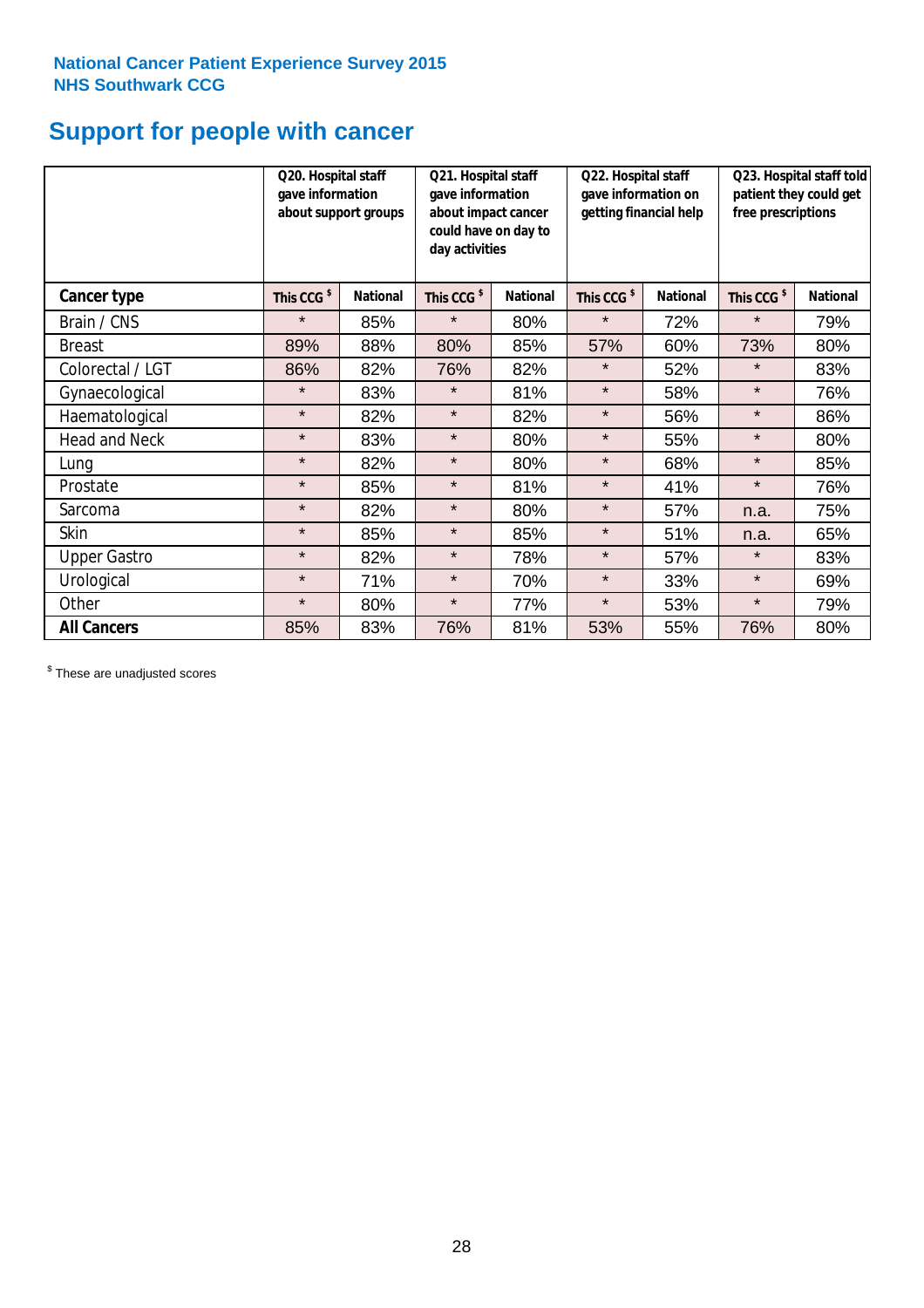### **Operations**

|                      | Q26. Staff explained<br>how operation had<br>gone in<br>understandable way |                 |  |  |
|----------------------|----------------------------------------------------------------------------|-----------------|--|--|
| <b>Cancer type</b>   | This CCG <sup>\$</sup>                                                     | <b>National</b> |  |  |
| Brain / CNS          | $\star$                                                                    | 75%             |  |  |
| <b>Breast</b>        | 69%                                                                        | 77%             |  |  |
| Colorectal / LGT     | $\star$                                                                    | 81%             |  |  |
| Gynaecological       | $\star$<br>79%                                                             |                 |  |  |
| Haematological       | $\star$<br>75%                                                             |                 |  |  |
| <b>Head and Neck</b> | $\star$                                                                    | 77%             |  |  |
| Lung                 | $\star$                                                                    | 76%             |  |  |
| Prostate             | $\star$                                                                    | 76%             |  |  |
| Sarcoma              | $\star$                                                                    | 80%             |  |  |
| Skin                 | $\star$                                                                    | 84%             |  |  |
| <b>Upper Gastro</b>  | $\star$                                                                    | 81%             |  |  |
| Urological           | $\star$                                                                    | 74%             |  |  |
| Other                | $\star$<br>78%                                                             |                 |  |  |
| <b>All Cancers</b>   | 76%                                                                        | 78%             |  |  |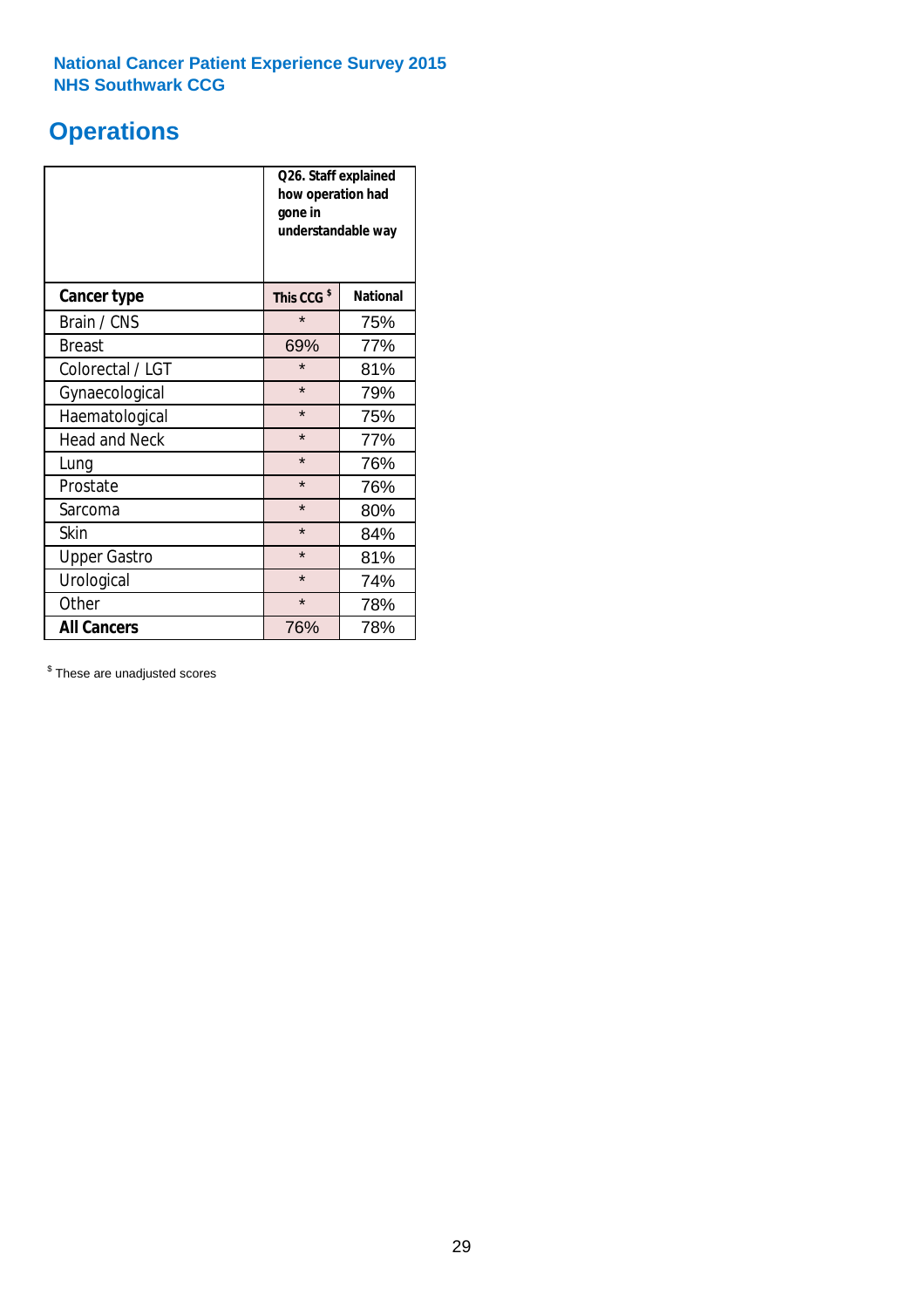### **Hospital care as an inpatient (Part 1 of 2)**

|                      | or nurses did not talk<br>they were not there | Q28. Groups of doctors<br>in front of patient as if | Q29. Patient had<br>Q30. Patient's family<br>confidence and trust in<br>or someone close<br>definitely had<br>all doctors treating<br>opportunity to talk to<br>them<br>doctor |                 |                        | Q31. Patient had<br>confidence and trust in I<br>all ward nurses |                        |                 |
|----------------------|-----------------------------------------------|-----------------------------------------------------|--------------------------------------------------------------------------------------------------------------------------------------------------------------------------------|-----------------|------------------------|------------------------------------------------------------------|------------------------|-----------------|
| Cancer type          | This CCG <sup>\$</sup>                        | <b>National</b>                                     | This CCG <sup>\$</sup>                                                                                                                                                         | <b>National</b> | This CCG <sup>\$</sup> | <b>National</b>                                                  | This CCG <sup>\$</sup> | <b>National</b> |
| Brain / CNS          | n.a.                                          | 68%                                                 | n.a.                                                                                                                                                                           | 78%             | n.a.                   | 65%                                                              | n.a.                   | 67%             |
| <b>Breast</b>        | 78%                                           | 89%                                                 | 78%                                                                                                                                                                            | 86%             | 52%                    | 73%                                                              | 67%                    | 74%             |
| Colorectal / LGT     | $\star$                                       | 75%                                                 | $\star$                                                                                                                                                                        | 85%             | $\star$                | 72%                                                              | $\star$                | 68%             |
| Gynaecological       | $\star$                                       | 84%                                                 | $\star$                                                                                                                                                                        | 86%             | $\star$                | 71%                                                              | $\star$                | 69%             |
| Haematological       | $\star$                                       | 80%                                                 | $\star$                                                                                                                                                                        | 81%             | $\star$                | 75%                                                              | $\star$                | 73%             |
| <b>Head and Neck</b> | $\star$                                       | 79%                                                 | $\star$                                                                                                                                                                        | 85%             | $\star$                | 73%                                                              | $\star$                | 72%             |
| Lung                 | $\star$                                       | 75%                                                 | $\star$                                                                                                                                                                        | 82%             | $\star$                | 71%                                                              | $\star$                | 73%             |
| Prostate             | $\star$                                       | 84%                                                 | $\star$                                                                                                                                                                        | 87%             | $\star$                | 72%                                                              | $\star$                | 75%             |
| Sarcoma              | $\star$                                       | 82%                                                 | $\star$                                                                                                                                                                        | 85%             | $\star$                | 75%                                                              | $\star$                | 70%             |
| Skin                 | $\star$                                       | 85%                                                 | $\star$                                                                                                                                                                        | 90%             | n.a.                   | 79%                                                              | $\star$                | 84%             |
| <b>Upper Gastro</b>  | $\star$                                       | 75%                                                 | $\star$                                                                                                                                                                        | 83%             | $\star$                | 72%                                                              | $\star$                | 70%             |
| Urological           | $\star$                                       | 80%                                                 | $\star$                                                                                                                                                                        | 84%             | $\star$                | 67%                                                              | $\star$                | 75%             |
| Other                | $\star$                                       | 79%                                                 | $\star$                                                                                                                                                                        | 79%             | $\star$                | 70%                                                              | $\star$                | 69%             |
| <b>All Cancers</b>   | 70%                                           | 81%                                                 | 83%                                                                                                                                                                            | 84%             | 62%                    | 72%                                                              | 69%                    | 72%             |

|                      | on duty                | Q32. Always / nearly<br>always enough nurses |                        | Q33. All staff asked<br>patient what name<br>they preferred to be<br>called by |                        | Q34. Always given<br>enough privacy when<br>discussing condition or<br>treatment |                        | Q35. Patient was able<br>to discuss worries or<br>fears with staff during<br>visit |  |
|----------------------|------------------------|----------------------------------------------|------------------------|--------------------------------------------------------------------------------|------------------------|----------------------------------------------------------------------------------|------------------------|------------------------------------------------------------------------------------|--|
| <b>Cancer type</b>   | This CCG <sup>\$</sup> | <b>National</b>                              | This CCG <sup>\$</sup> | <b>National</b>                                                                | This CCG <sup>\$</sup> | <b>National</b>                                                                  | This CCG <sup>\$</sup> | <b>National</b>                                                                    |  |
| Brain / CNS          | n.a.                   | 64%                                          | n.a.                   | 69%                                                                            | n.a.                   | 80%                                                                              | n.a.                   | 44%                                                                                |  |
| <b>Breast</b>        | 58%                    | 69%                                          | 41%                    | 60%                                                                            | 68%                    | 86%                                                                              | 57%                    | 53%                                                                                |  |
| Colorectal / LGT     | $\star$                | 61%                                          | $\star$                | 70%                                                                            | $\star$                | 84%                                                                              | $\star$                | 54%                                                                                |  |
| Gynaecological       | $\star$                | 65%                                          | $\star$                | 63%                                                                            | $\star$                | 82%                                                                              | $\star$                | 50%                                                                                |  |
| Haematological       | $\star$                | 63%                                          | $\star$                | 67%                                                                            | $\star$                | 86%                                                                              | $\star$                | 55%                                                                                |  |
| <b>Head and Neck</b> | $\star$                | 67%                                          | $\star$                | 66%                                                                            | $\star$                | 85%                                                                              | $\star$                | 50%                                                                                |  |
| Lung                 | $\star$                | 68%                                          | $\star$                | 71%                                                                            | $\star$                | 84%                                                                              | $\star$                | 49%                                                                                |  |
| Prostate             | $\star$                | 71%                                          | $\star$                | 67%                                                                            | $\star$                | 87%                                                                              | $\star$                | 52%                                                                                |  |
| Sarcoma              | $\star$                | 68%                                          | $\star$                | 71%                                                                            | $\star$                | 87%                                                                              | $\star$                | 52%                                                                                |  |
| Skin                 | $\star$                | 81%                                          | $\star$                | 67%                                                                            | $\star$                | 89%                                                                              | $\star$                | 61%                                                                                |  |
| <b>Upper Gastro</b>  | $\star$                | 62%                                          | $\star$                | 75%                                                                            | $\star$                | 83%                                                                              | $\star$                | 53%                                                                                |  |
| Urological           | $\star$                | 68%                                          | $\star$                | 71%                                                                            | $\star$                | 84%                                                                              | $\star$                | 46%                                                                                |  |
| Other                | $\star$                | 62%                                          | $\star$                | 66%                                                                            | $\star$                | 82%                                                                              | $\star$                | 48%                                                                                |  |
| <b>All Cancers</b>   | 68%                    | 66%                                          | 53%                    | 67%                                                                            | 77%                    | 85%                                                                              | 49%                    | 52%                                                                                |  |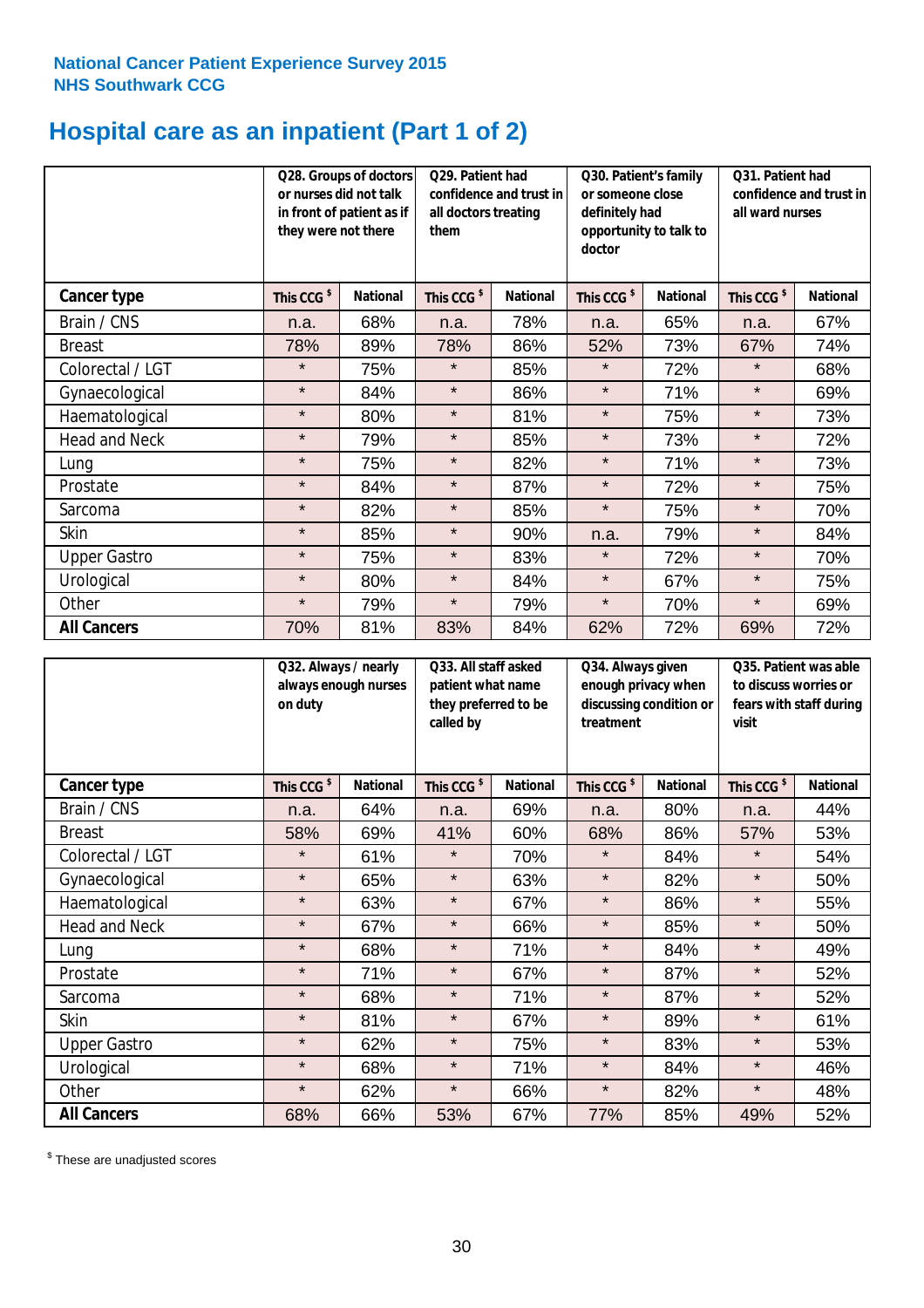### **Hospital care as an inpatient (Part 2 of 2)**

|                      | Q36. Hospital staff<br>definitely did<br>everything to help<br>control pain |                 | Q37. Always treated<br>Q38. Given clear<br>with respect and<br>written information<br>dignity by staff<br>about what should /<br>should not do post<br>discharge |                 | Q39. Staff told patient<br>who to contact if<br>worried post discharge |                 |                        |                 |
|----------------------|-----------------------------------------------------------------------------|-----------------|------------------------------------------------------------------------------------------------------------------------------------------------------------------|-----------------|------------------------------------------------------------------------|-----------------|------------------------|-----------------|
| Cancer type          | This CCG <sup>\$</sup>                                                      | <b>National</b> | This CCG <sup>\$</sup>                                                                                                                                           | <b>National</b> | This CCG <sup>\$</sup>                                                 | <b>National</b> | This CCG <sup>\$</sup> | <b>National</b> |
| Brain / CNS          | $\star$                                                                     | 82%             | $\star$                                                                                                                                                          | 84%             | $\star$                                                                | 79%             | $\star$                | 91%             |
| <b>Breast</b>        | 75%                                                                         | 86%             | 74%                                                                                                                                                              | 88%             | 96%                                                                    | 90%             | 100%                   | 95%             |
| Colorectal / LGT     | $\star$                                                                     | 84%             | $\star$                                                                                                                                                          | 86%             | $\star$                                                                | 83%             | $\star$                | 94%             |
| Gynaecological       | $\star$                                                                     | 83%             | $\star$                                                                                                                                                          | 85%             | $\star$                                                                | 86%             | $\star$                | 93%             |
| Haematological       | $\star$                                                                     | 84%             | $\star$                                                                                                                                                          | 89%             | $\star$                                                                | 79%             | $\star$                | 95%             |
| <b>Head and Neck</b> | $\star$                                                                     | 84%             | $\star$                                                                                                                                                          | 88%             | $\star$                                                                | 86%             | $\star$                | 92%             |
| Lung                 | $\star$                                                                     | 83%             | $\star$                                                                                                                                                          | 87%             | $\star$                                                                | 81%             | $\star$                | 92%             |
| Prostate             | $\star$                                                                     | 85%             | $\star$                                                                                                                                                          | 91%             | $\star$                                                                | 87%             | $\star$                | 94%             |
| Sarcoma              | $\star$                                                                     | 86%             | $\star$                                                                                                                                                          | 91%             | $\star$                                                                | 83%             | $\star$                | 94%             |
| Skin                 | $\star$                                                                     | 88%             | $\star$                                                                                                                                                          | 93%             | $\star$                                                                | 91%             | $\star$                | 97%             |
| <b>Upper Gastro</b>  | $\star$                                                                     | 83%             | $\star$                                                                                                                                                          | 86%             | $\star$                                                                | 79%             | $\star$                | 93%             |
| Urological           | $\star$                                                                     | 80%             | $\star$                                                                                                                                                          | 88%             | $\star$                                                                | 83%             | $\star$                | 90%             |
| Other                | $\star$                                                                     | 82%             | $\star$                                                                                                                                                          | 85%             | $\star$                                                                | 80%             | $\star$                | 92%             |
| <b>All Cancers</b>   | 75%                                                                         | 84%             | 81%                                                                                                                                                              | 87%             | 89%                                                                    | 84%             | 95%                    | 94%             |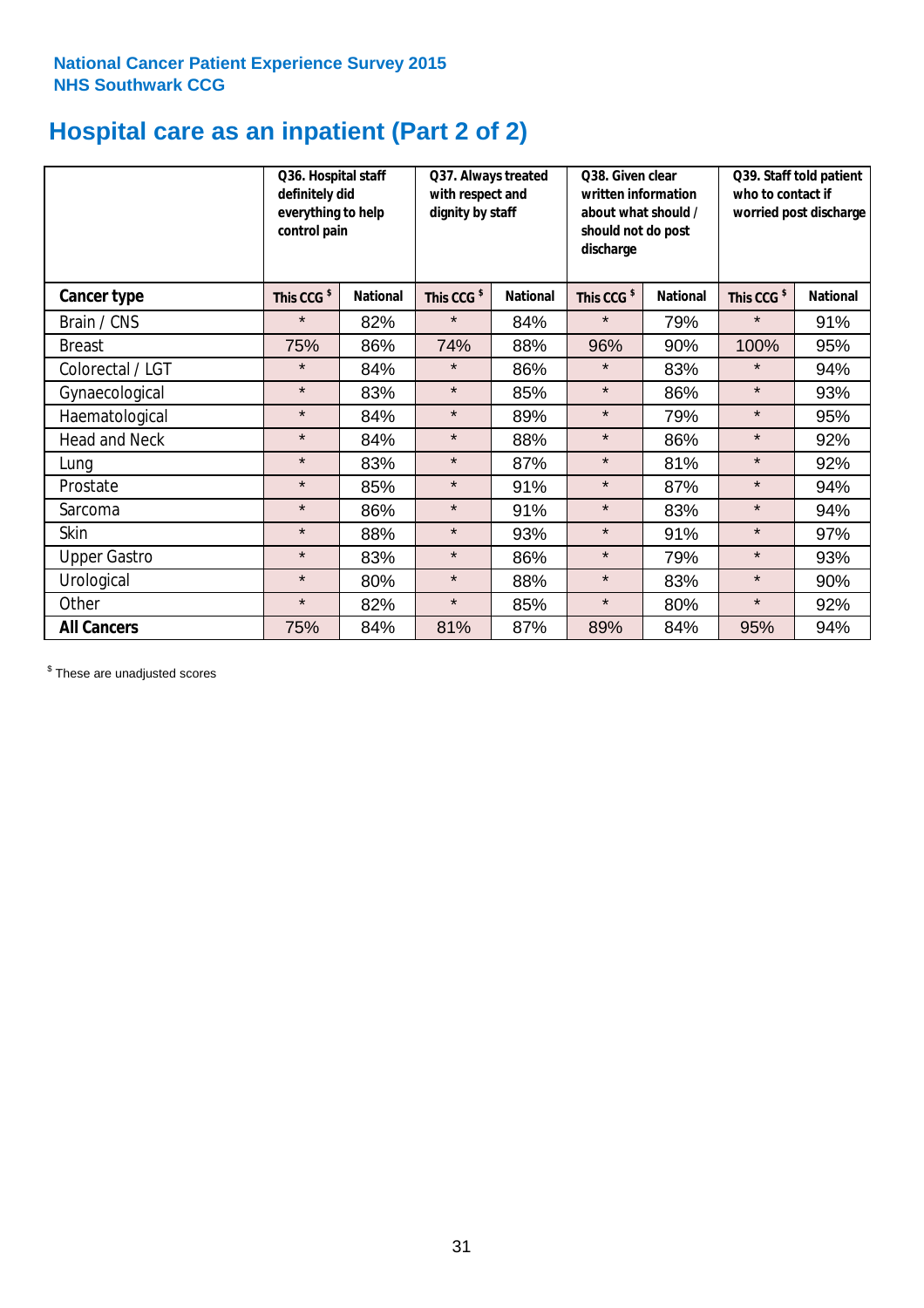## **Hospital care as a day patient / outpatient**

|                      | to discuss worries or<br>visit | Q41. Patient was able<br>fears with staff during | Q42. Doctor had the<br>Q44. Beforehand<br>right notes and other<br>patient had all<br>documentation with<br>information needed<br>about radiotherapy<br>them<br>treatment |                 |                        | Q45. Patient given<br>understandable<br>information about<br>whether radiotherapy<br>was working |                        |                 |
|----------------------|--------------------------------|--------------------------------------------------|---------------------------------------------------------------------------------------------------------------------------------------------------------------------------|-----------------|------------------------|--------------------------------------------------------------------------------------------------|------------------------|-----------------|
| <b>Cancer type</b>   | This CCG <sup>\$</sup>         | <b>National</b>                                  | This CCG <sup>\$</sup>                                                                                                                                                    | <b>National</b> | This CCG <sup>\$</sup> | <b>National</b>                                                                                  | This CCG <sup>\$</sup> | <b>National</b> |
| Brain / CNS          | $\star$                        | 65%                                              | $\star$                                                                                                                                                                   | 94%             | $\star$                | 85%                                                                                              | $\star$                | 52%             |
| <b>Breast</b>        | 62%                            | 70%                                              | 90%                                                                                                                                                                       | 95%             | 76%                    | 87%                                                                                              | 58%                    | 60%             |
| Colorectal / LGT     | $\star$                        | 73%                                              | 95%                                                                                                                                                                       | 95%             | $\star$                | 85%                                                                                              | $\star$                | 55%             |
| Gynaecological       | $\star$                        | 70%                                              | $\star$                                                                                                                                                                   | 96%             | $\star$                | 85%                                                                                              | $\star$                | 64%             |
| Haematological       | $\star$                        | 74%                                              | $\star$                                                                                                                                                                   | 97%             | $\star$                | 82%                                                                                              | $\star$                | 64%             |
| <b>Head and Neck</b> | $\star$                        | 69%                                              | $\star$                                                                                                                                                                   | 95%             | $\star$                | 86%                                                                                              | $\star$                | 60%             |
| Lung                 | $\star$                        | 69%                                              | $\star$                                                                                                                                                                   | 96%             | $\star$                | 86%                                                                                              | $\star$                | 59%             |
| Prostate             | $\star$                        | 69%                                              | $\star$                                                                                                                                                                   | 95%             | n.a.                   | 88%                                                                                              | n.a.                   | 61%             |
| Sarcoma              | $\star$                        | 68%                                              | $\star$                                                                                                                                                                   | 97%             | $\star$                | 88%                                                                                              | $\star$                | 63%             |
| Skin                 | $\star$                        | 73%                                              | $\star$                                                                                                                                                                   | 96%             | n.a.                   | 81%                                                                                              | n.a.                   | 63%             |
| <b>Upper Gastro</b>  | $\star$                        | 68%                                              | $\star$                                                                                                                                                                   | 95%             | $\star$                | 85%                                                                                              | $\star$                | 57%             |
| Urological           | $\star$                        | 65%                                              | $\star$                                                                                                                                                                   | 95%             | $\star$                | 81%                                                                                              | $\star$                | 53%             |
| Other                | $\star$                        | 67%                                              | $\star$                                                                                                                                                                   | 95%             | $\star$                | 83%                                                                                              | $\star$                | 59%             |
| <b>All Cancers</b>   | 62%                            | 70%                                              | 93%                                                                                                                                                                       | 96%             | 77%                    | 86%                                                                                              | 56%                    | 60%             |

|                      | Q47. Beforehand<br>patient had all<br>information needed<br>about chemotherapy<br>treatment |                 | Q48. Patient given<br>understandable<br>information about<br>whether<br>chemotherapy was<br>working |                 |  |
|----------------------|---------------------------------------------------------------------------------------------|-----------------|-----------------------------------------------------------------------------------------------------|-----------------|--|
| <b>Cancer type</b>   | This CCG <sup>\$</sup>                                                                      | <b>National</b> | This CCG <sup>\$</sup>                                                                              | <b>National</b> |  |
| Brain / CNS          | $\star$                                                                                     | 82%             | $\star$                                                                                             | 57%             |  |
| <b>Breast</b>        | 69%                                                                                         | 83%             | 47%                                                                                                 | 62%             |  |
| Colorectal / LGT     | $\star$                                                                                     | 86%             | $\star$                                                                                             | 65%             |  |
| Gynaecological       | $\star$                                                                                     | 86%             | $\star$                                                                                             | 68%             |  |
| Haematological       | $\star$<br>85%                                                                              |                 | $\star$                                                                                             | 75%             |  |
| <b>Head and Neck</b> | $\star$                                                                                     | 80%             | $\star$                                                                                             | 52%             |  |
| Lung                 | $\star$                                                                                     | 85%             | $\star$                                                                                             | 68%             |  |
| Prostate             | $\star$                                                                                     | 83%             | $\star$                                                                                             | 69%             |  |
| Sarcoma              | n.a.                                                                                        | 82%             | n.a.                                                                                                | 70%             |  |
| <b>Skin</b>          | n.a.                                                                                        | 92%             | n.a.                                                                                                | 80%             |  |
| <b>Upper Gastro</b>  | $\star$                                                                                     | 83%             | $\star$                                                                                             | 64%             |  |
| Urological           | $\star$                                                                                     | 83%             | $\star$                                                                                             | 66%             |  |
| Other                | $\star$                                                                                     | 85%             | $\star$                                                                                             | 70%             |  |
| <b>All Cancers</b>   | 76%                                                                                         | 84%             | 59%                                                                                                 | 68%             |  |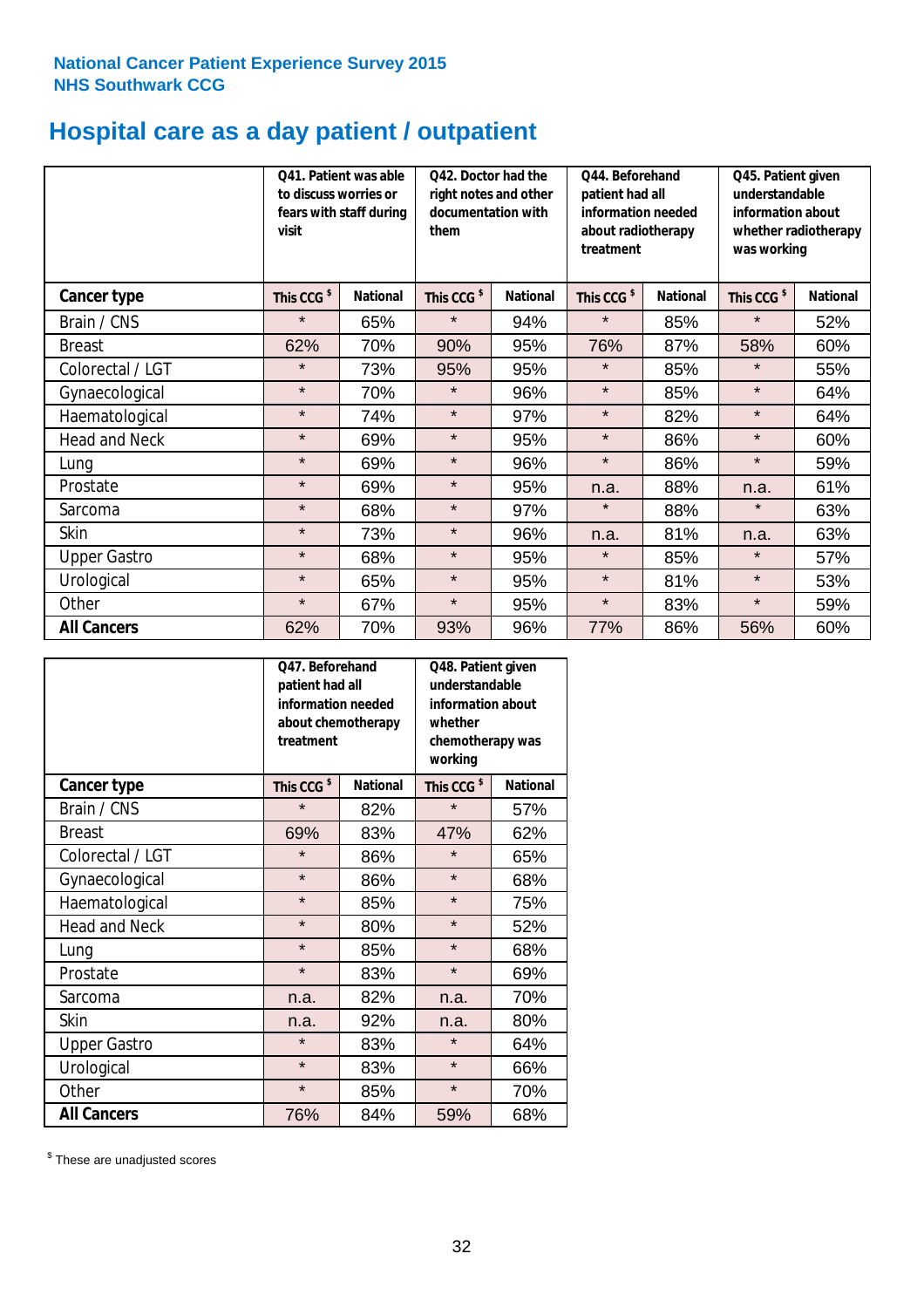# **Home care and support**

|                      | Q49. Hospital staff<br>gave family or                                                  | someone close all the<br>information needed to<br>help with care at home | from health or social<br>services during<br>treatment | Q50. Patient definitely<br>given enough support | Q51. Patient definitely<br>given enough support<br>from health or social<br>services after<br>treatment |     |  |
|----------------------|----------------------------------------------------------------------------------------|--------------------------------------------------------------------------|-------------------------------------------------------|-------------------------------------------------|---------------------------------------------------------------------------------------------------------|-----|--|
| <b>Cancer type</b>   | This CCG <sup>\$</sup><br>This CCG <sup>\$</sup><br><b>National</b><br><b>National</b> |                                                                          | This CCG <sup>\$</sup>                                | <b>National</b>                                 |                                                                                                         |     |  |
| Brain / CNS          | $\star$                                                                                | 56%                                                                      | $\star$                                               | 44%                                             | $\star$                                                                                                 | 44% |  |
| <b>Breast</b>        | 47%                                                                                    | 57%                                                                      | 37%                                                   | 54%                                             | $\star$                                                                                                 | 40% |  |
| Colorectal / LGT     | 50%                                                                                    | 60%                                                                      | $\star$                                               | 62%                                             | $\star$                                                                                                 | 52% |  |
| Gynaecological       | $\star$                                                                                | 56%                                                                      | $\star$                                               | 52%                                             | $\star$                                                                                                 | 42% |  |
| Haematological       | $\star$                                                                                | 60%                                                                      | $\star$                                               | 52%                                             | $\star$                                                                                                 | 43% |  |
| <b>Head and Neck</b> | $\star$                                                                                | 59%                                                                      | $\star$                                               | 53%                                             | $\star$                                                                                                 | 50% |  |
| Lung                 | $\star$                                                                                | 57%                                                                      | $\star$                                               | 52%                                             | $\star$                                                                                                 | 42% |  |
| Prostate             | $\star$                                                                                | 55%                                                                      | $\star$                                               | 47%                                             | $\star$                                                                                                 | 43% |  |
| Sarcoma              | $\star$                                                                                | 59%                                                                      | $\star$                                               | 58%                                             | $\star$                                                                                                 | 53% |  |
| Skin                 | $\star$                                                                                | 67%                                                                      | $\star$                                               | 58%                                             | $\star$                                                                                                 | 61% |  |
| <b>Upper Gastro</b>  | $\star$                                                                                | 59%                                                                      | $\star$                                               | 54%                                             | $\star$                                                                                                 | 45% |  |
| Urological           | $\star$                                                                                | 55%                                                                      | $\star$                                               | 47%                                             | $\star$                                                                                                 | 44% |  |
| Other                | $\star$                                                                                | 54%                                                                      | $\star$                                               | 55%                                             | $\star$                                                                                                 | 48% |  |
| <b>All Cancers</b>   | 53%                                                                                    | 58%                                                                      | 50%                                                   | 54%                                             | 39%                                                                                                     | 45% |  |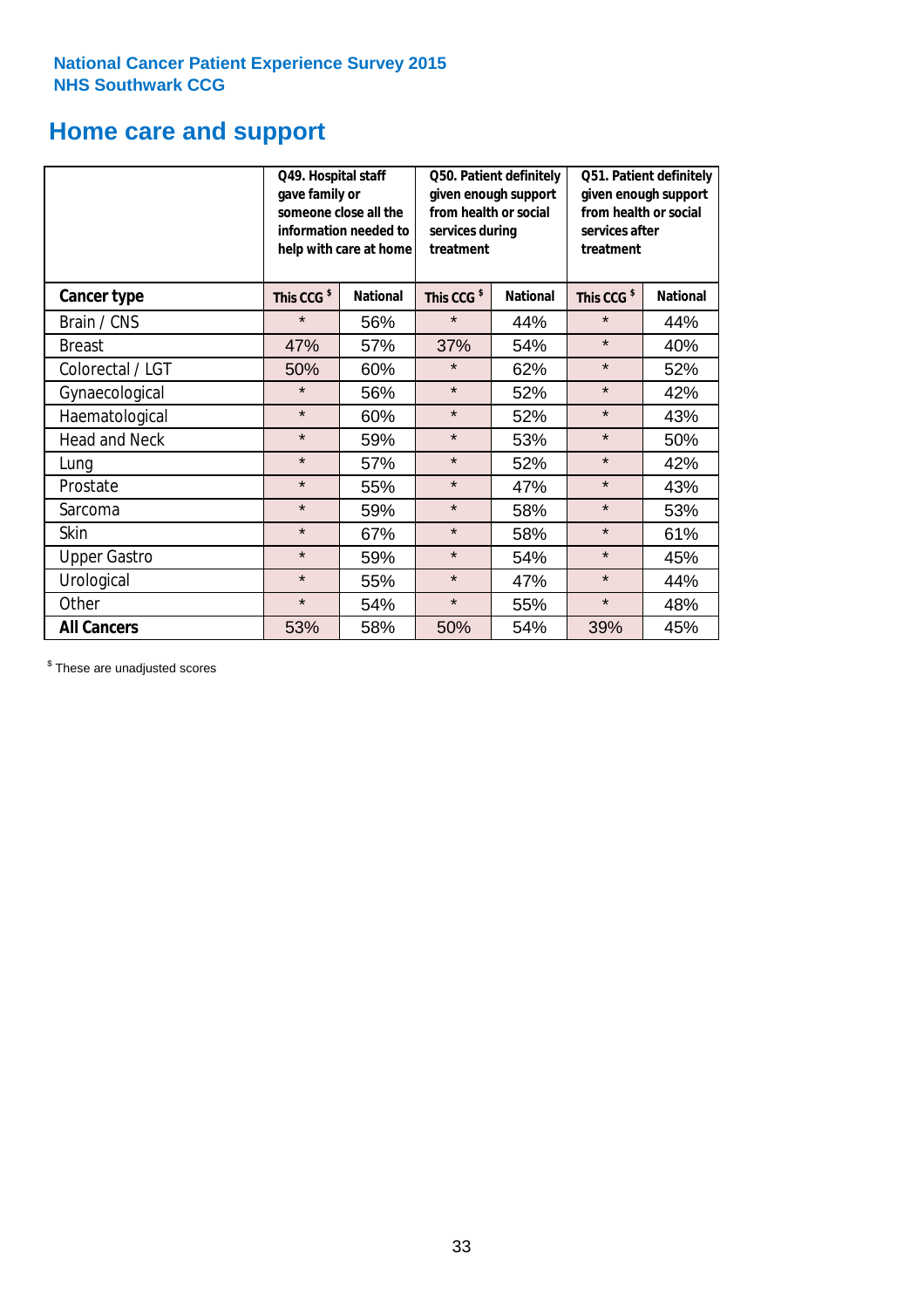### **Care from your general practice**

|                      | information about<br>treatment | Q52. GP given enough<br>patient's condition and | <b>O53. Practice staff</b><br>definitely did<br>everything they could<br>to support patient |                 |  |
|----------------------|--------------------------------|-------------------------------------------------|---------------------------------------------------------------------------------------------|-----------------|--|
| <b>Cancer type</b>   | This CCG <sup>\$</sup>         | <b>National</b>                                 | This CCG <sup>\$</sup>                                                                      | <b>National</b> |  |
| Brain / CNS          | $\star$                        | 94%                                             | $\star$                                                                                     | 59%             |  |
| <b>Breast</b>        | 93%                            | 96%                                             | 41%                                                                                         | 63%             |  |
| Colorectal / LGT     | 87%                            | 95%                                             | $\star$                                                                                     | 63%             |  |
| Gynaecological       | $\star$<br>95%                 |                                                 | $\star$                                                                                     | 59%             |  |
| Haematological       | $\star$                        | 96%                                             | $\star$                                                                                     | 61%             |  |
| <b>Head and Neck</b> | $\star$                        | 93%                                             | $\star$                                                                                     | 60%             |  |
| Lung                 | $\star$                        | 95%                                             | $\star$                                                                                     | 62%             |  |
| Prostate             | $\star$                        | 95%                                             | $\star$                                                                                     | 67%             |  |
| Sarcoma              | $\star$                        | 97%                                             | $\star$                                                                                     | 65%             |  |
| Skin                 | $\star$                        | 97%                                             | $\star$                                                                                     | 71%             |  |
| <b>Upper Gastro</b>  | $\star$                        | 94%                                             | $\star$                                                                                     | 62%             |  |
| Urological           | $\star$                        | 95%                                             | $\star$                                                                                     | 64%             |  |
| Other                | $\star$                        | 95%                                             | $\star$                                                                                     | 61%             |  |
| <b>All Cancers</b>   | 94%                            | 95%                                             | 53%                                                                                         | 63%             |  |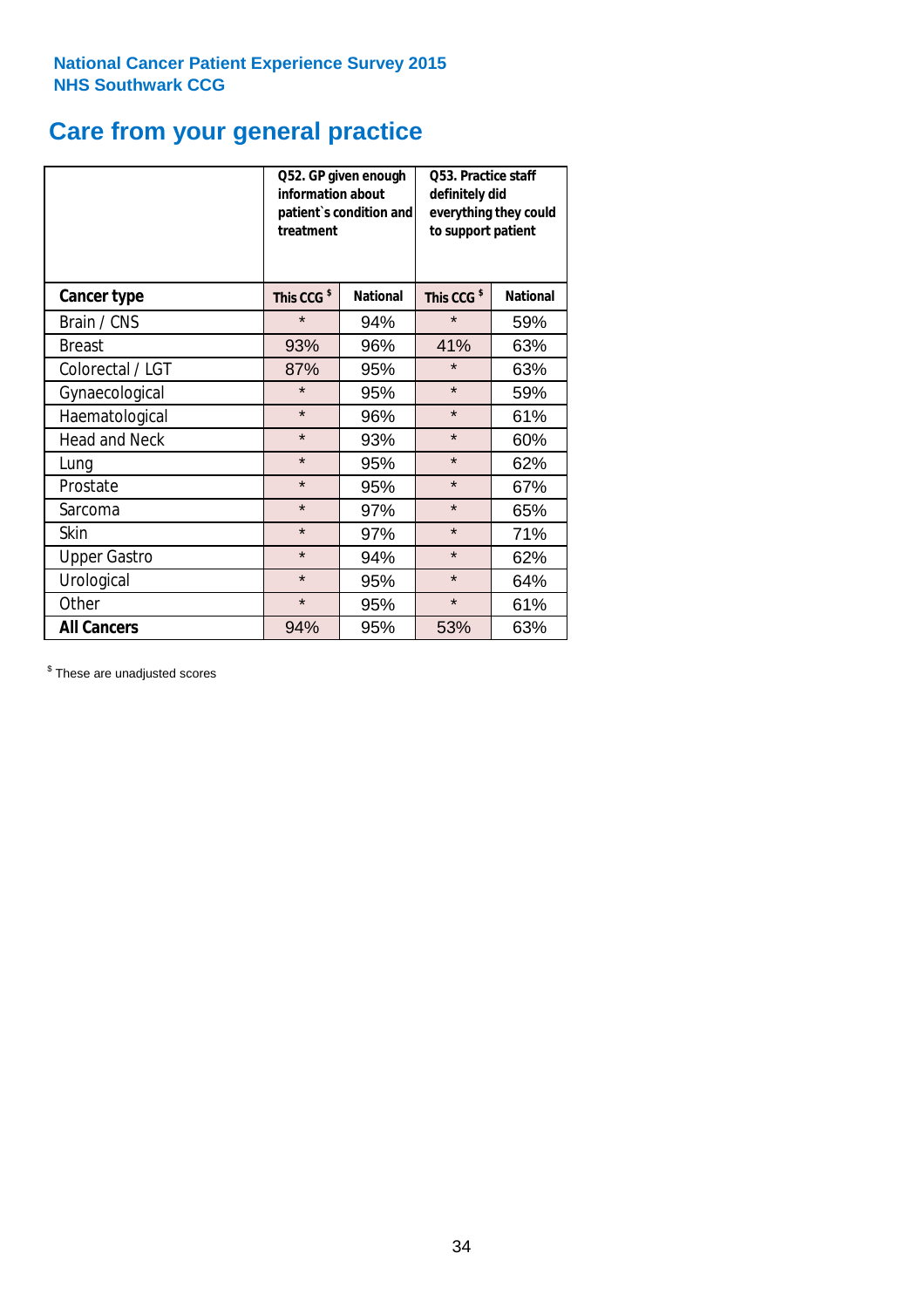### **Your overall NHS care**

|                      | Q54. Hospital and<br>community staff<br>always worked well<br>together |                 | care plan              | Q55. Patient given a |                        | Q56. Overall the<br>administration of the<br>care was very good /<br>qood |                        | Q57. Length of time for<br>attending clinics and<br>appointments was<br>right |  |
|----------------------|------------------------------------------------------------------------|-----------------|------------------------|----------------------|------------------------|---------------------------------------------------------------------------|------------------------|-------------------------------------------------------------------------------|--|
| <b>Cancer type</b>   | This CCG <sup>\$</sup>                                                 | <b>National</b> | This CCG <sup>\$</sup> | <b>National</b>      | This CCG <sup>\$</sup> | <b>National</b>                                                           | This CCG <sup>\$</sup> | <b>National</b>                                                               |  |
| Brain / CNS          | $\star$                                                                | 45%             | $\star$                | 29%                  | $\star$                | 84%                                                                       | $\star$                | 60%                                                                           |  |
| <b>Breast</b>        | 45%                                                                    | 60%             | 38%                    | 35%                  | 84%                    | 90%                                                                       | 57%                    | 64%                                                                           |  |
| Colorectal / LGT     | 48%                                                                    | 60%             | 19%                    | 36%                  | 92%                    | 88%                                                                       | 68%                    | 68%                                                                           |  |
| Gynaecological       | $\star$                                                                | 58%             | $\star$                | 29%                  | $\star$                | 89%                                                                       | $\star$                | 66%                                                                           |  |
| Haematological       | $\star$                                                                | 63%             | $\star$                | 33%                  | $\star$                | 92%                                                                       | $\star$                | 62%                                                                           |  |
| <b>Head and Neck</b> | $\star$                                                                | 58%             | $\star$                | 34%                  | $\star$                | 89%                                                                       | $\star$                | 65%                                                                           |  |
| Lung                 | $\star$                                                                | 63%             | $\star$                | 32%                  | $\star$                | 89%                                                                       | $\star$                | 70%                                                                           |  |
| Prostate             | $\star$                                                                | 63%             | $\star$                | 36%                  | $\star$                | 87%                                                                       | $\star$                | 71%                                                                           |  |
| Sarcoma              | $\star$                                                                | 60%             | $\star$                | 31%                  | $\star$                | 90%                                                                       | $\star$                | 63%                                                                           |  |
| Skin                 | $\star$                                                                | 69%             | $\star$                | 39%                  | $\star$                | 89%                                                                       | $\star$                | 73%                                                                           |  |
| <b>Upper Gastro</b>  | $\star$                                                                | 58%             | $\star$                | 36%                  | $\star$                | 88%                                                                       | $\star$                | 66%                                                                           |  |
| Urological           | $\star$                                                                | 62%             | $\star$                | 26%                  | $\star$                | 84%                                                                       | $\star$                | 73%                                                                           |  |
| Other                | $\star$                                                                | 56%             | $\star$                | 29%                  | $\star$                | 87%                                                                       | $\star$                | 61%                                                                           |  |
| <b>All Cancers</b>   | 50%                                                                    | 61%             | 36%                    | 33%                  | 85%                    | 89%                                                                       | 62%                    | 66%                                                                           |  |

|                      | Q58. Taking part in<br>cancer research | discussed with patient | Q59. Patient's average<br>rating of care scored<br>from very poor to very<br>good |                 |  |
|----------------------|----------------------------------------|------------------------|-----------------------------------------------------------------------------------|-----------------|--|
| <b>Cancer type</b>   | This CCG <sup>\$</sup>                 | <b>National</b>        | This CCG <sup>\$</sup>                                                            | <b>National</b> |  |
| Brain / CNS          | $\star$                                | 32%                    | $\star$                                                                           | 8.5             |  |
| <b>Breast</b>        | 61%                                    | 28%                    | 8.4                                                                               | 8.8             |  |
| Colorectal / LGT     | 26%                                    | 22%                    | 8.0                                                                               | 8.7             |  |
| Gynaecological       | $\star$                                | 27%                    | $\star$                                                                           | 8.7             |  |
| Haematological       | $\star$                                | 36%                    | $\star$                                                                           | 8.8             |  |
| <b>Head and Neck</b> | $\star$                                | 21%                    | $\star$                                                                           | 8.6             |  |
| Lung                 | $\star$                                | 34%                    | $\star$                                                                           | 8.6             |  |
| Prostate             | $\star$                                | 35%                    | $\star$                                                                           | 8.6             |  |
| Sarcoma              | $\star$                                | 29%                    | $\star$                                                                           | 8.7             |  |
| <b>Skin</b>          | $\star$                                | 17%                    | $\star$                                                                           | 8.9             |  |
| <b>Upper Gastro</b>  | $\star$                                | 30%                    | $\star$                                                                           | 8.6             |  |
| Urological           | $\star$                                | 14%                    | $\star$                                                                           | 8.5             |  |
| Other                | $\star$                                | 31%                    | $\star$                                                                           | 8.6             |  |
| <b>All Cancers</b>   | 41%                                    | 28%                    | 8.3                                                                               | 8.7             |  |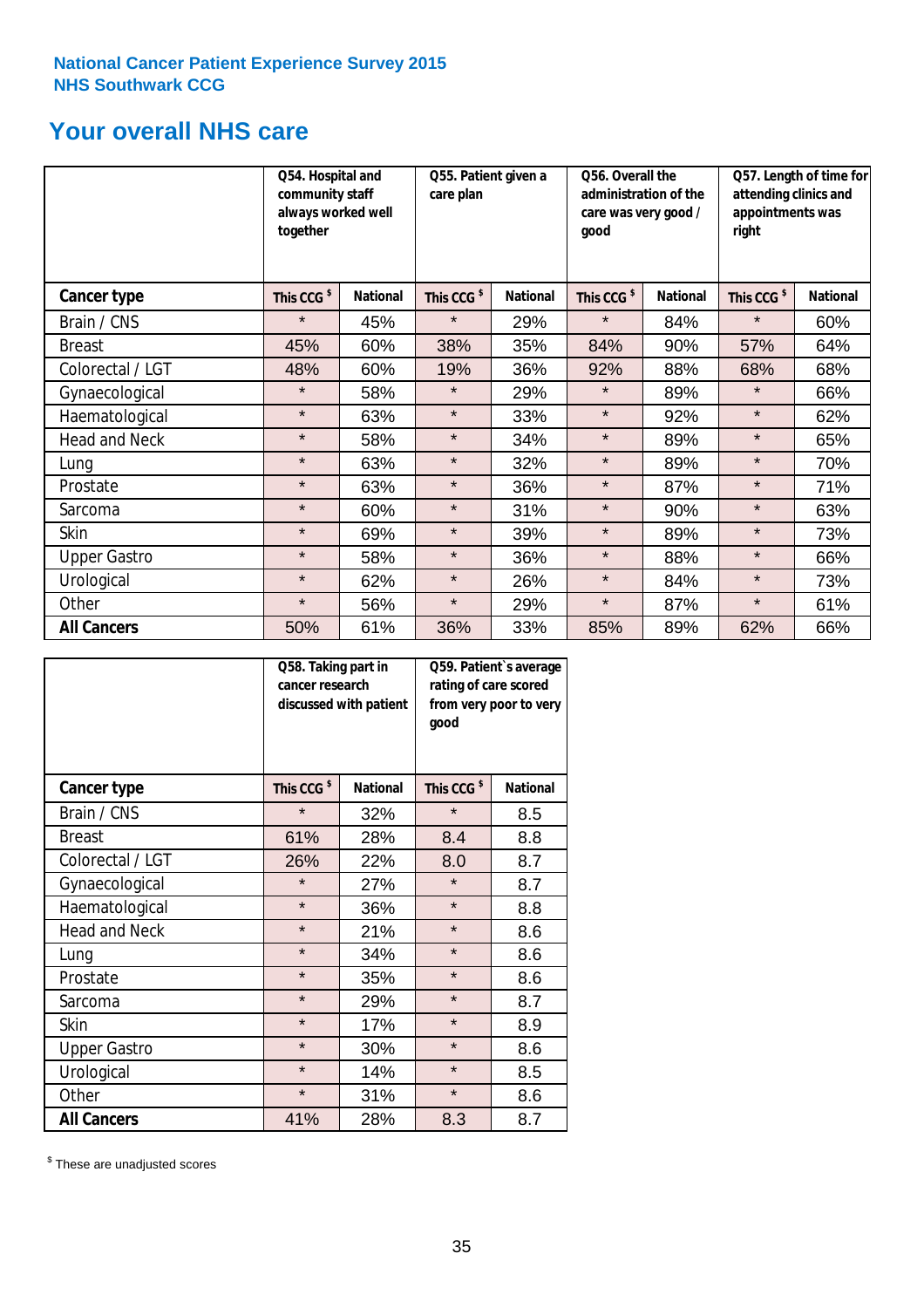### **Annex**

#### **Methodology**

The sample for the survey included all adult (aged 16 and over) NHS patients, with a confirmed primary diagnosis of cancer, discharged from an NHS Trust after an inpatient episode or day case attendance for cancer related treatment in the months of April, May and June 2015.

The patients included in the sample had relevant cancer ICD10 codes (C00-99 excluding C44 and C84, and D05) in the first diagnosis field of their patient records, applied to their patient files by the relevant NHS Trust, and were alive at the point at which fieldwork commenced. Deceased checks were undertaken on up to three occasions during fieldwork, to ensure that questionnaires were not sent to patients who had died since their treatment.

Trust samples were checked rigorously for duplicates and patient lists were also de-duplicated nationally to ensure that patients did not receive multiple copies of questionnaires.

The fieldwork for the survey was undertaken between October 2015 and March 2016.

For the first time, the survey used a mixed mode methodology. Questionnaires were sent by post with two reminders where necesssary, but also included an option to complete online. A Freephone helpline was available for respondents to ask questions about the survey, to enable them to complete their questionnaires over the phone, and to provide access to a translation and interpreting facility for those whose first language was not English.

The Health Research Authority supported the survey by granting Section 251 approval.

#### **Further information**

Further information on survey methodology, as well as all of the national and local reports and data, is available at www.ncpes.co.uk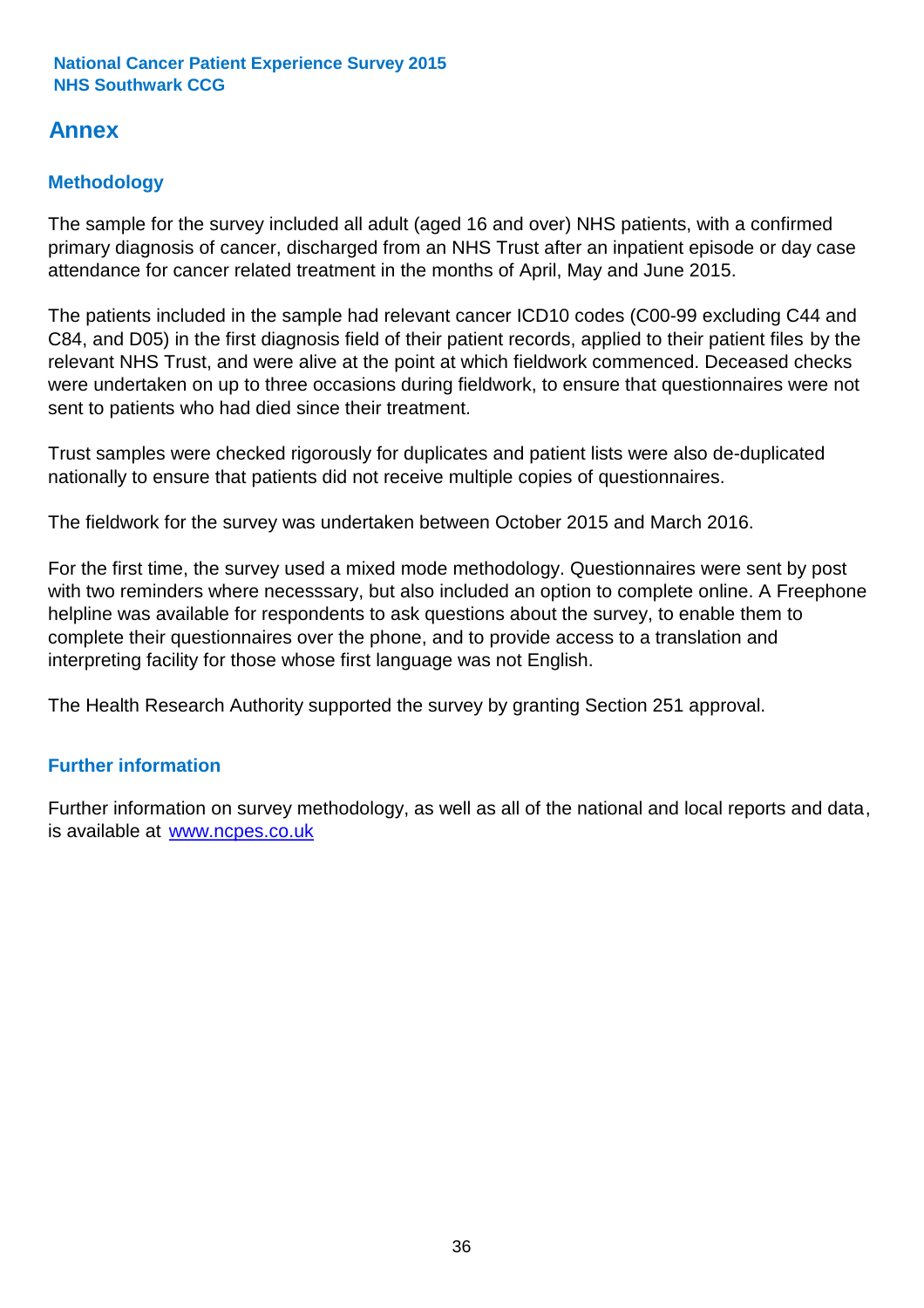#### **Redevelopment of the 2015 survey**

A number of significant changes have been made to the National Cancer Patient Experience Survey in 2015:

- the length of the questionnaire has been reduced
- response options have been reviewed and changed to make them consistent throughout the survey
- some of the questions and / or answer options have been changed so that they are now in line with questions in other patient surveys (e.g. the Care Quality Commission national patient surveys), to improve comparability between them
- the topic areas within the questionnaire have been redesigned to capture the whole patient journey.

There are 50 questions in the questionnaire that relate directly to patient experience. Of these, 14 remain unchanged from previous years; and a further 21 have been slightly amended. We draw caution in directly comparing data from the 2015 survey to the findings of the previous CPES surveys, even for identical questions. Changes in the structure of the survey instrument (questionnaire) and also the administration of the survey (calendar period and length of time from sampling to field work start and completion) may influence nationwide averages, although these features will not greatly impact on relative comparisons (e.g. between patient groups or hospitals).

The other 15 questions are either new or substantially changed from previous years.

It is expected that there will be few, if any changes, to the questionnaire going forward so we will be able to compare the results year on year. Where changes are necessary they are expected to be for methodological reasons or to improve question reliability.

Another significant change in 2015 is that an online version of the questionnaire has been developed. The online version was developed to make the questionnaire more accessible for respondents. This may have an impact on the demographic characteristics of the respondents. This may be an improvement if previously underrepresented groups have responded. However, changes to the demographics of respondents may have implications on the overall results - and again, leads us to draw caution in directly comparing results with previous years.

#### **Official Statistics**

The 2015 survey data has been published for the first time as Official Statistics. The 2015 survey data has been produced and published in line with the Code of Practice for Official Statistics.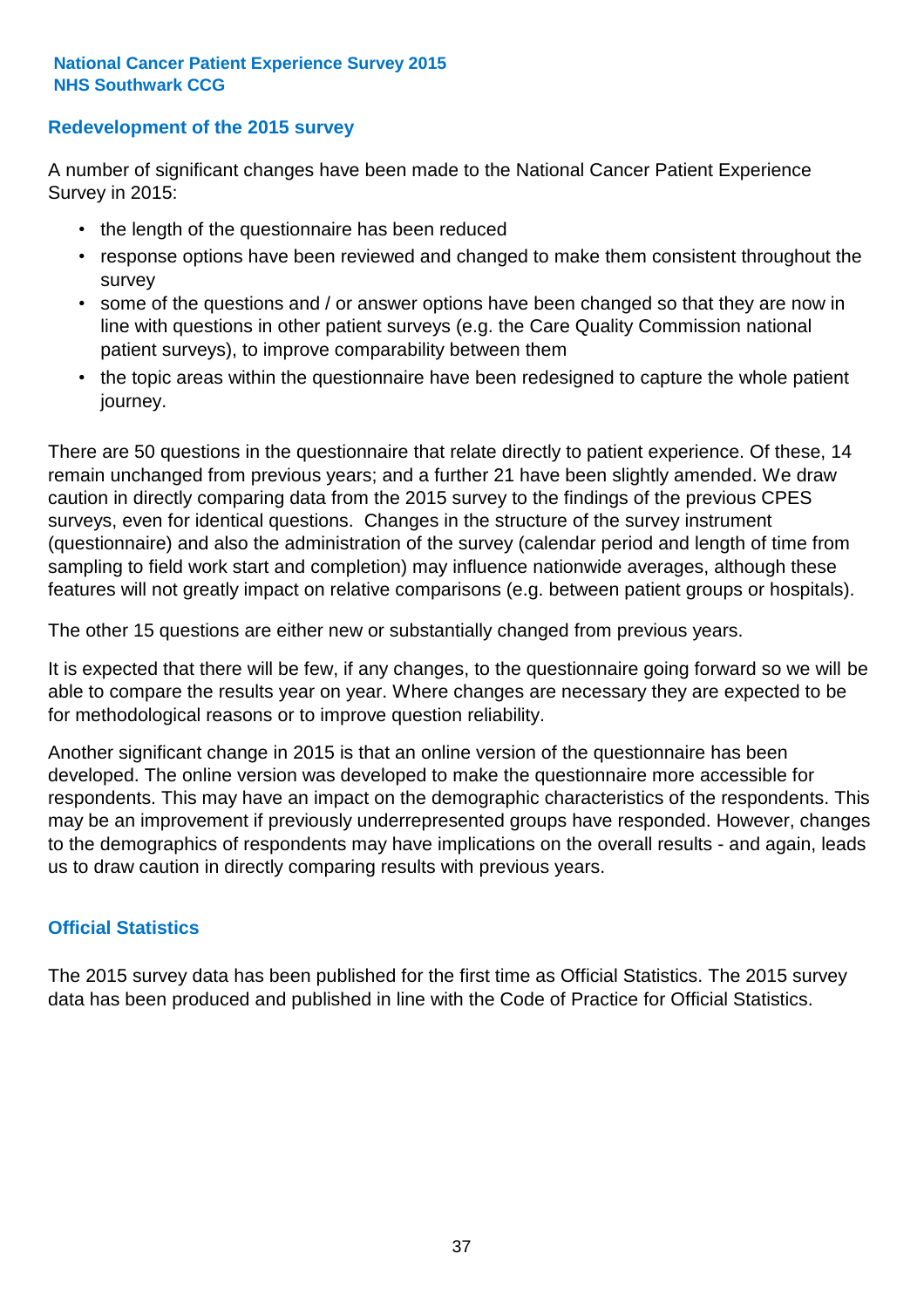#### **Scoring methodologies**

49 of the 50 questions relating directly to patient experience have been summarised as the score of the percentage of patients who reported a positive experience. For example:

- question 6 asks: "Overall, how did you feel about the length of time you had to wait for your test to be done?". Responses have been recorded as positive only for those patients who selected the first option ("It was about right")
- question 11 asks: "When you were told you had cancer, were you given written information about the type of cancer you had?". Responses have been recorded as positive only for those patients who selected the first option ("Yes, and it was easy to understand").

Where options do not provide any information on positive/negative patient experience (e.g. "Don't know / can't remember"), they are excluded from the score.

The other question (question 59) asks respondents to rate their overall care on a scale of 0 to 10. Scores have been given as an average on this scale.

A copy of the 2015 questionnaire, marked up with all of these scoring conventions, is available at www.ncpes.co.uk

Further details on the scoring methodology can be found in the technical document for the survey, available at <u>www.ncpes.co.uk</u>

#### **Case-mix adjustment**

For the first time in 2015, case-mix adjusted findings are being presented alongside unadjusted results for CCGs. Case-mix adjustment allows us to account for the impact that differing patient populations might have on results. By using the case-mix adjusted estimates we can obtain a greater understanding of how a CCG is performing given their patient population.

The factors taken into account in this case-mix adjustment are gender, age, ethnic group, deprivation, and tumour group.

For further details on case-mix adjustment, please refer to the technical document for the survey, available at www.ncpes.co.uk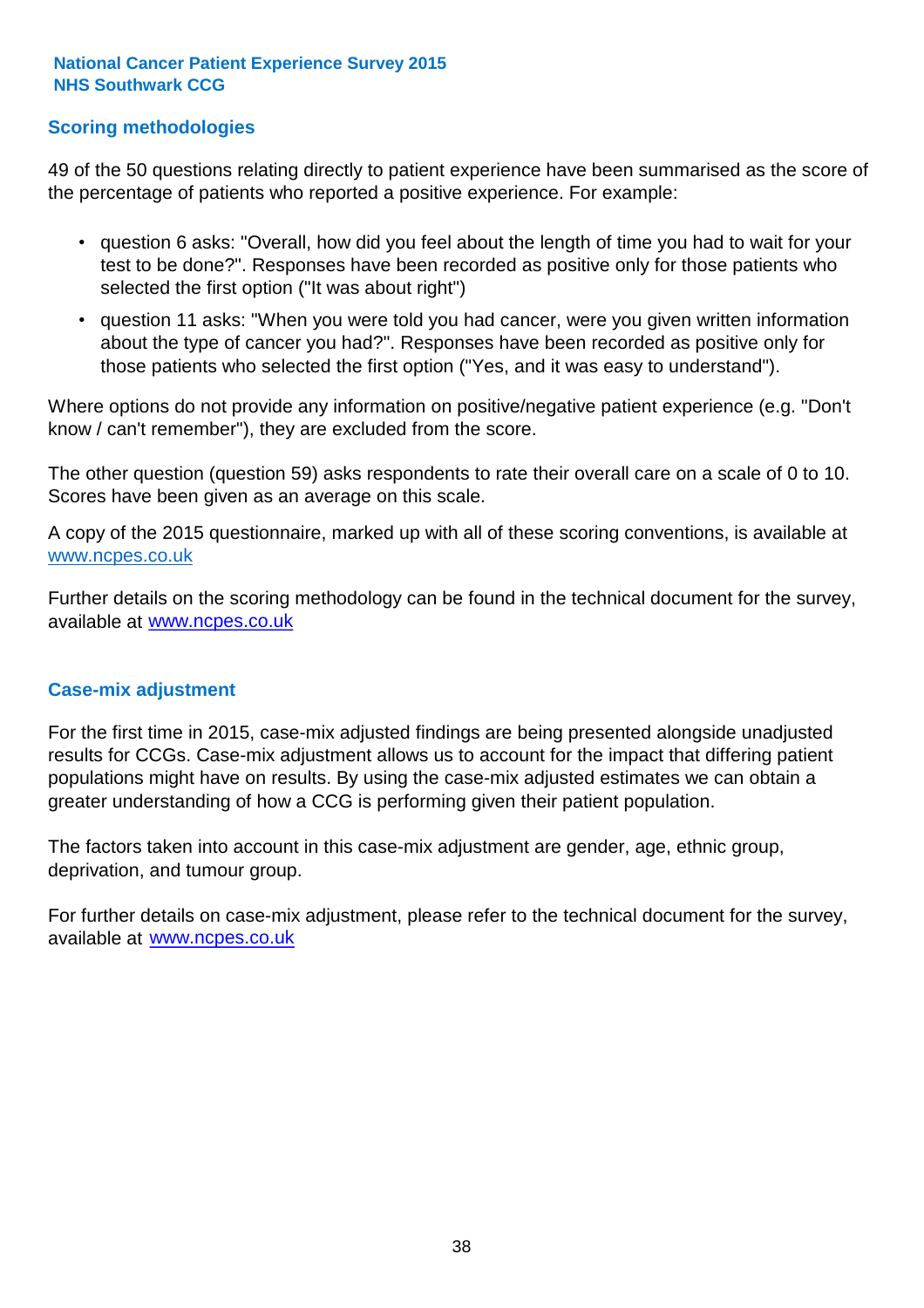#### **Response Rates**

|                 | Sample<br><b>Size</b> | <b>Excluded</b> | Adjusted<br><b>Sample</b> | <b>Not</b><br><b>Returned Refused</b> | Blank / | Completed | Response<br>Rate |
|-----------------|-----------------------|-----------------|---------------------------|---------------------------------------|---------|-----------|------------------|
| <b>National</b> | 116,991               | 8.719           | 108,272                   | 33,168                                | 3.918   | 71,186    | 66%              |
| 08Q             | 424                   | 36              | 388                       | 190                                   |         | 192       | 49%              |

#### **Respondents by tumour group**

The tables below show the numbers of patients from each tumour group and the age and gender distribution of these patients.

| <b>Tumour Group</b>  | Number of<br>respondents* |
|----------------------|---------------------------|
| Brain / CNS          | 2                         |
| <b>Breast</b>        | 50                        |
| Gynaecological       | 9                         |
| Colorectal / LGT     | 28                        |
| Lung                 | 20                        |
| <b>Skin</b>          | 3                         |
| Haematological       | 22                        |
| <b>Upper Gastro</b>  | 11                        |
| Other                | 5                         |
| Urological           | 14                        |
| Prostate             | 16                        |
| Sarcoma              | $\overline{4}$            |
| <b>Head and Neck</b> | 8                         |

*\* These figures may not match the numerator for all questions in the 'Comparisons by tumour group' section of this report, because not all questions were answered by all respondents.*

#### **Respondents by age and gender**

The questionnaire asked respondents to give their year of birth. This information has been amalgamated into 8 age bands. The age and gender distribution for the CCG was as follows:

|             | 16-24 | 25-34 | 35-44 | 45-54 | 55-64 | 65-74 | 75-84 | $85+$ | <b>Total</b> |
|-------------|-------|-------|-------|-------|-------|-------|-------|-------|--------------|
| <b>Male</b> |       |       |       |       | 28    | 19    | 23    |       | 84           |
| Female      |       | 4     | 12    | 21    | 33    |       | 18    |       | 108          |
| Total       |       |       | 16    | 28    | 61    | 36    | 41    |       | 192          |